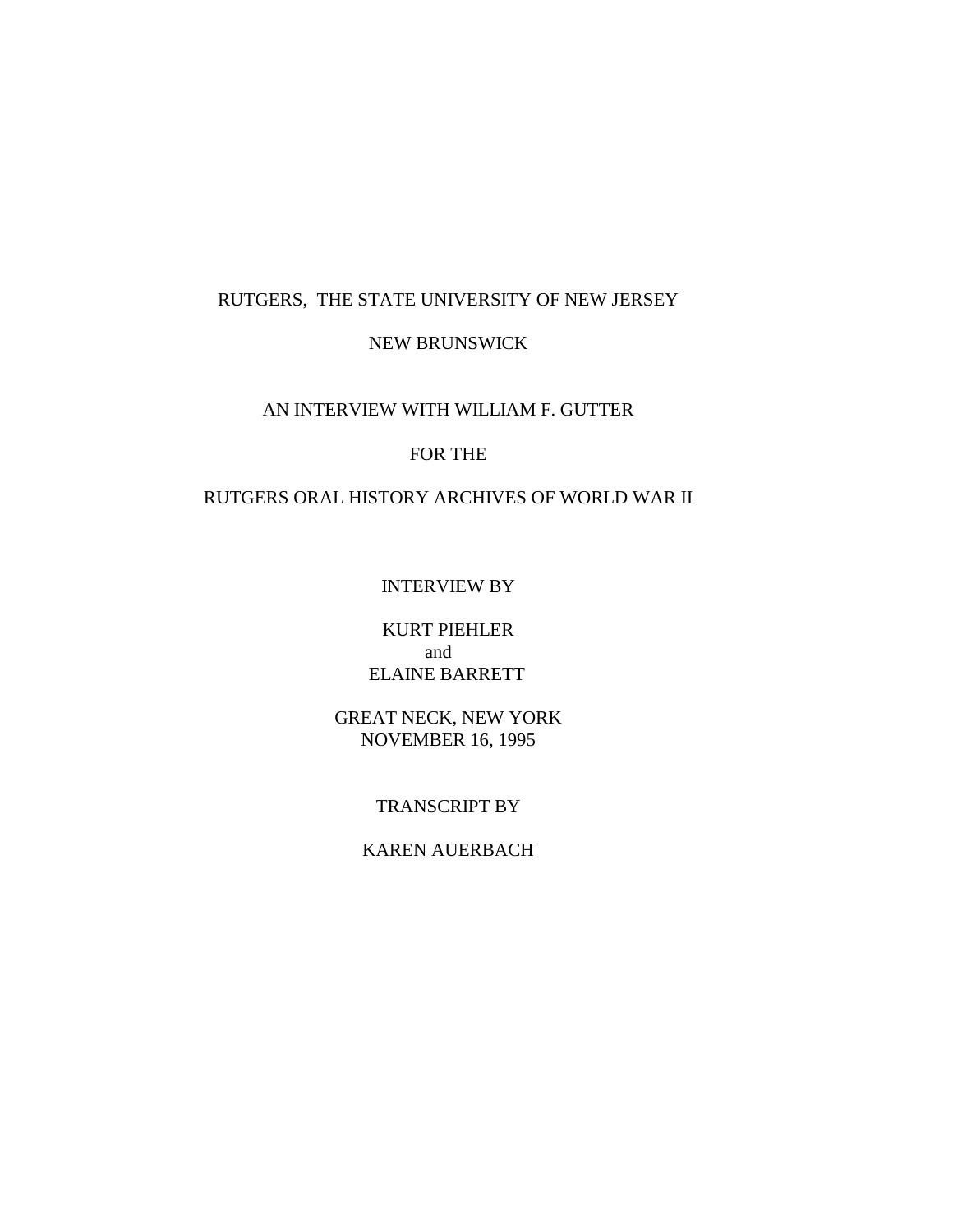Kurt Piehler: This begins an interview with Mr. William F. Gutter on November 16, 1995 at Great Neck, New York with Kurt Piehler and …

Elaine Barrett: Elaine Barrett

KP: I guess I would begin by asking you to talk a little bit about your parents and growing up in New York, in Jamaica.

William Gutter: Well, I was born and raised in Jamaica, Queens. It was quite different, later on, and still is, I guess, but that's where my roots were. My parents' roots were there, too. They go back many years. 1911, I think, they were married. And they moved to Jamaica shortly after, and I was born there in 1922 and went to Jamaica High and then wanted to go to college in New Brunswick. I wanted to go to Rutgers. And I was having a tough time because, being out of state, they were giving priority strictly to the [Jersey people]. But I had a couple of good friends and was able to speak to Harold Hoffman, who had just finished as governor over there in Jersey, and there was a furniture dealer in Perth Amboy, (Albert Leon?), who was, for a long time, known there, and they put in a good word for me. But came time, I was already enrolled at, matriculated in Hofstra, and that was new at the time. I was going to this new school on the Island, but not willingly, when they called, and, at the last minute, by chance, a place opened up at Rutgers which I accepted and I said "Yes," and I was on my way the next day bag and baggage.

KP: Why Rutgers? How did you ...

WG: That's a good question, how? I guess because my dad knew some people in New Jersey. I ...

KP: Had you visited New Jersey a lot growing up?

WG: Yeah. We had visited some, yes. And it just interested me. I was down there, I had shopped a lot of colleges, too. I didn't just say, "Hey it's gonna be this one or nothing." I went, I saw a lot of the schools. Either they were too big or they were too small, or something like that. When I got to Rutgers, hey, this was just a nice size. It was a nice little school on the banks.

KP: Really, you picked ...

WG: ...Picked size. My son did the same thing to me when he ended up at Union College in the '60s and '70s. He didn't want it too big and too small, and I was pushing Rutgers, quietly, but pushing it. And, oh, it [was] too big, and he ended up at Union, which was a much smaller school and he had a good education there. He was, he was interested in engineering. And that helped, that made me decide the school that had engineering. I knew Rutgers had a, for him, for me, I wasn't gonna be an engineer. I was just going to be history and poli sci and probably gonna be a lawyer or something like that. Which was dispelled, I never did go to law school.

KP: Your father went to college in an age when very few people did.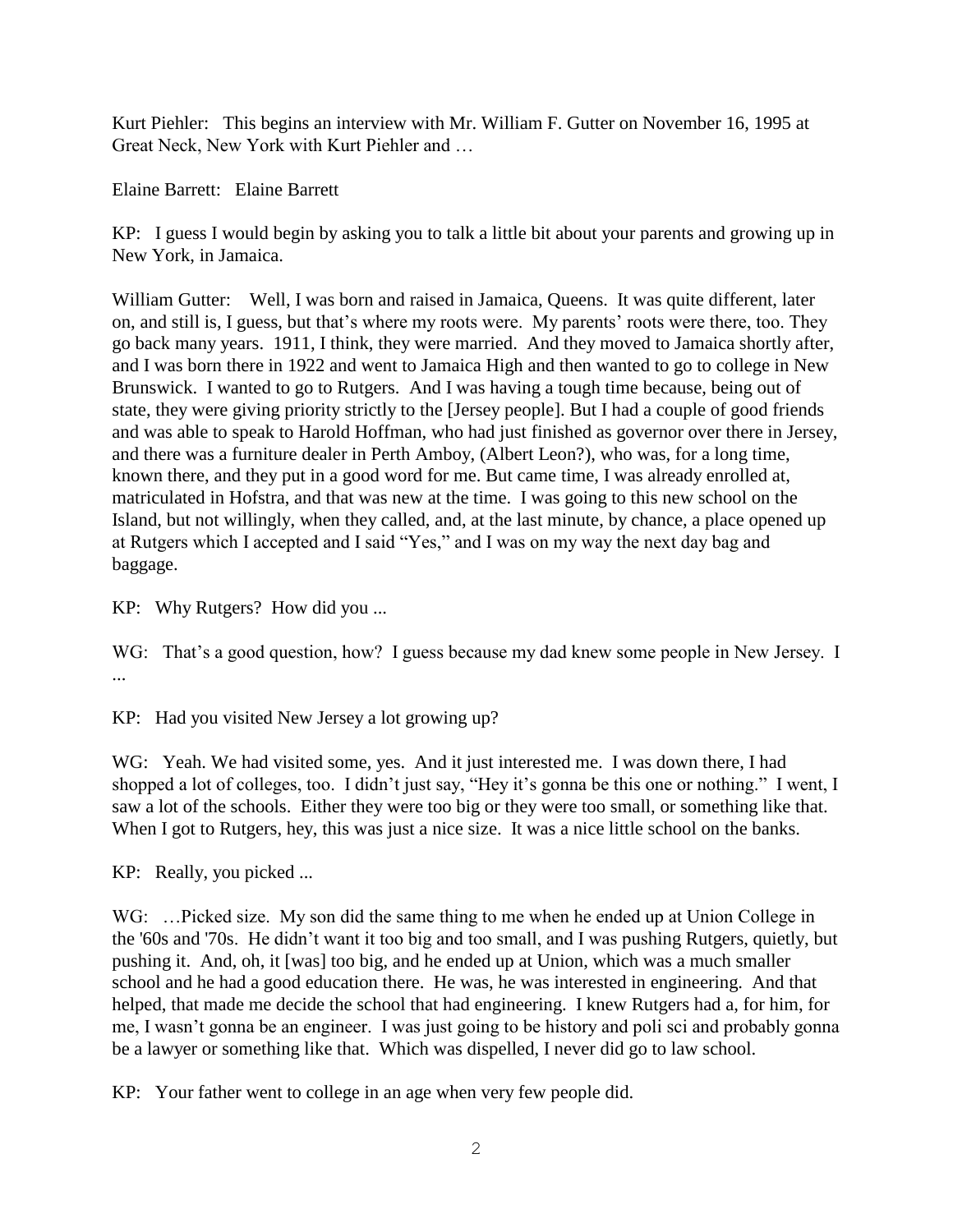WG: Yeah, City College.

KP: He must have been very bright to get into City College.

WG: Well, Dad was a knowledgeable person that, I think he was fortunate enough that he came from a good background, that they pushed the idea that he's got to go to college. I mean, and that was rare in his day and age. But, and I don't know how much good use he put it to. He just went out and went selling, same thing I did. What, I followed him on that.

KP: Do you know how he got into the furniture business?

WG: I'm trying to think, how. You know, I really don't have a handle on that. I know I got into it because I got out of the service and, hey, there was nothing waiting for me anywhere and I had a wife and the baby came a little later, but there was the wife to take care of. And so I said to Dad, "Hey, you got a spot?" And he said, "Yeah, if you want to start upstate New York?" I said, "I'm off. Tell me when." And we moved up to Rochester, lived up there about two years or so, and then we came back to New York. My dad passed away in, around 1950, I guess it was. And they, factory, a couple of factories asked me to take over the territory that was Dad's. So I moved back here and never moved farther away from being out in Long Island. We, from Jamaica, we migrated, well, we went to a garden apartment in Flushing and then moved further out the Island and settled in Great Neck in an apartment. And then we had a small house and then a big house, and that was too big, so here we are in this apartment, which we've been now, twenty years here in this apartment.

KP: Oh, that's a while.

WG: Yeah, well, this is a very comfortable apartment. We got a, if it was only nice weather, we have a deck out there that we use to entertain. It's just lovely. It's the whole length of the apartment and it's, and it's hidden by the trees, pretty much, and everything. So we use it for cocktail time and then come in and have dinner in the house. It's, we don't have to worry about the bugs chasing us. It was, it's been home to us for twenty years, twenty-two years, maybe.

KP: Your father, did he own his own business or did he work for someone?

WG: He was a manufacturer's rep, so he didn't really own his own business. His own business was in his hat or the set of pictures he had. And basically, I did that. I did go into a little bit of distributing, where I did own my own business, but it was a negligible part of the overall picture.

KP: So you worked mostly on commission.

WG: Yeah, mostly on commission.

KP: How did he fare in the Great Depression?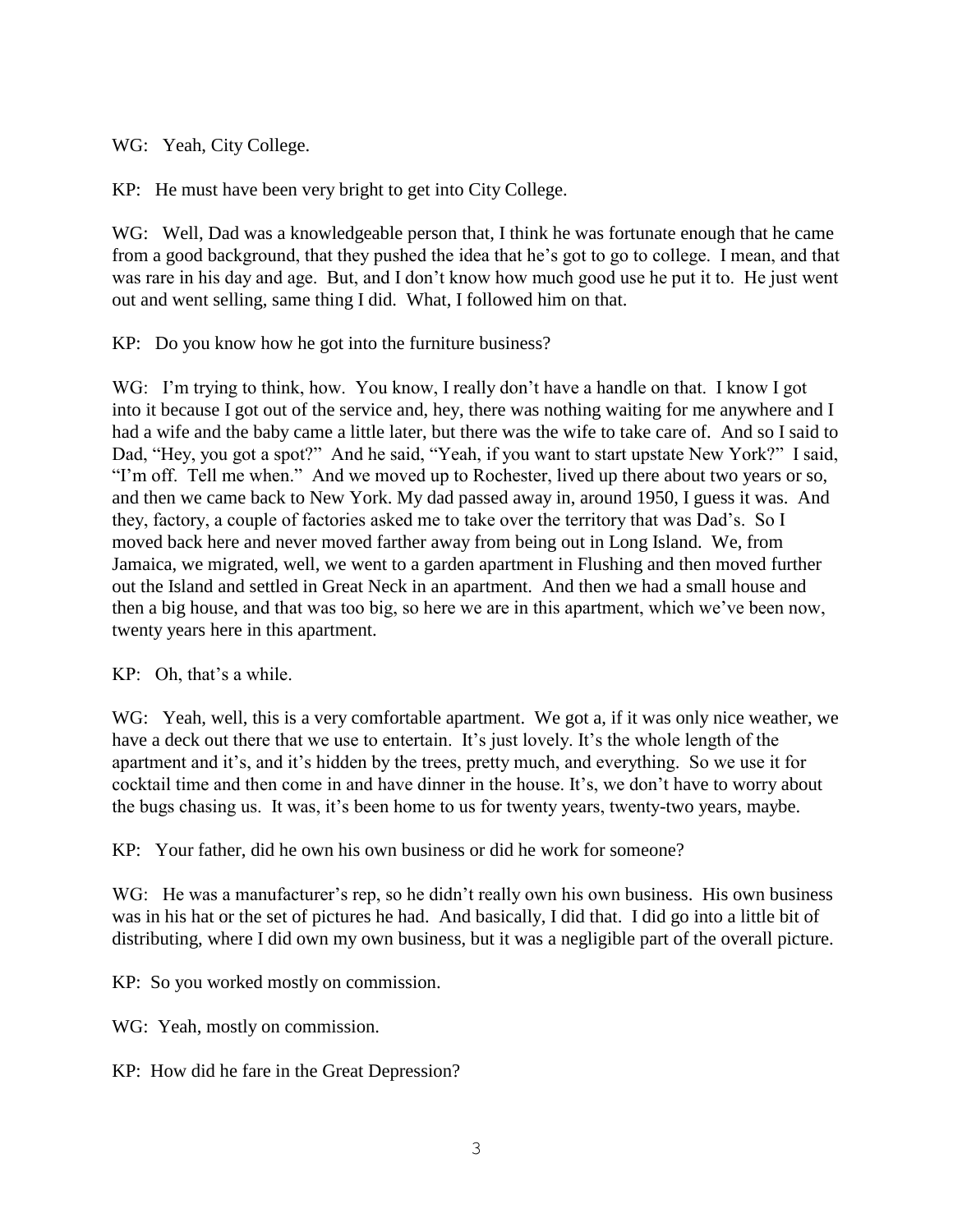WG: He kept his family together and I never worried particularly about it until I, it was fait accompli, where everything was fine. But he managed to take care of the family, and when I saw what it meant, as far as being a rep, I liked the idea of nobody hanging over me or something like that. Of course, you can't do that today. I retired from the factory that I've been with the last twenty years. And it meant really nothing to them one way or another. I mean, times have changed. I mean, there was usually a very close relationship in the furniture industry. I won't speak for other industries, I really don't know. The furniture industry had a, more of a family type set-up, as far as, factories were small, so it was the original owner who owned the factory and he made friends with the salesmen and they became part of his family. And you mentioned about the problem with blacks and etcetera, we had the same thing, only more so. I guess, Navy, I remember distinctly we had problems aboard ship. This was a ship we were putting together. It was the third on line, so it was the *Independence* and then the *Princeton*, and then us, I believe. So they were still hammering themselves together. But one problem that came up was separate quarters for blacks, and you had a mixture. You had the people who were a little more liberal and understanding about this thing and they were saying, "What's the problem?" And then you got the others, "Oh ..." The rednecks, I needn't explain any more on that. But, they finally reached a compromise kind of thing, where they were, we put some blacks and whites in the same compartment aboard ship.

KP: And that was viewed as sort of an experiment?

WG: Oh, that was considered quite a step, in, even in the days when World War II was on. I think World War II did a lot to eliminate that problem. And, but it existed. It was very blatant.

KP: Did you ever have any incidents aboard ship between black and white sailors that you remember?

WG: Slight ones. Nothing that really became any tremendous proportion. I remember one of the ways the white boys used to, we used to have to go, we generally sounded general quarters, and you were assigned which side of the ship you're supposed to go aft, and which side you're supposed to go forward. And some of these guys would purposely take the wrong one, so you were really charged at the guy and wait until you hit a, where you came through a hatch and, wham, you know, and knock him flat on his fanny. And just keep going, you know, blatantly on, and you couldn't argue with that after the general quarters was secured. But those kind of things, and there were incidents like that. Oh, I'd say, not frequently, but we had incidents. Not frequently, no.

KP: Your mother, she stayed at home? She ...

WG: Lillian Gutter. She was four feet, ten inches and a half, weighed ninety-eight, no, ninetyfour pounds and drove, one of the first women in the city of New York to drive an automobile. In fact, in those days, the car had a crank. You didn't have a self-starter. And here she is, holding a crank, and [it] never bothered her because there was always somebody who would come along and see her in distress and give her the crank to get her started and get her home. The only thing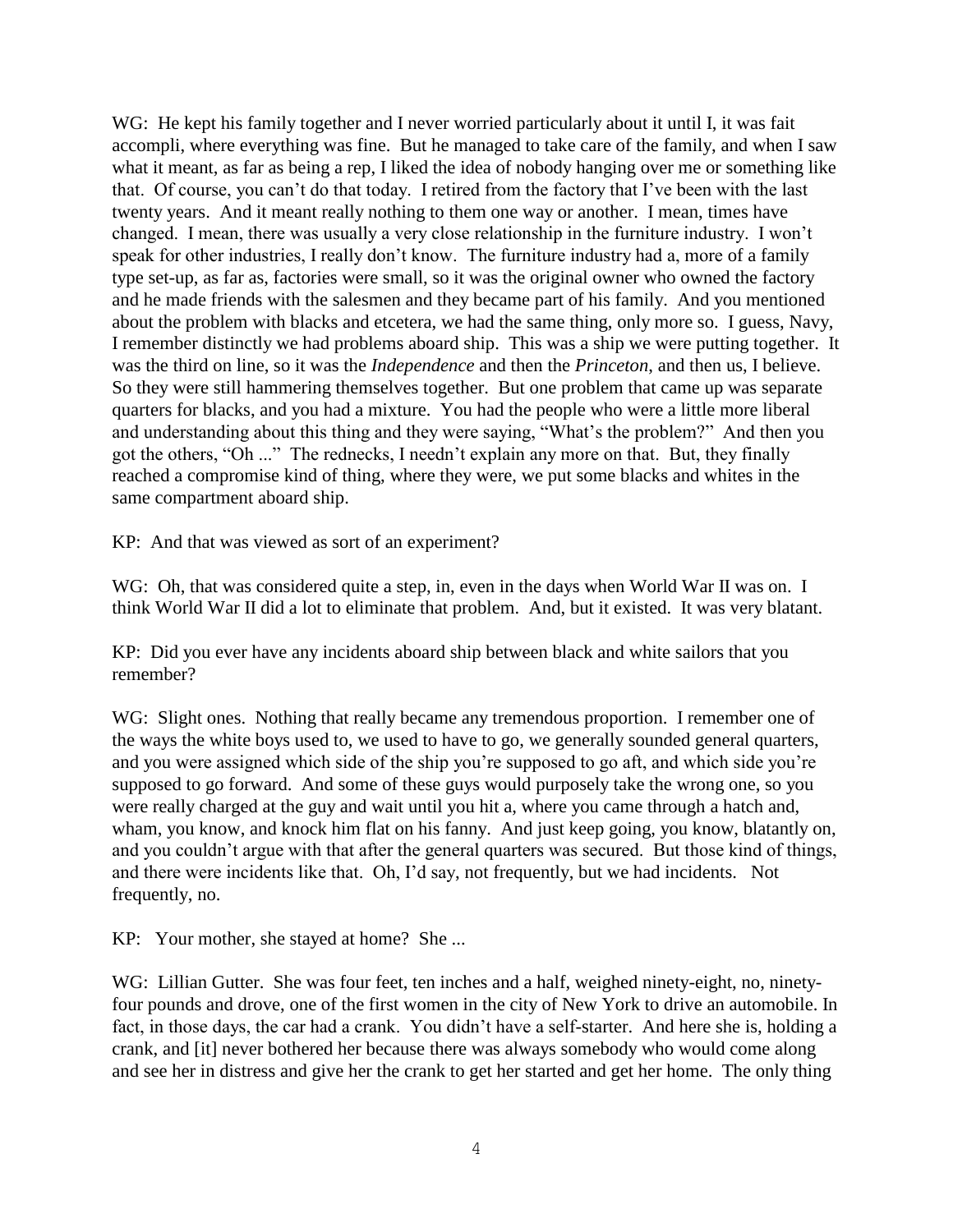she feared were the tunnels. But outside of that, she had, she, New York taxi driver? She wasn't afraid of him. No, she was quite a gal.

KP: So, I take it your mother was something of a character?

WG: Well, no, she wasn't a, I wouldn't call her a character. She was just a little more interesting about certain things than others. But, no, she went out and played bridge with the girls and mah-jong and everything that was faddy in those days. And but the car thing, she was one who drove while the others didn't. And she was able to pick them up and drive them places and things like that. And the funny part of it is, I pushed her into giving up driving, and she was evidently ready for it, because she didn't object. And she was only sixty-two. And I was able to take the, and I took the car from her because I was worried about her being, driving alone at age sixty-two. So I say, here I am, well beyond it, and ...

KP: Your mother lived to be quite old.

WG: Mom lived to ninety-four, I think it was. You talk about age, speak to my wife. She'll tell you what age is, as far as family is concerned. God, she has a mother who will be, what is it, ninety-nine, hon, right? Ruth?

Ruth Gutter: What?

WG: Ninety-nine, mom's gonna be?

RG: What?

WG: Mom.

RG: What about her?

WG: How old is she going to be, ninety-nine, right?

RG: Yeah.

WG: And her father gave up driving at ninety-seven and passed away a couple of weeks later. So talk about age, there's the one to talk to.

RG: Yeah. You don't end up with a good quality of life. That's no good either.

WG: No. My mother-in-law is in, over in Jersey, in an apartment all by herself. And well, now we've got help in there, but she was living alone and wanted it that way. And she's pretty, well, legally blind. She can get some vision but she's legally blind and deaf, as well, and, it's not a good ...

RG: But her mind's 110 percent.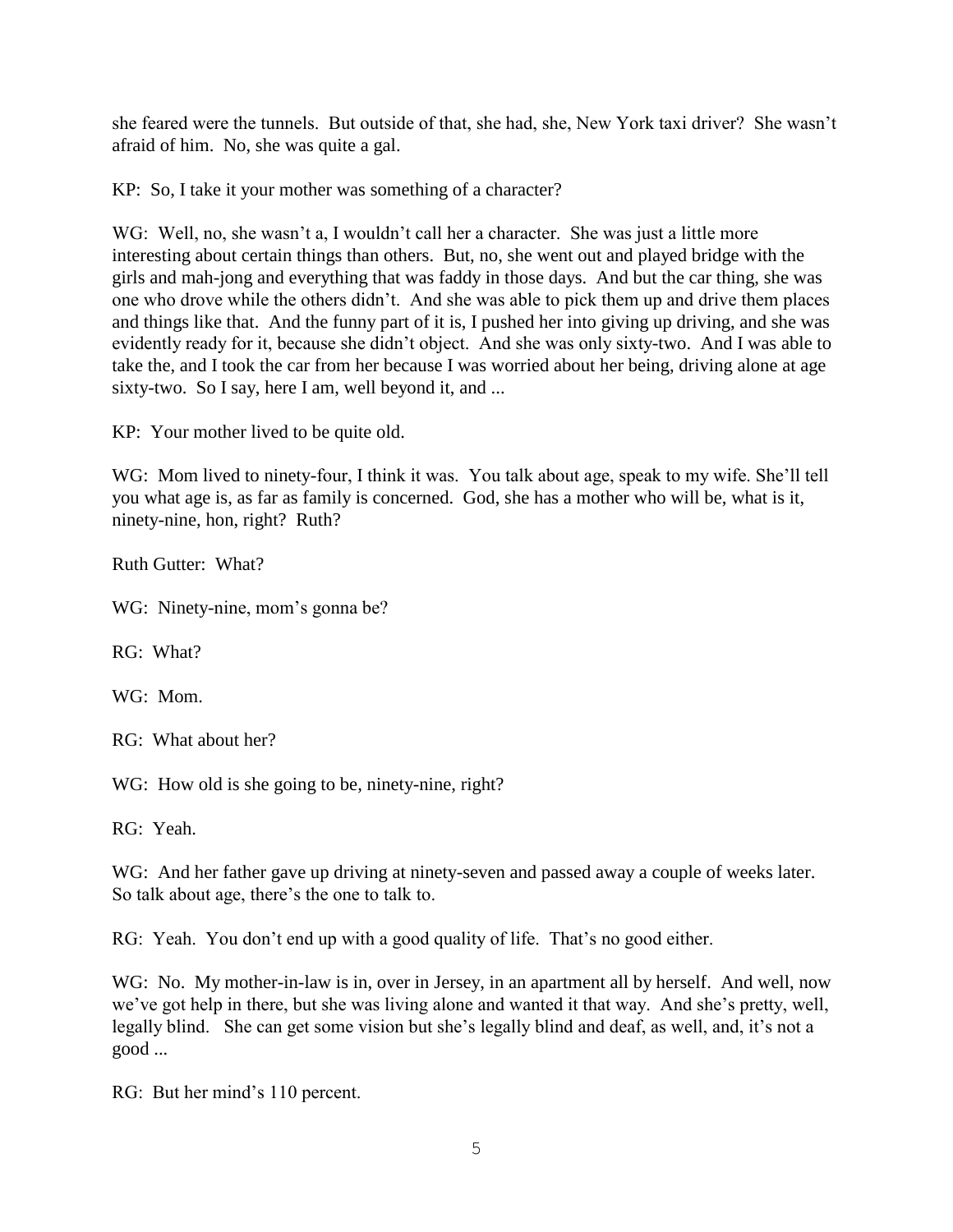WG: Yeah, yeah. Her mind is sharp as it comes.

RG: Makes it harder for her, though, because she knows what's happening to the body.

KP: Was your mother active in any organizations, any synagogues?

WG: Oh, yeah, she was, they founded, Mother and Dad founded, were one of the founders of Temple Israel of Jamaica, which was originally on Hillside Avenue. And then they moved up, further up the hill, but they were original in that and active in communal affairs that way. Both of them, Mom and Dad.

KP: How observant was your family?

WG: What?

KP: How observant was your family? Did you observe any kosher laws?

WG: No.

KP: So you were very Reformed?

WG: Oh, yeah. In fact, we founded, Temple Israel was the first Reformed congregation. I think it was one of the first on the island, not just in Jamaica. And, yeah, that was, that was, but there was no Reformed. In fact, I was bar mitzvahed when I was thirteen, not because I really knew one word of Hebrew. I didn't. But, we were one of the first Reformed congregations to recognize bar mitzvah. And our temple was anxious to get somebody up there and I was taking some courses at temple which were, not Hebrew or anything like that, just taking courses. And they started teaching me some Hebrew, that I would know enough to recite the ...

KP: Yeah.

WG: The baruchs over the Torah. And, which they pushed me through, and I did, not understanding a darn word of it, to be honest with you. But ...

KP: Is it fair to say that your parents expected you to go to college?

WG: Oh, yeah. Oh, yeah. I really, I really had hopes to go to Michigan, because I thought I would take law out there, and we had friends of the family in Detroit and they were pushing us. They [said], "Let him come out here." But, no, I couldn't get into Columbia. I wanted, that was [my] second choice.

KP: So Michigan was too expensive or too far?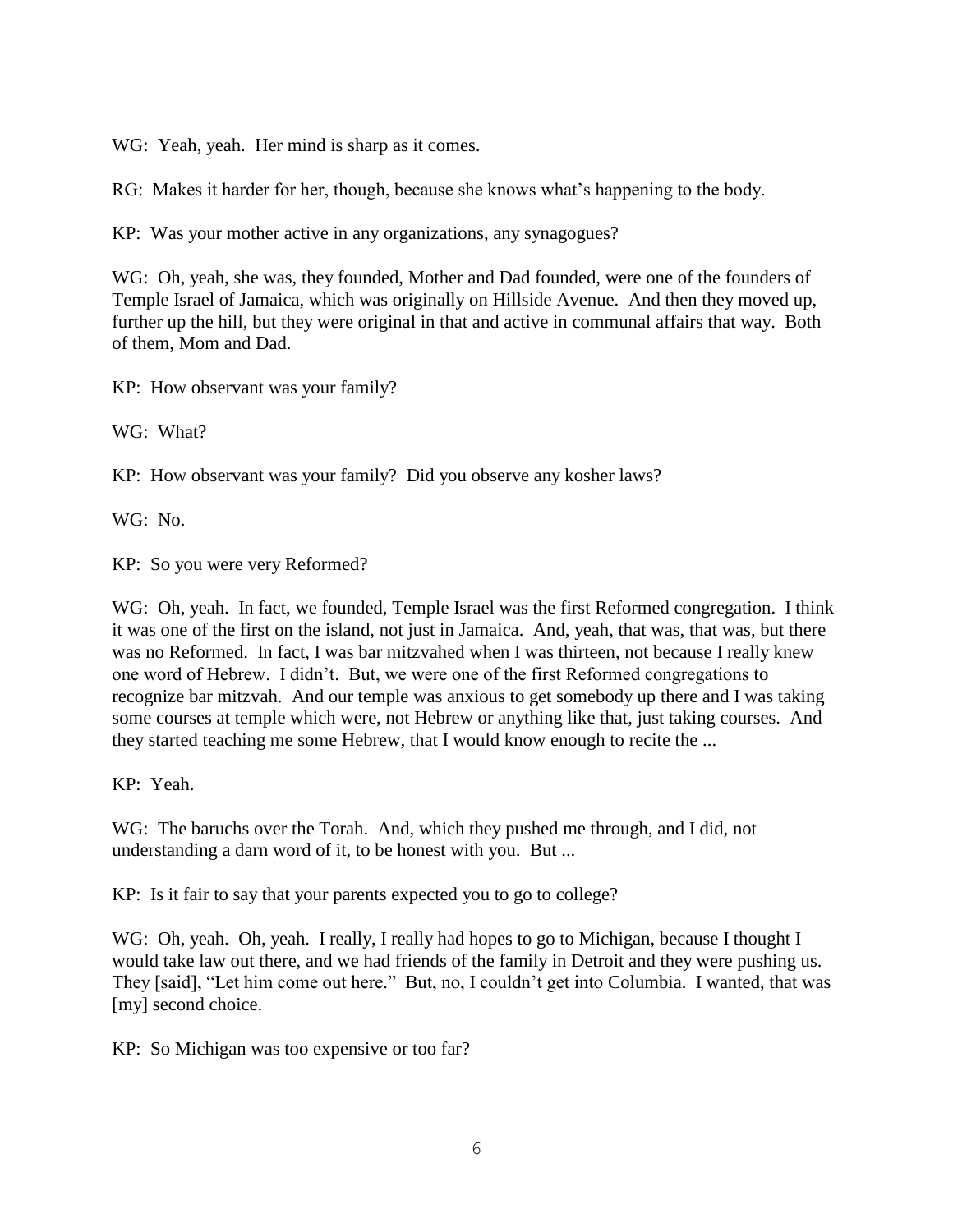WG: Too far. Folks weren't going to let me. And I think, well, the expense I'm sure entered in, but it didn't come up as a ...

KP: You can't afford this.

WG: No.

KP: Your mother and father wanted you a little closer?

WG: Oh, yeah. Sure they did. Sure they did. In fact, they loved the idea of Hofstra. They figured I was gonna commute.

KP: What about the public schools you went to? How well did they prepare you for college?

WG: I'll tell you, the New York City school system, in those days, was one of the greatest preparations you could have for college. In spite of the fact that probably the small percentage who went. They had a great, I got to Jersey at Rutgers, I was rooming with a bunch of pre-meds, and I had no interest in medicine at all, but I knew more about their freshman courses than they would possibly learn at the time. And they used, I used to tutor them.

KP: You were history ...

WG: I was history/poli sci. I was not too attentive to my, sure, I got my B+s, high Cs, but I didn't push, overwork myself.

EB: I see your parents were independents, politically affiliated with the independents.

WG: Yeah, we leaned to the Democratic.

EB: Oh, okay. So did they like Roosevelt and the New Deal?

WG: Oh, they were, my father, he was a proponent of New Deal and Roosevelt, like anybody I've every seen. No, he was, we were a little on that lean. I mean, I would, I'd break ranks going to somebody else when I thought the person itself warranted it. But out of choice, they would pick Democrat nine times out of ten.

KP: How did they feel about LaGuardia?

WG: Oh, they liked him because, well, there were some terrific blows to the Democratic party down there, with Jimmy Walker and Boss Tweed before that. Well, no, Jimmy Walker was, I mean, that guy was stealing them blind, so he couldn't have left a very good post. But LaGuardia came along at just the right time. I mean, he, he captured their imagination. How much he really did, I don't know. But ...

KP: Being in Queens, I can't resist asking. Did you go to the World's Fair of '39?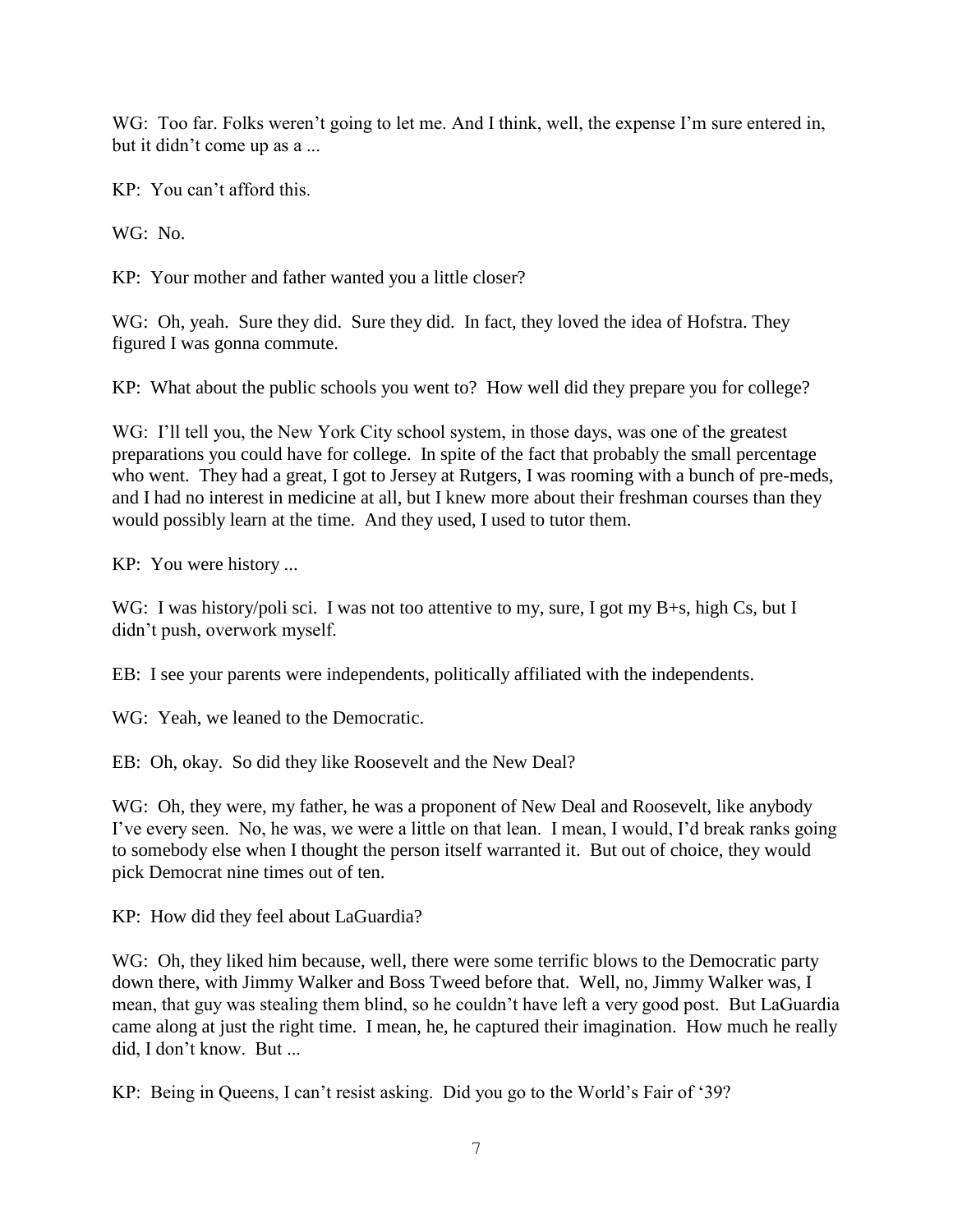WG: Oh, I sure did. I went dozens of, we used to get these passes, I think they were twenty-trip pass or something like that, and I was down in school and [they'd pick] me up and I'd go over there. I loved going over there. That was great. First of all, it was a short bus ride from our house to the Fairgrounds. And it was so convenient and there was a lot to see, the Futurama, the General Motors exhibit, things like that. There was just so much to see there. It was really worthwhile.

KP: In high school, did you play any sports or join the Boy Scouts?

WG: I joined the Boy Scouts. I wasn't, I'd lost interest in it. We had a lousy, what I thought was, a lousy troop. I mean, I know it was a lousy troop. So I really went, I think just a year or less. Sports, I was one of those kids, in those days, who were rapid[ly] advance[d] as far as education was concerned. I was pushed through so many combined classes. And that was very, I think they needed seats, not that I was getting that much more than the other people. But we, I didn't, so I was really underdeveloped athletically and physically and, I guess my mind was coping with the grades that I had to get to stay in. So I had really, I was ready to graduate high school and I hadn't had my sixteenth birthday. In fact, I stayed an extra six months taking commercial courses just because no college would take me in [when I was] under sixteen. And ...

KP: So when you went to college, you were quite young.

WG: Yeah, sixteen. I graduated, when I was looking at the Navy, I graduated when I was 20.

KP: Johnny Melrose was similarly that young. He was, I think he said he came to college when he was sixteen.

WG: Sixteen. Now, I was a little older. Sixteen, late, instead of, not sixteen yet. But, so it hampered my, in fact Ruth has often said, she thinks if she had met me, well, we met the start of my second year, I was a big shot sophomore, and Ruth came down to school with her roommate. [Her] roommate introduced, or knew one of the fellas I knew, and they introduced us. And Ruth said if she had known me a year before, she probably never would have dated me because I was too short for her. Those played very important factors, at least in those days. I don't know if they're still are number one criteria for today with gals. But I imagine they still feel, they want the masculine, unless they've done otherwise.

KP: You mentioned you had come to Rutgers knowing you wanted to be history/political science. And it sounded like you wanted to go to law school.

WG: I had an uncle who was a lawyer who discouraged me.

KP: Really?

WG: He said, "You're too honest to be a lawyer." And, anyway, war came along, so I had that. And then I was thinking of maybe I'd go back to school, [but] by that time, I was married and I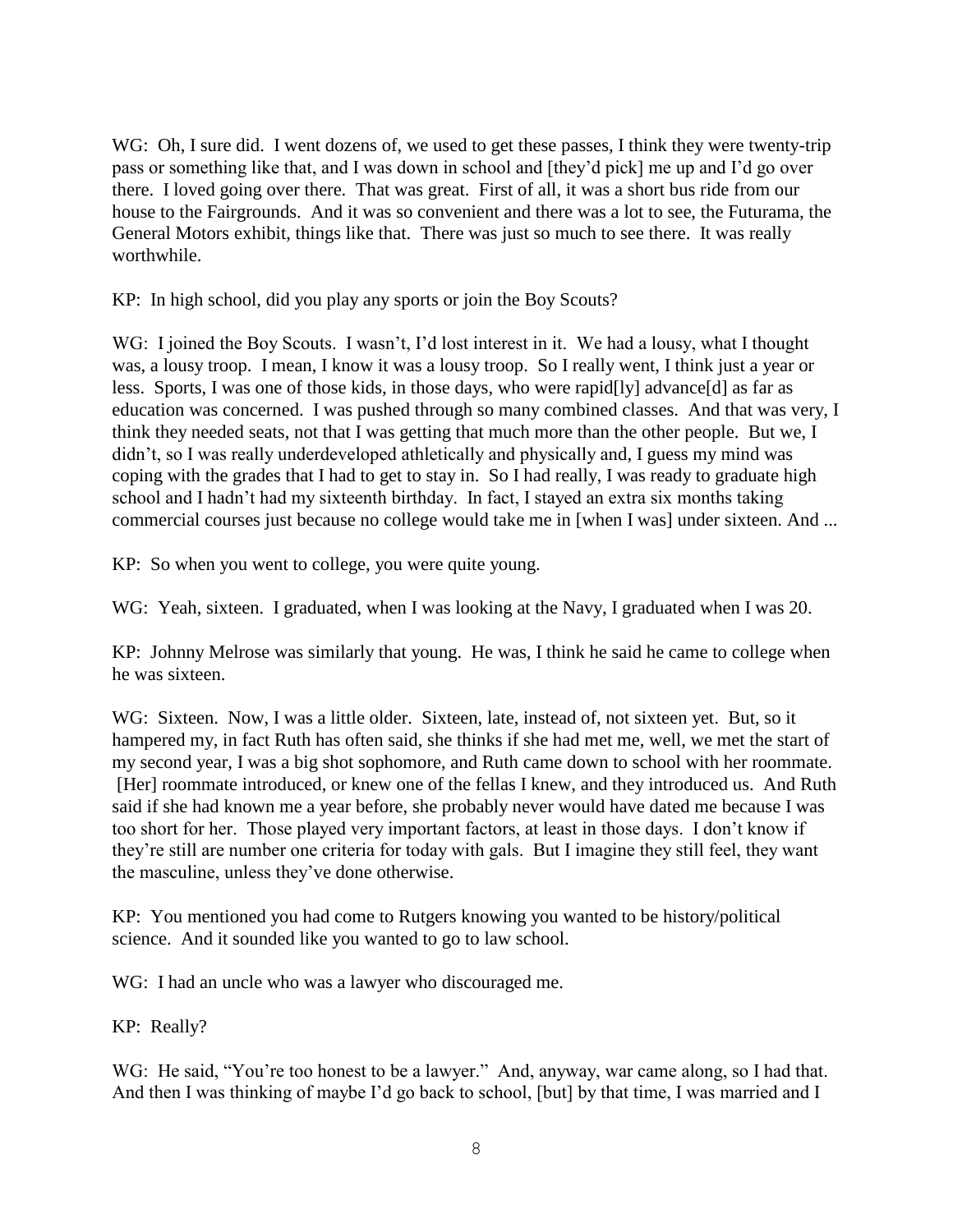was, we would have a baby shortly, so I figured, no. So that's when I went to my old man and said, "Hey, I want to go into the furniture business."

KP: So if the war hadn't come along, you may well have drifted off to law. It almost sounds like ...

WG: I might have.

KP: Yeah. You mentioned Professor George was one of your favorite ...

WG: John J. George. He, "Those that don't know beans from split popcorn about ..." Oh, I remember John. He gave me more of an education in his classes than anything I took at Rutgers. He was, John J. George was really a character. But he taught you. He said, "Good? Good for whom? Good for what? Probably good for nothing." And that's the kind of way, homespun philosopher, you know? Like a Will Rogers type. But, I learned a lot.

KP: Yeah, because for a number of people, he's been one of the popular professors.

WG: Of course, I never checked with anybody about that.

KP: Yeah, he was among the ...

WG: He was, he was a character all by himself. I remember the other history professor that made an impression on me because he was so dull, was a Professor Ellis. He remembered right out of the textbook. He had a memory, I don't think he had to even look at his notes. He had the same, but everybody would be sleeping by the time he was [done]. And the funny part is, I could tell one story about that. I guess it was senior prom. He insisted we have classes the day after. We, so we all decided, well, we're going to come in our tuxedos. So, I was one of the few who said, carried it through. I come in and I'm ready to fall asleep right there. He takes one look at me. First smile I saw in him in all, in the years I had courses with him. He said, "Well," he said, "We used to do that when we, when I was in school, but I haven't seen one of them since." But Professor George was the guy, though. He was terrific.

KP: You were fairly active an athlete when you were in college.

WG: Not really, I did some fencing and freshmen 150 football. I weighed about 135 soaking wet, so I could do that. And, then I got too heavy for it and too light for football, so I went to watch. I saw Rutgers get the new stadium in 1938 and start them on a career that was, still hasn't gone anywhere.

KP: But you remember the Princeton-Rutgers game.

WG: Oh, sure did, that was the game. That's when we beat 'em. 20-18. See, I even remember the score. I'm a football fan. I really enjoy football of all sorts. College, pro, even high school.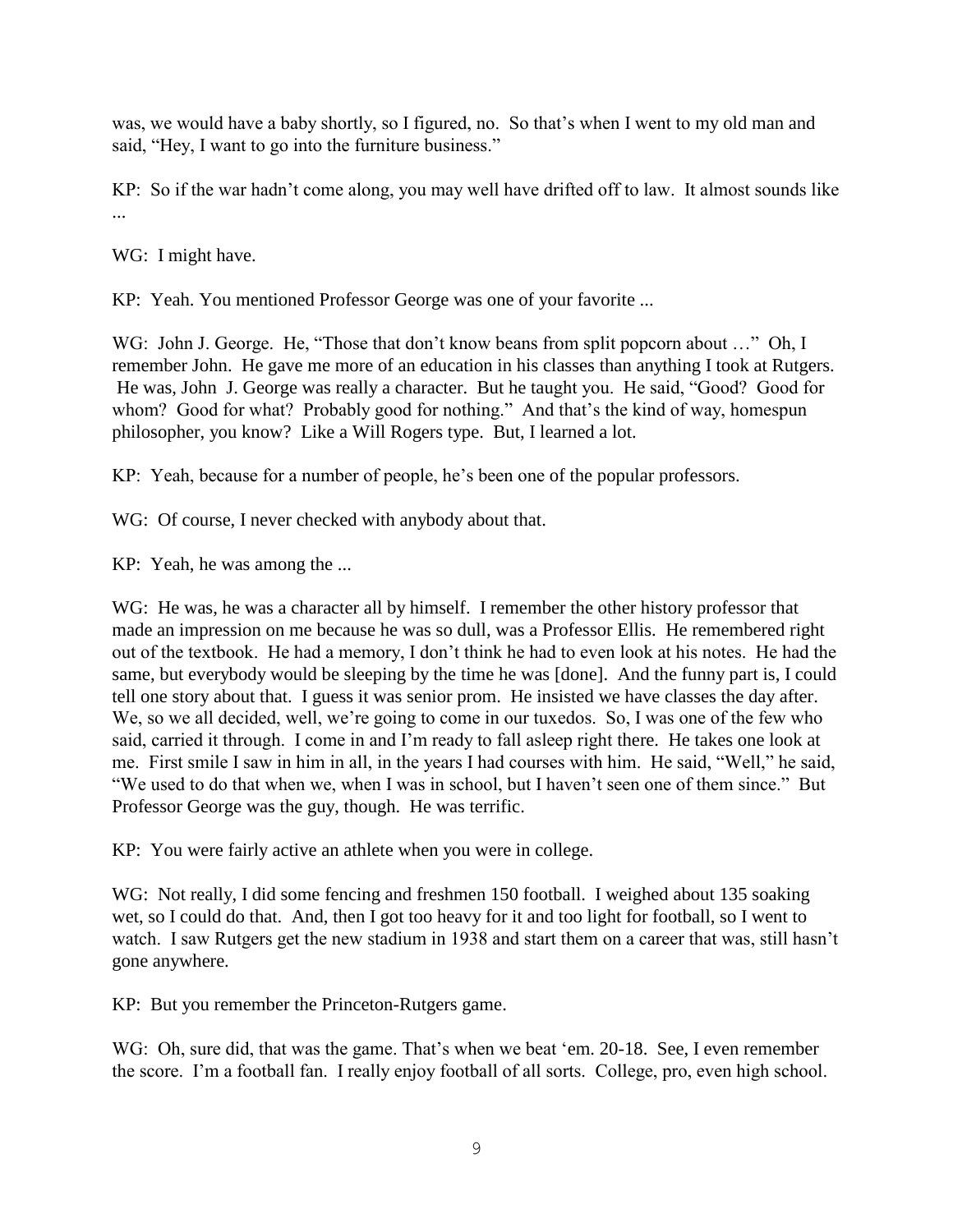KP: Did you remember Dean Metzger? Do you have a ...

WG: Dean Metzger was always the caricature. I mean, that's what you remember [about] Dean Metzger. Whether he was good, bad or indifferent, I really wouldn't know.

KP: You didn't have very many dealings with him.

WG: No, I was good enough that I didn't have to get called to his office. Or I blamed somebody else good, well enough, I don't know which.

EB: Did you participate in any the war efforts, like the blood donations or the victory book campaigns?

WG: Well, blood donation, yes. Who was it? Dorothy Thompson came down and spoke to the student body one time and I got active in that group. And that was about it. I didn't really get over involved. I was, I joined, I was a Phi Ep. And our, my feelings about fraternities at that time, I felt it enhanced my living down there a lot. And even though I was basically against the concept of fraternal organizations, with, hey, here we go denying people again, and stuff like that, but, it meant a lot to me when I was down there. So I was very active in their activities. I was, I remember, I was, the Scarlet Key, I was elected to. So, that was my big claim to fame.

KP: You had lived in a dormitory your first year?

WG: Oh, yeah, first two years.

KP: Where did you live?

WG: We lived, I was telling, I lived at the Leupp, the first, that was practically brand new at that time. And we were, I was a freshman quartered there. Sophomore year, I had to get out, and my roommate, a fellow by the name of, who's deceased, Roy Howard, I don't know if you had him on your list or anything. Roy and I roomed together as, at ...

KP: Winants?

WG: No, not Winants, it was ...

EB: Ford?

WG: Ford Hall. That was right across from where the old DEK house was.

KP: Yeah.

WG: I say the old because I don't know if any DEK house is still there. You had the corner building [that] was a fraternity that was bought by the, the building was bought physically by the school and I think they, did they take that down?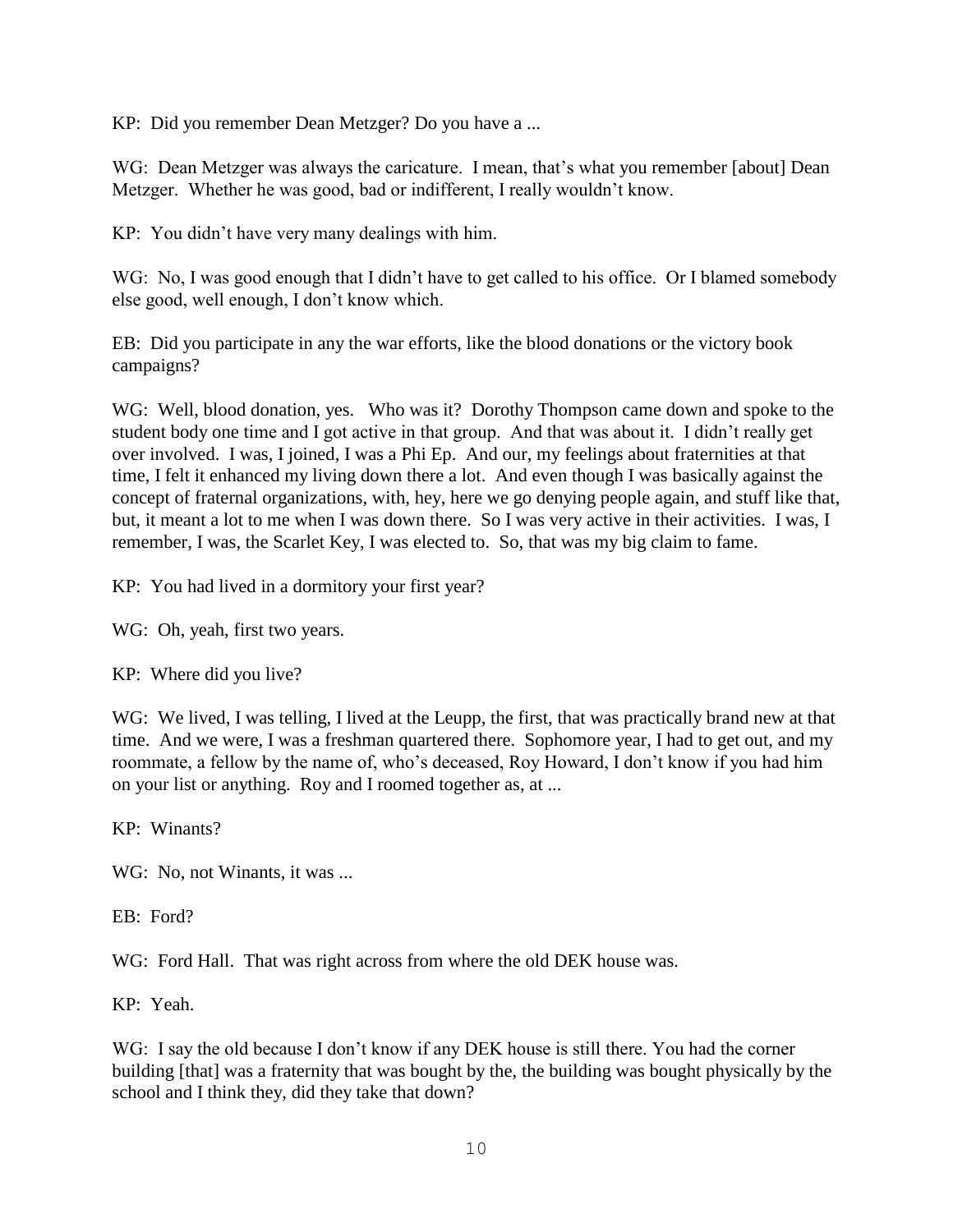KP: Yeah, that building ...

WG: Still there.

KP: Yeah.

WG: I remember the guys used to go up there to steal the psych exams. Go look in the wastebasket to see if they, it was run off on the mimeograph machine. And then everybody used to pay a certain amount to look at them.

EB: What was your pledge period like? Did you have a lot of hard things to do?

WG: They still had pledging where they [had] paddling as part of the ceremony and stuff like that. In fact, who was just kidding me, Cliff Weitzen, do you have his name? Well, he wouldn't be, he's a tennis player, and I don't think he was in the Navy, maybe he wasn't even in the service. Cliff, he was a couple of years after us, and we had a fellow in between, Shep Sewich from Perth Amboy. Sewich, you should know. He was an athlete, he was a tennis player, he was a basketball player. And we were just down ten days ago, down in Florida and we had dinner one night with Cliff and his wife. And he says, "First, I got a message for you." He says, "Sheppy is still complaining that the paddle you used was the worst one of all the places." I said, "It didn't teach Sheppy any civility, did it?" So that was, that takes care of that.

KP: You mentioned that the fraternity enhanced life for you. In what way?

WG: Closer relationship with guys, and if you had a problem, there was, you got brothers to work it out with. They didn't just fall prey. And we had an open door. We didn't go out soliciting, I don't think, well, we didn't have to. We were one of the desired fraternities of the, of that period and, of course, the DEKs were the gentile fraternities. They were considered, I guess, pretty much tops, weren't they, in that period? And it was just, it was that, I didn't feel superior to anybody. In fact, we gave an ultimatum when, the boys up from the Leupp. We had about four or five of us who, before they opened up, where you had the period to go chasing pledges, etcetera, we got quite friendly. So by the time they started this pledge period, we got together and we were gonna all join one fraternity or not join any. And to show you how strong that bond is, there's still four of us, five of us, one just died last week, Benji, but the four or five of us who are [alive are] still friendly. And, in fact, I stayed with Art Roth down in Boca West. They moved down there permanently. They're living down there. And we're very close and, thank God, the wives kept close, because otherwise it probably would have never materialized. And so we, that's how ...

KP: You stayed in touch ever since then?

WG: Ever since then. As I said, I mentioned about Art. There were other Rutgers guys down, like Bernie Ralston, [who] was in the Pacific, and you mentioned who else?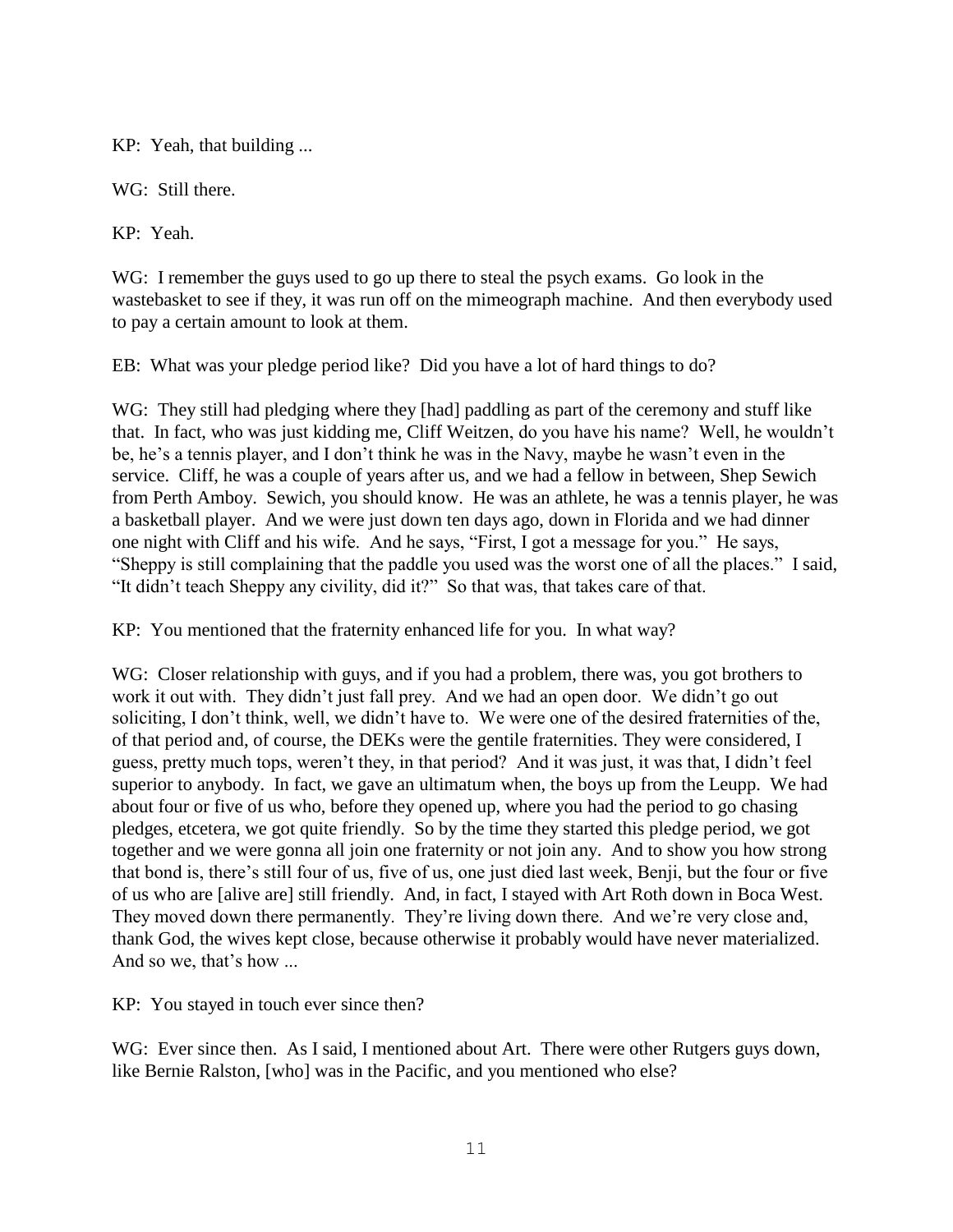KP: Herb Gross.

WG: Herb Gross. That's right, he was a Marine.

KP: Yes. And John Melrose.

WG: Yeah, Johnny Melrose, I remember. But I remember him more from college than I do from ...

KP: Yeah, he was very proud of being an independent.

WG: Where was he at, in the war?

KP: He was in the Navy. He was on the destroyer.

WG: You mentioned that, that's right. Destroyer.

KP: How did you feel about chapel? People had all kinds of opinions on both Dean Metzger and chapel.

WG: Didn't, they didn't require us to go, and I didn't go. That's how I handled it.

EB: Do you remember the mandatory gym that started that semester? You had to take that to graduate. Physical Education class.

WG: Oh, wait no, we had an Army requirement, we were part of the ROTC. And I remember something required on that. But I don't require, recall a required gym.

EB: Yeah, I read that in *The Targum*. They had just started it that semester. They started requiring physical education credits for graduation.

WG: Oh, I guess it was really no problem. I had the credits because the team, I belonged to a team. You got credits for that, I imagine, in fact, I, even to the point where I got past being a substitute on the fencing [team]. And they kept me on as a manager. So I used to look after the foils and the sabers and (?), see that everybody got theirs before they left the meet, and that was about it. But I don't remember anything being onerous like that, but I guess some of them found it that way.

EB: You mentioned you were in the history and international relations club. Do you remember any memorable speakers from that?

WG: Not really.

EB: No.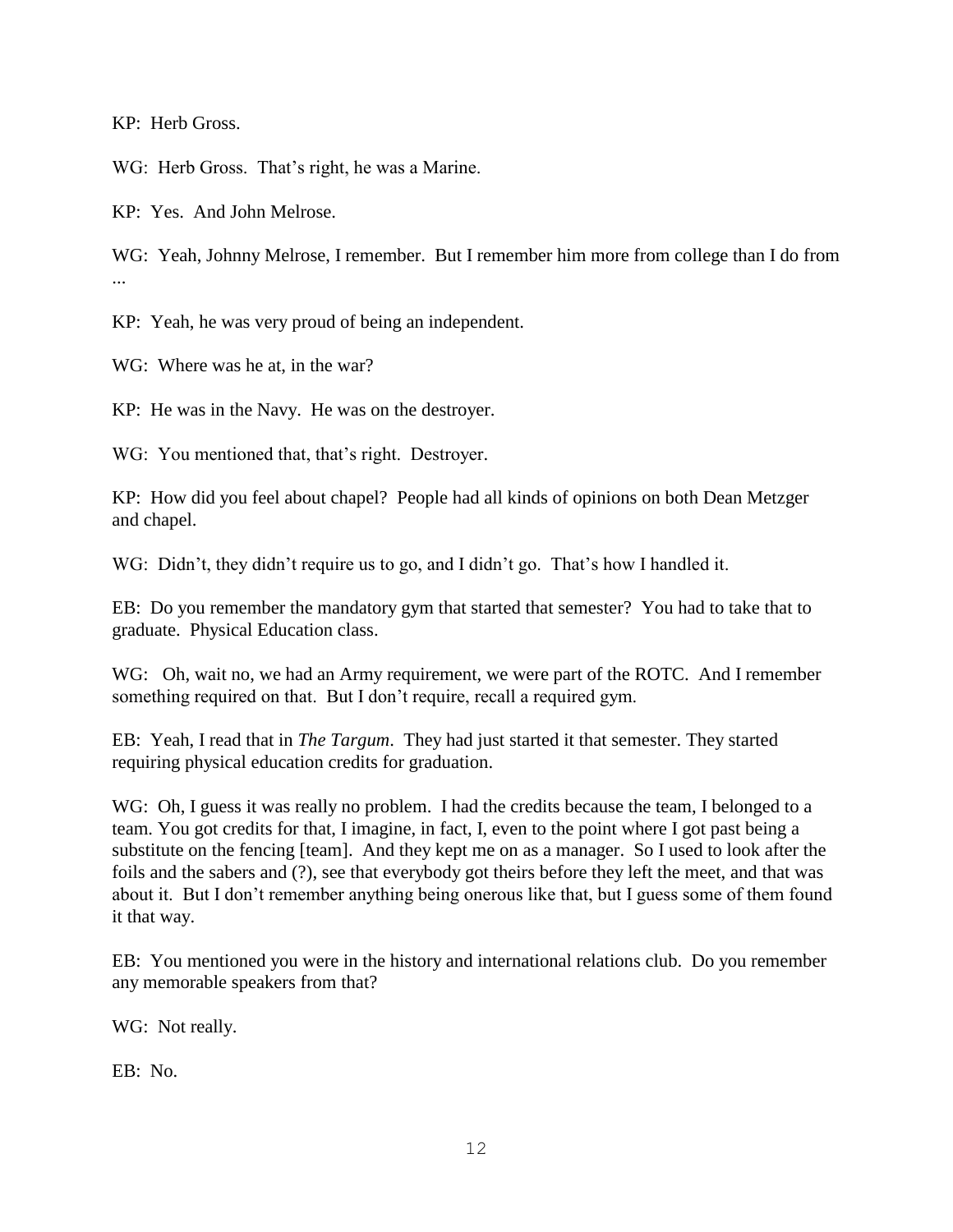WG: Not really, no. I really can't recall.

KP: But Dorothy Thompson left an impression.

WG: Yeah, well, she was a little bit on the liberal side. And getting a liberal down in Rutgers was pretty good in those days.

KP: Well, that was, although people have said that Norman Thomas was a regular. I've read that ...

WG: Oh yeah, he was. I don't think I heard him there. I've heard, heard him speak many times, and thought very highly of him. But I also felt that Roosevelt stole his thunder. And so I really didn't hear anything new from Norman Thomas, although I had very high regard for him as far as a person and his thoughts and he was a good man.

KP: You mentioned ROTC. And what do you remember about your two years in ROTC?

WG: "De da da da da, de da da da da." That's about all I remember. I remember we had these 1907 rifles that, with the bolt action. And we used to have to assemble and disassemble that. And all I knew was I had to get into something other than the Army or I'm going to be in the infantry when they hear I took this course. Or the field artillery. So I quickly signed up in the Navy and got into the V-7 program.

KP: So taking ROTC taught you not to be in the infantry.

WG: I was a born coward. I wasn't going to take any, I felt that the infantry was the surest way of getting your head blown off.

KP: And how much of that did you know before you joined the ROTC and how much was learned at ROTC?

WG: I think I knew it before. We had to take ROTC. We didn't have any choice. Now, I didn't continue it. And as soon as I was able to get out, I did. And that was after a one-year requirement, I think it was. But, no, I had no desire to be. We had an old Army guy who was going to teach us what it's all about. So you listen to him one hour a month, I think it was, or two hours a, I forget how many, often. But that's how the Navy got me.

KP: You mentioned Rutgers was a conservative place. How did most students feel about the coming of war, before Pearl Harbor, say between 1939 and 1941?

WG: There was some. But there was, it really was not high on the agenda of problems. We were more worried about the freshmen getting paddled or something like that. I can't really say that, there was some groups that started. They were very minor, and if you asked me to name one, I don't think I could. And on both sides. I mean, they were, well, there were some that were, I guess, should have been over there helping Herr (Schickelruber?), and there were others who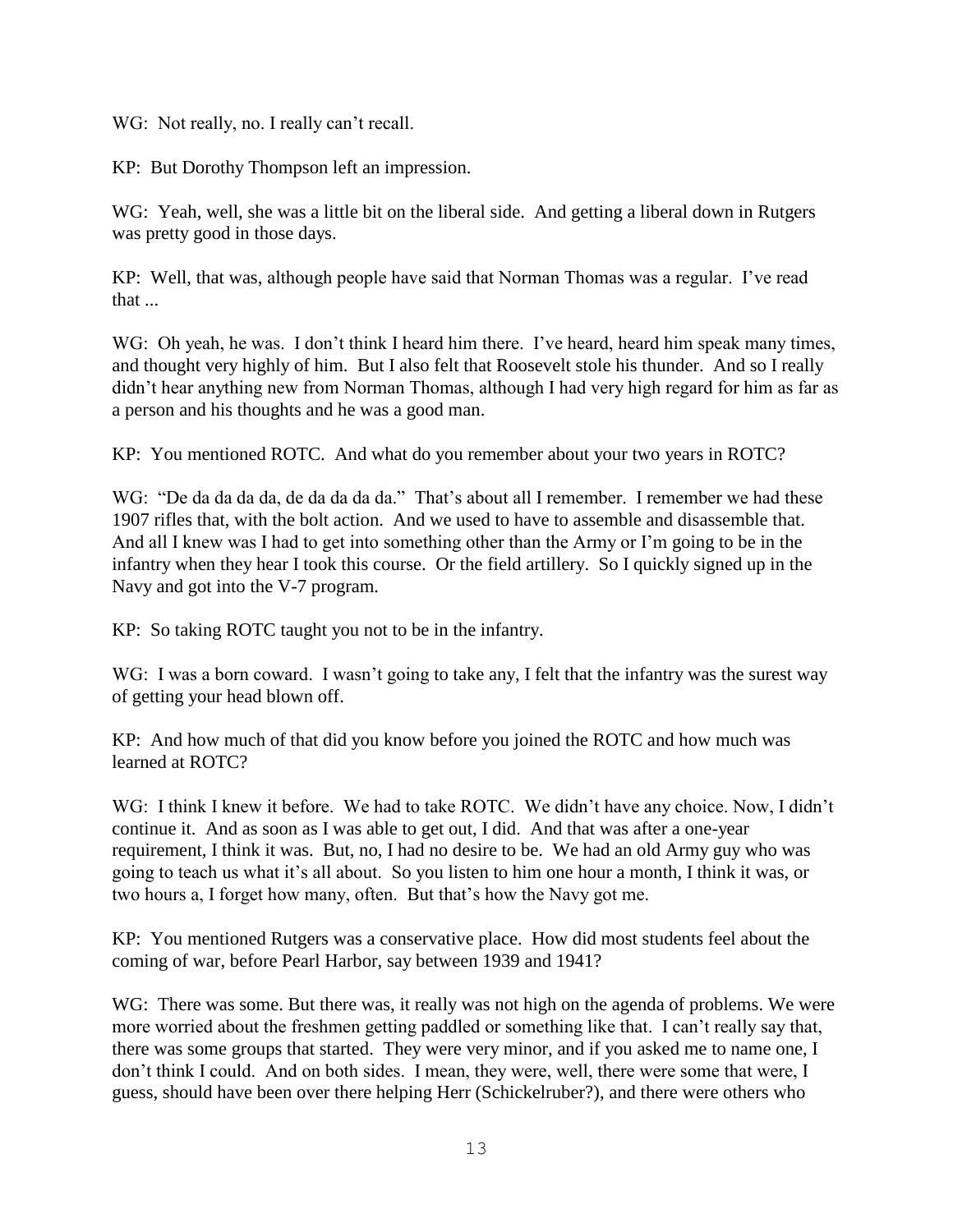were just gung-ho to go. I know we were all, when the war broke out, then, we were all anxious to go. I can remember the Sunday night when we were, nothing was doing on campus that weekend, so I think everybody had headed to the hills, and I took the train home. And on the train back, of course, this was the big excitement. We're at war. And Monday morning, everybody was crowding near the radio to hear Roosevelt declare, actually, it existed. And we decided, "Well, let's go down to Washington and see what's going on for ourselves." So, we knew a few of the boys down at Penn Dental who were, started, they had, did pre-dent[al] at Rutgers and a few of them were very close friends [of ours] from Phi Ep. So we call 'em up and say, "Hey, we're coming down." We're about five, six of us, no, more than that. I think we ended up with about ten of us piled into this, two friends of ours, Sy Silberberg and Harold Bush. Harold Bush is deceased. And we call them, "We're coming down." And we drive down to Philly, spend the night there, and Tuesday morning, we're in the halls of Congress very early. And the biggest disillusion of all, I mean here it is, war has been declared, you'd think it'd be frenetic in the Congress. They're arguing whether the Conservation and Domestic Allotment Plan should be extended or not. This is some farm thing for the subsidized farms they had that were still alive in the far West. And nothing about the war. Nothing. Didn't even look like anybody gave a damn or what. But that was, it was too early for the bills to filter down from committee to take action. What a disillusionment that was. I mean, God, we went back, we had gone down there for… Oh, yeah, we stopped at the congressman of New Jersey, don't ask me who he was by name, I couldn't remember, and he came out to say hello to his good constituents and telling us that the best thing we could do for the war effort is go back to school and finish. This is in December, and in May, we were finishing with school. So they pushed us along to finish. I mean one or two, some of the guys skipped out and went in right away. But we waited until May. And then I was, the day after graduation, I went looking to see if the Navy would take me in. Which, they turned me down in the Navy air force, but they did take me in, in the V-7 program.

KP: And you had problems because of astigmatism?

WG: I had slight astigmatism in my left eye. I wasn't wearing glasses for the time, at that time. But I had eyes that would have been good enough, but they, I guess, didn't have enough slots to put us into it at that point. But anyway, when I saw what the Navy pilots went through, landing and taking off on ships, I was glad I didn't get accepted in that program.

KP: Did you know how dangerous naval aviation would be?

WG: I had some idea, but, hey, you're going to be macho somewhere in your life. They say, "Jeez, that Navy thing looks like the thing for me." And, as I say, when I was, I wasn't on ship too long, when one of my, in fact, I was unusual. I got assigned to a, what are we running out?

KP: No, no, no, just…

WG: I got assigned to a room aboard ship with pilots. Now, they don't usually put the crew, even in the offices of a, together. It's just an unwritten rule. There's too much trauma to a person's mind if they live with those pilots, because they come on with such bravado and they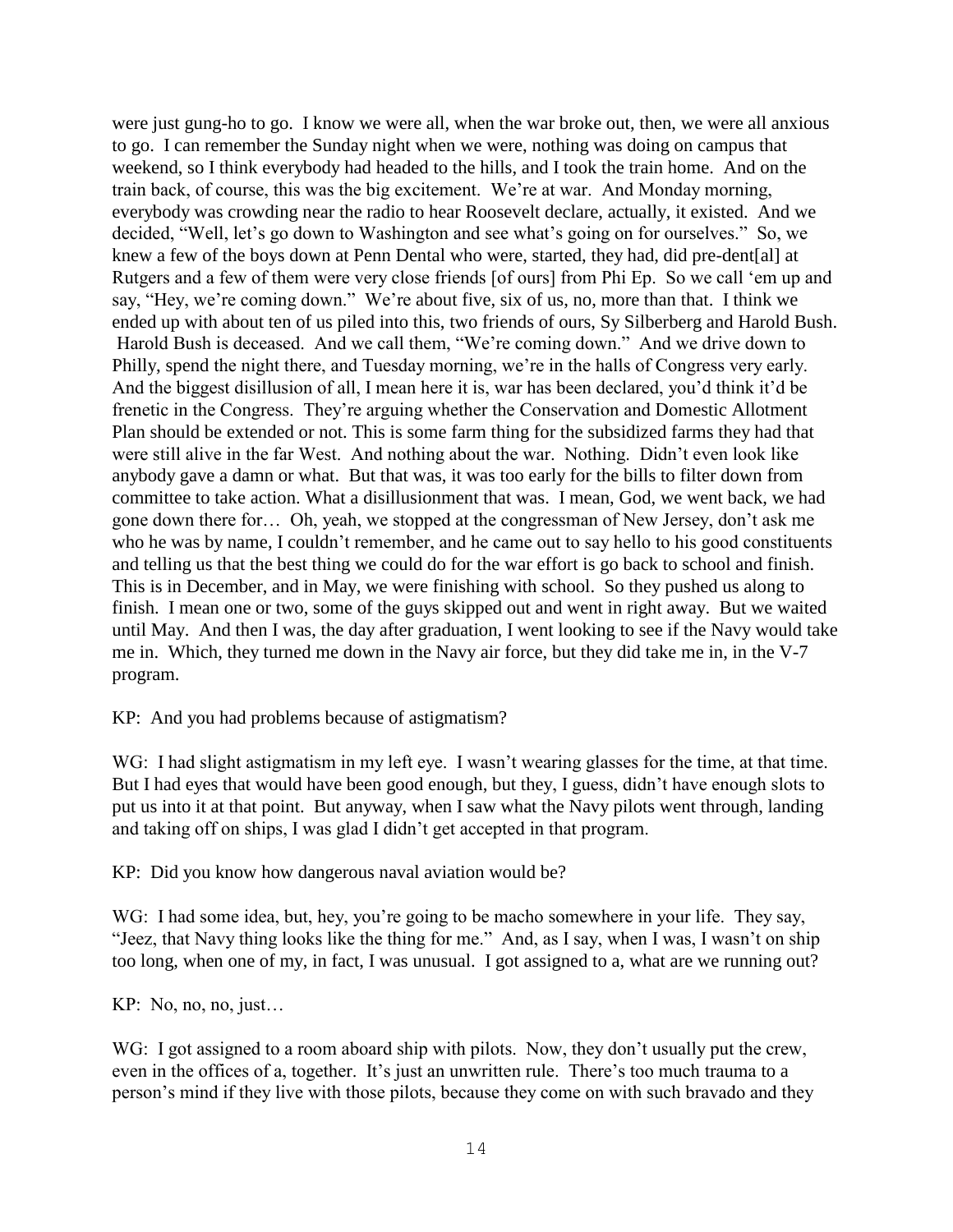are, they've got as much chance to get through a war, I think, as a man on the moon. Some of them did, but their risk was tremendous. So when you lived with them, you start to feel for every one of these guys. And Jesus, sure enough, you're down in your cabin, and one of the boys that walked in, "Well, Chuck didn't make it today." And that's it. And I said, "Oh, my God, that's what we have to face as a pilot." So I was pretty happy, I guess, I didn't get to be a pilot. But it was traumatic to the mind, I'll tell you, to see those boys.

KP: So you got to know a lot of them?

WG: Oh, I got to, well, like our, the Flight 24, they were named after our ship number. They were, I got to know those the best. They were, oh, about thirty-five, forty guys. The greatest guys you ever want to meet, you know? And one by one, they were, and not just in combat, they were sometimes lost in ordinary operations. Break a tail hook and go right into the barrier and crack up, catch fire, bing, stuff like that. And one thing I did do, I got to be, I took a course, a couple of courses before I went to the ship. This was in December of, wait a second, no, it wasn't December, it was September of '43, I guess that was, wasn't it? What was it, '42 was the ...

KP: Yeah, you graduated in September of '42.

WG: '42. So I had to wait to be called for the V-7 program. So I went to a camp, a kid's camp, to be a counselor, next, right next to Ruth, with the girl's camp. I got the boy's camp. And figured I'd stay there as long, waiting for my orders. This was in July, June, end of June, beginning of July. And I almost made it through to September, but I think I was called in just a week before the end of camp. And I left to go to the Navy. And ...

KP: Where was the camp? It sounds like it must have been a very ...

--------------------------END OF TAPE ONE, SIDE ONE-----------------------------

KP: The camp was a Y camp?

WG: A Y camp of Jersey, the boy's camp was Cedar Lake, I think it was, and Nah-Jee-Wah was the girl's camp, I think. And it was in a lovely spot. It was a great camp and it was, you got a bunch of nice kids there. They were and some were, but it wasn't a rich man's camp. They roughed it a bit. And it was great. I got to know them all, and they got to know me pretty damn well, and they, oh, they made such a fuss over my leaving to report to the Navy. And, yeah, that was one night I can remember. I should say I can't remember. We celebrated that one. Yeah. So, I left from home, got home to get my change of clothes, and went off to, did my Navy, first training in Great ..., not Great Lakes, Abbott Hall, they called it, in Chicago. It was a Northwestern University dorm in downtown Chicago that was available for us, it became Navy property. Used us [for] guard duty. Standing out on Michigan Boulevard with people going by and people having drinks in their hand, enjoying their, and it was Chicago Avenue there, a bunch of pubs and restaurants, some good, very good restaurants, some very good pubs. But you'd be standing, marching up and down, "Somebody's going to steal a building?" you know. I mean, and these gals would come up, "Oh, isn't he cute?" You know? "Hey, watch it." And so we put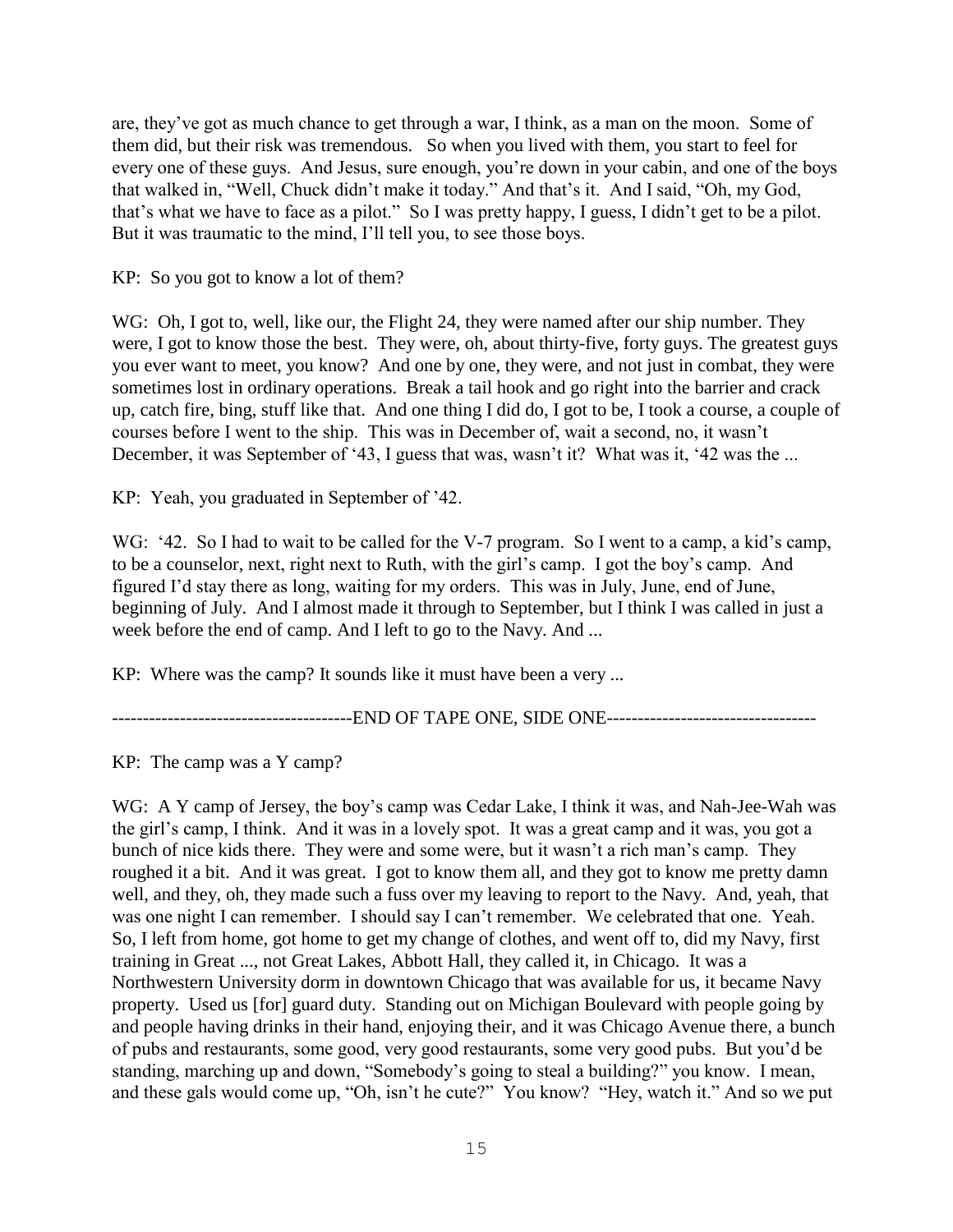in, we became the ninety day wonders, even though it took 120 days, because I was in Notre Dame for thirty days before. That's where we did our apprentice seamen training.

KP: But first you were in Northwestern?

WG: No, first I was in Notre Dame.

KP: In Notre Dame.

WG: Then we came up to Chicago to take over for, become cadet midshipmen.

KP: So you initially went to apprentice seamen training?

WG: It was an abbreviated thing. It was a thirty day deal.

KP: So what did you learn at Notre Dame in the first thirty days?

WG: How to tie a knot. No, we learned quite a bit. We learned, they taught us a lot about protocol. We had some real Navy guys down there who gave us some good instruction about, "Keep your nose out, keep your mouth shut, and your ears open." I mean, that was the best advice you could get in the Navy.

KP: Well, the Navy is very, it's been interesting, when I've interviewed people who have been in different services, that the Navy was among the strictest of the services, that they were very dedicated to protocol. The bigger the ship, the more protocol.

WG: Right. That's where, see, I was on a flat top, which is, in fact, from the *Belleau Wood*, which was a small flattop, but still with the fast carriers. It was a cruiser hull they converted, they really operated quite well. The, I forget what I was thinking, I'm trying to get two thoughts out at once, that's why. The Navy was a very tight ship as far as … And, oh, that was it. Being [that] I was going to a big ship and it was a new one, every regular Navy guy is busting his butt to get a duty like that. When I told them I was going to the *Belleau Wood*, a new ship, "How'd you get that?" I got it for one reason. When I finished my training in Chicago as midshipman, they had a couple of Navy men come down to interview, 900 cadets he's going to interview, but he narrowed it down. And it took quite a while before I realized what, on what criteria he chose, because this was for bomb disposal training. And he made it sound like the most desirable thing you could possibly do with your life, would be to get into bomb disposal. So me, "I'll take a shot, what the heck." And was, I didn't want to get on landing craft, or something like that. I figured I wanted to get on a decent ship, if I can. So I got on the, all of a sudden I'm named as one of twenty-eight people assigned to bomb disposal training. We came down to Washington D.C. from Chicago. We went through this bomb disposal course. What it was, was practicing taking a, getting a bomb that did not explode, to get it out of the way. There are a number of factors which I won't go into.

KP: What were some of the ways you were taught to get rid of a bomb?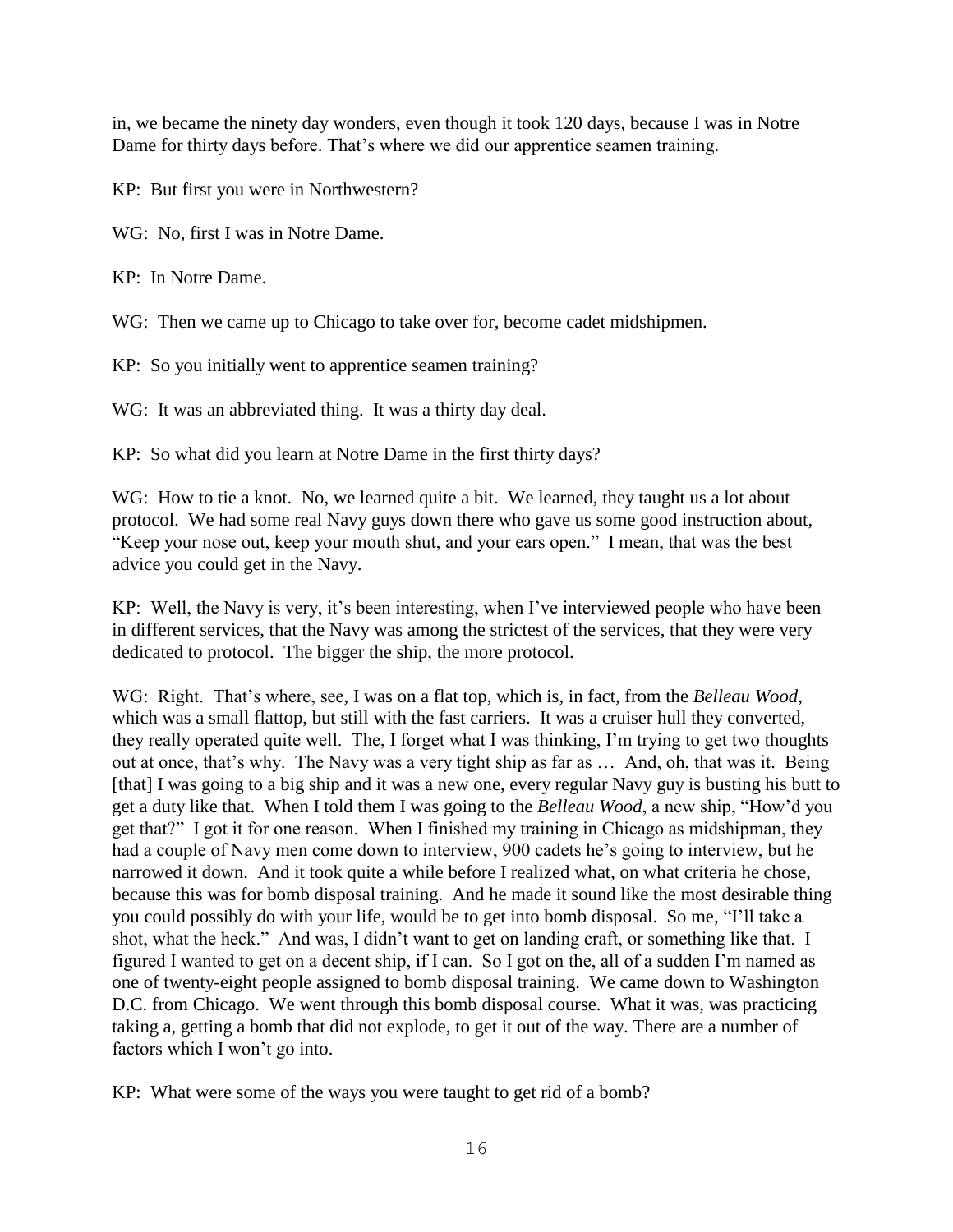WG: Yeah, well, you get rid of it, right. Well, if you're in the middle of Washington D.C., you don't get rid of it by exploding it. That's what you've got to avoid. And if you want to live, you gotta learn to do that, too. We, twenty-eight men, took the course, twenty-seven finished.

KP: What happened to the one who didn't?

WG: I don't know, because they didn't, we had a standing thing, that, hey, you can't afford to flunk a course. One miss, you're dead.

KP: When you practiced, did you practice with live stuff?

WG: Well, we went, well, no. We went to Virginia. They had explosives training down there. And there, we'd blow up things to our heart's delight. Take a stick a dynamite and put it on a branch, a tree, and blow up that, you know, this kind of thing. But to get us used to handling explosives. And, so we did, actually, we didn't do it on the Washington base, no. What we did is, they had dummies or ones they had retrieved and they, we had different methods depending on the type of operation it was.

KP: Now would you learn how to disarm a bomb so it wouldn't explode?

WG: We were very successful, at that time of the war, to do exactly that. There were certain things, and then they started being cute, both the Germans and us, making little devices to, hey, if you try to disarm this bomb, this other device will go off. Once you make a turn like that, you're committed and that bomb will go off. So you learned how to try and do it without doing it. And sometimes it was a matter of, all you have to do is put a pin in there, like they had [on] a hand grenade. If you could put a pin back in there before they release it, so if you got a bomb, if it was a bomb, you gotta get down close enough [so] you could shove the pin in.

KP: It doesn't seem like the job was for the faint-hearted.

WG: No. But that was the other thing. We were sitting around one night, these twenty-eight guys, trying to decide how the hell they chose us. Out of 900 guys, they picked us. So one of the, one of the interviewers who, his name was (Draper Kauffman?). He was [an] admiral. He was, I think his father was an old Navy man in Britain, and he was a Naval Academy, trade school boy, as we called them. And he came by, so we say, "Hey, what was the ..." Well he, "You guys seemed to have a little more moxy than the others, you had a little more not caring, or you tinkered around with an automobile." I had a '31 Essex I used to fool around with when I was home, and things like that. "That you guys know what you're doing." And he said, "We checked over pretty carefully." Well, as I say, twenty-seven out of the twenty-eight passed and I really don't know what flunked the other guy out. I think it was just a matter of somebody in the family was afraid he was going to be in over his head.

EB: Was anyone injured during that time of training?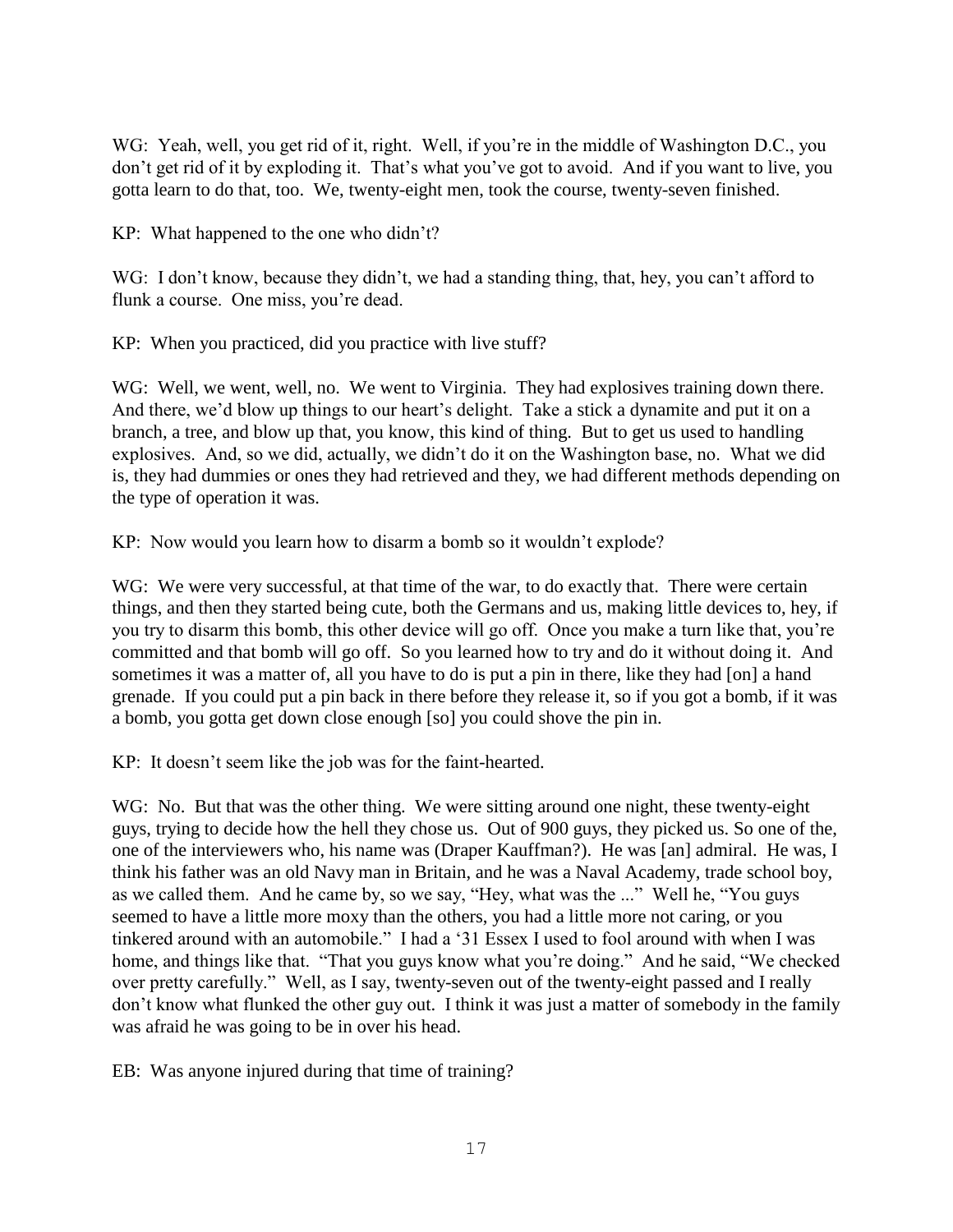WG: Injured, yeah. But it was a plank of wood or something like that that did it. Nobody, nothing really exploded, no. No.

KP: You mentioned that a lot of the backgrounds of the guys were, they were tinkerers and they, I wouldn't say happy go lucky, but they were ....

WG: Yeah, that's right.

KP: What else about their backgrounds? Were they from all parts of the country, or were they from ...

WG: Yeah, they were [from all] parts of the country. There's one fellow, I mean, I took [him] home with me, over one weekend. We didn't get very much time off, but when you did, you took advantage of it. So, one weekend I took this Walt (Hilker?), his name was. He was [from] California. And another guy from the Ozarks or something like that. In fact, well, I didn't really, it's just another story that reminds me of something, another story. A young seaman, second [class], aboard ship. We got hit by a kamikaze and we had given instructions to this kid, this kid's name was Thomas Edison (Alford?). That was his name. It was his family given name. They called him Tom, but Thomas Edison (Alford?) was his name, and we had taught him about bombs and things like that and, this was nothing to do with the bomb disposal training. We were on ship now, the *Belleau Wood*, and he was assigned from boot camp right to the *Belleau Wood*, so he was prime meat to be educated and I didn't think he really had enough sense to come in out of the rain. And we got hit, and we're, rear end of our ship was aflame. And we had, below the deck on both sides, a ready rocket storage. This was a place where they put a rocket in, to put it onto a plane that's right above when it's ready to take off or close to it. And they'd shoved the torpedo or whatever it was, in. Usually, it was a torpedo bomb, it wasn't a real torpedo. And the flames were pretty heavy back there, and there were a lot of guys lost. And I say, "Oh, my God, that ready rocket storage can go any minute," I said, "They got to get somebody down there and make sure that no flame," [but] nobody's around, everybody's fighting fires. So I decide I'll go and look. And I get there. And there is Thomas Edison Alford spraying down the torpedo, these bombs, with water spray and cooling 'em down just as nicely and as perfectly as anybody could have done. I said, "Tom, if you were a girl, I'd kiss you." And I said, "Just stay with it, babe, you do just, keep doing what you're doing." Because I had visions of this whole end of the ship getting blown off. In fact, the part further back was pretty much disaster bound. I mean ...

KP: Did you teach him a lot, or did he just know to do this?

WG: We taught him, no, he, I don't know how much we actually taught him. In fact, it probably was a chief petty officer who taught him. We ...

KP: But you had the sense that he really didn't know very much.

WG: Oh, yeah. Well, that, anybody, well, I wouldn't say that, because I may have [made] different demands on him than somebody from Arkansas or something like that. But he was doing the right thing. And it was, I said, jeez, I put him in for a Silver Star. No, I put him in for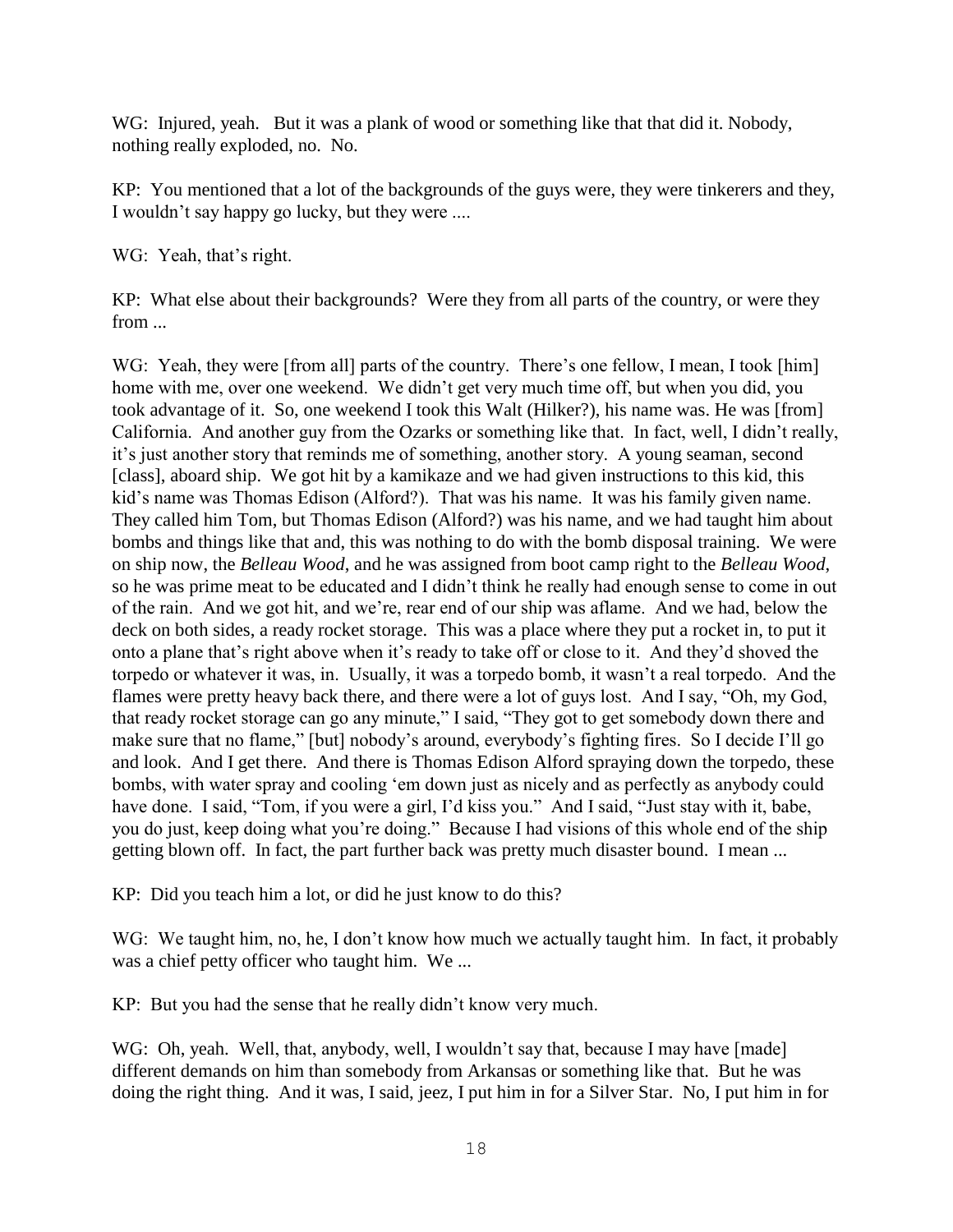a, yeah, a Silver Star. Oh, no, I put him in for a Navy Cross. The Navy knocked it down to a Silver Star. But boy, I'll tell you one thing. That was one proud day of mine when they presented it to him and I was still aboard ship. I said, "Tom, you deserve that and better." And he should have. If he was a trade school boy, he would have gotten that Navy Cross. But they save those for bigger and better.

KP: Well, it's interesting because a lot of people have said that there was a real division between the Annapolis people and the ones from the Naval Reserves.

WG: Oh, God yes. Oh, yes.

KP: That they were two separate navies.

WG: Well, it wasn't quite that bad aboard. I didn't find that on our ship. In fact, I got very friendly with a couple of regular Navy guys over the years there. I mean, on ship and off ship, I mean. But most of them were just bucking for, they didn't want any competition if they could avoid it, that's all.

KP: It's a question I should have asked earlier, but why the Navy and why naval aviation? I get the sense that it was partly because you wanted to avoid the infantry, but were you interested in the sea, were you interested in aviation, or was it more ...

WG: I was interested, but when I saw what happened as far as the Navy's concerned, I figured, the heck with it, I'll see if I get in this V-7 program and become an officer aboard a ship and, thank goodness, that's what happened to me.

KP: So that had a lot of appeal, being an officer aboard a naval ship.

WG: Well, it had more appeal before I served than after I served.

KP: What did you expect and how, I mean, you mentioned it had more appeal before, what did you learn about the Navy?

WG: Oh, it's, well, a lot of it. I go back to one fellow who was a graduate of the Naval Academy, and he and I became friendly down in Williamsburg, Virginia. We were waiting, this was, actually, this was after the war ended, I think it was. Yeah, and, but it applied to before. He said to me, "Bill, how come you don't want to stay in the Navy?" This was after, you know, when they were after you about staying in and stuff like that, that's another story. And he says, I said, "Look," oh, God, what was his name? Bob, not Bob, all right, I forget his name right now. I'm trying to think of it and tell the story. But anyway, I'll come to his name. He said, "How come you don't want to stay in the Navy?" I said, "Look, this, let me put it this way to you. There's one position open, there's two guys looking for the spot, you and I. Ed, which one of us is …" Ed comes to mind, that's his name, "Ed, which one of us is going, we're both equally qualified? I'm not saying I've got more experience," I had, I was at sea, he wasn't, and everything else, but I said, "The one job, there's the two of us, who's going to get the job?" He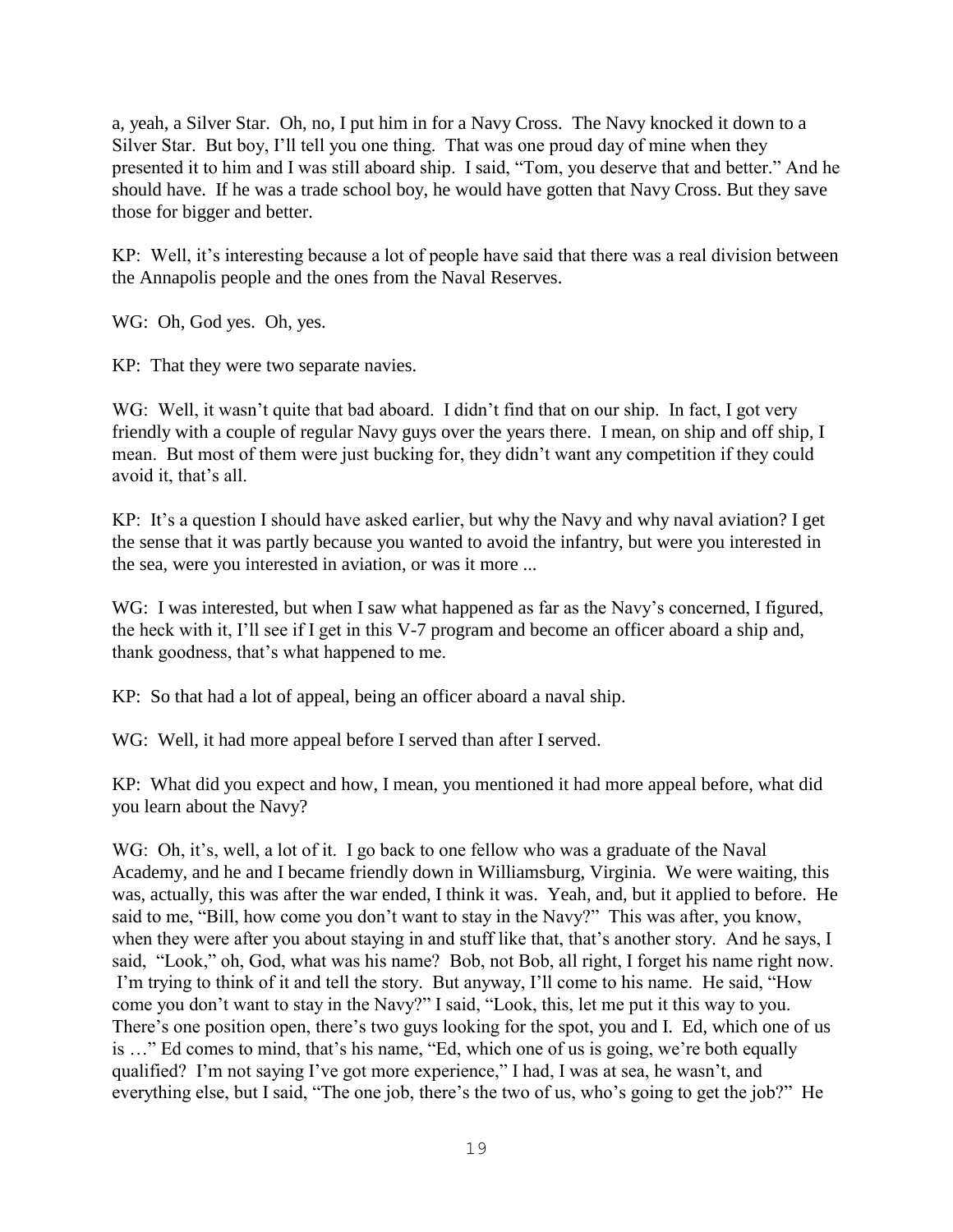said, "Yeah, I suppose you're right." I said, 'You know goddamned well I'm right." And that was the truth. I was, I told the, we had a captain, putting the ship into, this was the *Midway*, which was at the end of the war, when they put that, that was a big sucker. Oh, was that a ship. I would have felt a lot safer in that than I was, than I was in my *Belleau Wood*. But some of those got it, too. But anyway, *Belleau Wood*, *Midway* I mean, was the ship that, what hull is that, the *FDR* is of that hull.

KP: I know there's the *Essex* class, but I don't know the other ...

WG: Today's *Essex* class, there's, the *Essex* had a couple of different classes.

KP: Yeah, I always hear of the *Essex* class carriers in World War II. But that's the only class I know of.

WG: No, this one, I think, they never got out, unless they got to, when they got down to Trinidad and Gulf of [Peri?] in Trinidad and had some, whatchamacallit, (?) that was a good one, that was a shake down, they went down there, Trinidad. Gulf of [Peri?] was a nice protected harbor down there, you didn't have to worry too much about subs, German subs or anything. So that's about it.

KP: How well did your training prepare you to be a naval officer, both the general training and then the very specific bomb disposal?

WG: Well, the specialty was, take to it as much as you could know that you could, and the thing is, the only thing about that, that was a matter, too, that you were gonna have to keep up on that, because that was changing jobs overnight. I mean, they were coming out with different things to try and trick you into blowing yourself up, and, I don't mean our people, I'm talking about the Germans, about us. And we were doing the same to them, I mean, they'd put in devices that, when you start turning, nothing happens, everything's fine, and then you get a little more confident, there you go. That kind of thing. The rest of it, well, listen, it's hard to say. It was war time. They had to get a lot done. I don't think I was as prepared as a trade school boy by any matter of means, but I didn't have to be. I mean, they, they had to know, if you got a, whatchamacallit, taking a sighting and you had to know how to interpolate, you had to take math to get, you can go to any machine on the ship and get the same thing. They had it all over, they had them all over. I mean, but this was the kind of thing that I was missing, and outside of that, listen, I was aboard, I got aboard after, I don't know, ninety, no, that's not, more than ninety days, I guess. It was my first ship. And they, they didn't prepare you for that. I mean, I was told to go up and take the watch up in the, guide the ship in, thank God I knew what I was doing, but, I mean, the first time I was up there, there's, I'm a, I'm a lieutenant junior grade, I wasn't even an ensign, I was already a lieutenant junior grade, and here I am running the ship, and the captain says, "Hey, if something comes up, come down below, just give me a toot," and I said, 'Aye, aye, sir." That's it. And ...

KP: For a lot of naval officers who were deck officers, that's a very memorable thing, being in charge of the ship, because you are literally responsible, I mean, the buck really stops with you.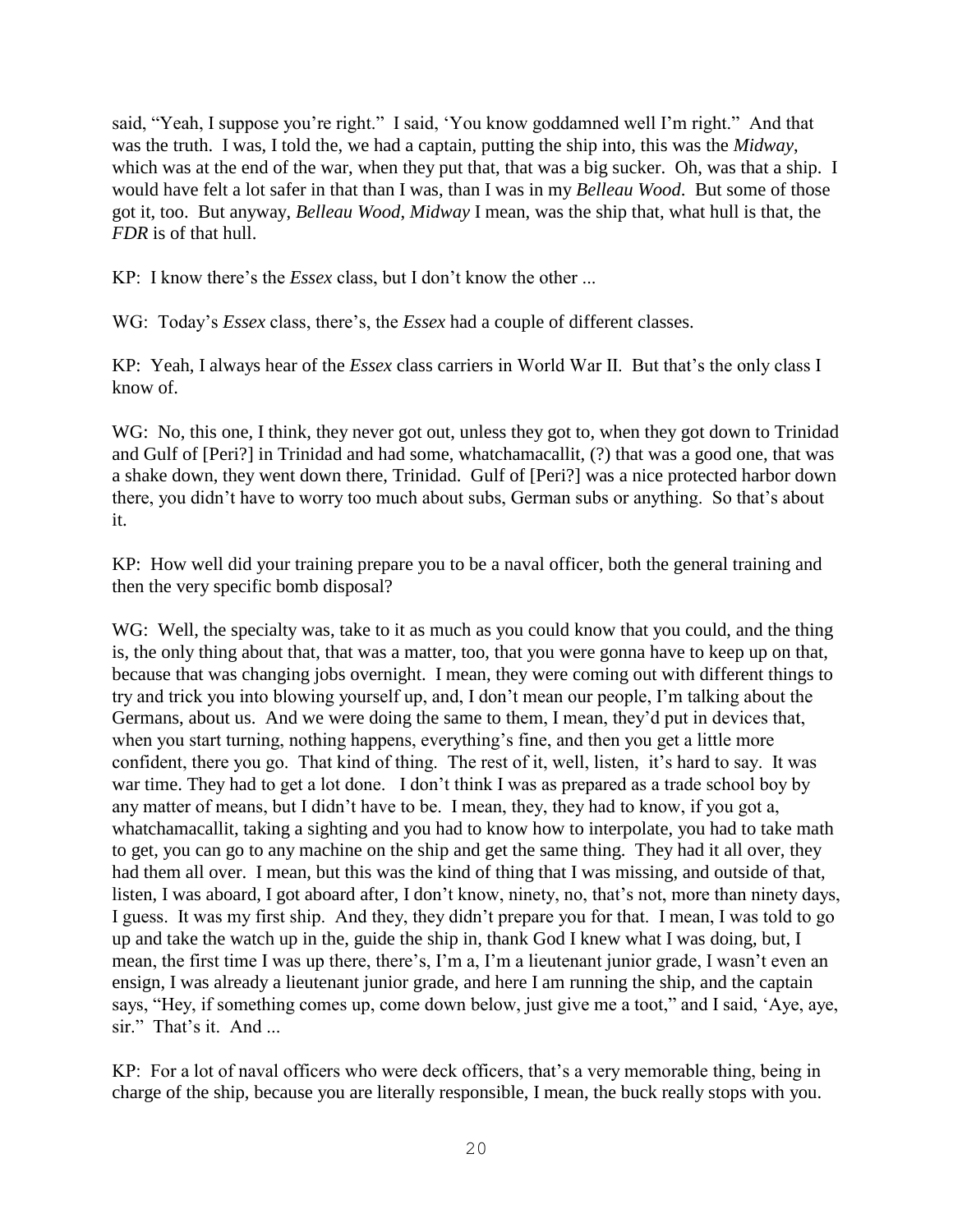WG: Right. It reminds me of the story about the apprentice seaman standing his first deck watch with a officer on the bridge of a ship and they got into this situation that, what, what kind of work is there involved as an officer or with this job. So the apprentice seaman looks and, he talks to the, he says to the officer, "Well," I'm killing this, I'm killing this story. Oh, there was, the captain, the admiral, and the deck officer, were on deck with this apprentice seaman or seaman second, and they were discussing about the kind of work involved for each one of them. And the admiral, who was [an] older man, he says, "Oh," he says, they were talking, oh, they were talking about sex, on the bridge, and the captain turns to the officer who was a lieutenant, he says, "How do you feel about sex?" So, he says, "Oh," he says, "I feel it's about forty percent work and sixty percent pleasure." So he turns to the captain, he says, "How do you feel?" The captain's older, and more mature, and he says, "Oh, I'd call it about seventy percent pleasure and thirty percent work." And they call the seaman second over, and they say, "Son, what do you think about sex?" He says, "Well, if you promise there'll be no retribution if I tell you what I really [think]." They said, "You speak your mind. We really want to hear how you feel about sex." He looks around, and he says, "Well," he says, "I think it must be all pleasure," he says, "because if there was any work involved, you guys would be having me doing it for you." So that's that, they're, that's the kind of preparation you need to stand night watch on the bridge.

KP: How often would you have watch?

WG: Oh, it varied. I didn't have it too much. I was involved more with the hull department, repair work, you know, etcetera. So I didn't stand it as regularly as some of the guys. I remember one incident, though. We had gotten hit by a kamikaze, as records show, and everything else, and Bull Halsey was then in charge of our squadron. You know, they went back and forth, depending on who was, Spruance was one, and Halsey was another, and Mitchner was it, and they'd go back and forth. So we get hit with this kamikaze and Halsey was in charge of the carrier groups at that particular point. So I'm warned that he's coming aboard sometime and the captain knew, evidently he was a little sleepy, he said, "Look, I'm just going to lie down in a bunk downstairs." Just below, which was right below the conn, it's only a couple of steps down.

KP: Yeah, no, I've seen it on ...

WG: So I said, "Okay." He says, "You take," we're at a on a, watchamacallit, we're not at a dock, we're at anchor. And so we, he [Halsey] comes stomping aboard his ship. His boat pulls up, barge pulls up next to our plank and he doesn't wait for anybody. I had told my, the other officer who was supposed to be with me. He was down there on the flight deck where you get off your ship or on it. And Halsey doesn't even stop to let it, he just [goes] up the hooks and I, I'm the next barrier. So he says, "Where is it? Let's go." I try to get the captain, he's already, he's probably still sleeping. He's already ahead, ten feet ahead of me. I said, "Sir, wait." He says, "I can't wait. I haven't got time." He looks at it, he says, "Goddamnit." He knew immediately that it wasn't going to be repaired there, that we're going to have to go back to Pearl Harbor or, more likely, the States. Well, we were just glowing about that, I mean, he, so I couldn't wait for him to leave the ship. He never did talk to the captain. The captain came up and he just rushed by him. And, I bet it wasn't ten minutes later, the notice of, we get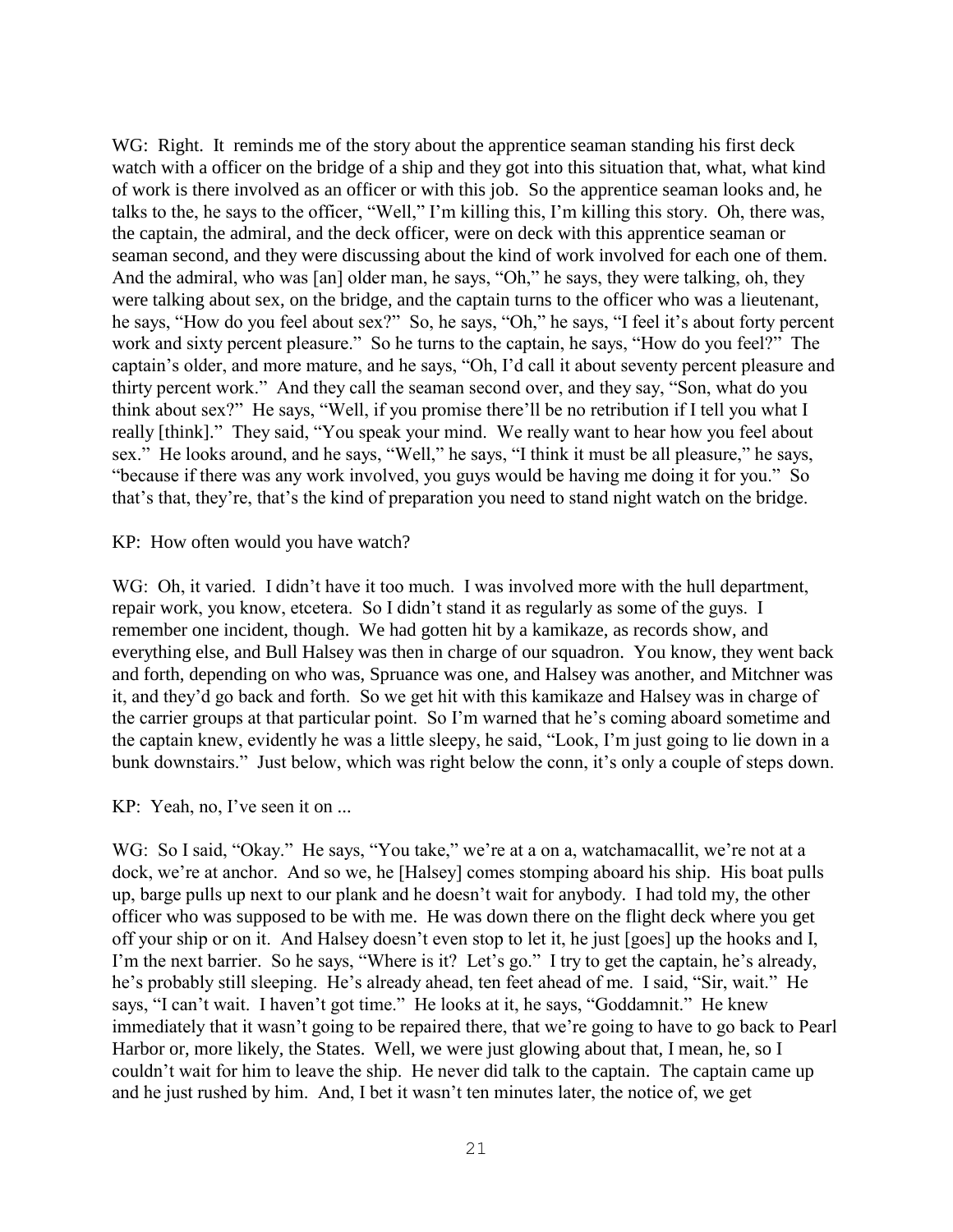instructions to weigh anchor and head back to the United States. And getting, the Navy wants so many officers and so many crewmen to transfer to one of the other ships where they had some casualties, and outside of that, get on your way. Well, you want to hear a ship that was excited. They were just, they were doing the jig and everything else. Oh, boy, they couldn't believe it. We'd been out there over two years without getting back, so...

KP: So you, was this your one dealing, I mean Halsey was a major figure in ...

WG: Oh, yeah, that was my one dealing with anybody major like that.

KP: But it was a very memorable…

WG: Oh, well, as I say, he just brushed past like I didn't even exist. And he did the same to the captain, so I didn't feel so bad.

KP: But it sounds like Halsey lived up to part of his historical reputation. That was the impression I've gotten of Halsey ...

WG: That's why I thought, that typifies Halsey.

KP: You mentioned the *Belleau Wood* was a new ship, a new ...

WG: When it was built. I started with it at the New York Shipbuilding in Phil..., in Camden. That's where I went as a pre-commissioning officer.

KP: What do you remember of the *Belleau Wood*, starting with its captain ...

WG: The captain I could talk for a half hour about, no, seriously.

KP: What was his name?

WG: Alfred M. Pride, and ...

KP: Captain Pride.

WG: And he was a terrific guy. He, first of all, he was not a trade school boy. He came, he was a mustang. He came up from the ranks.

KP: Which is a rare …

WG: Rare, particularly for a pilot. And he became an admiral very shortly after this. And, but he was, when, I'll, after World War II, we had a little incident at Quemoy/Matsu, I don't know if you remember that, with the Chinese, the Channel Islands there between Formosa and mainland China.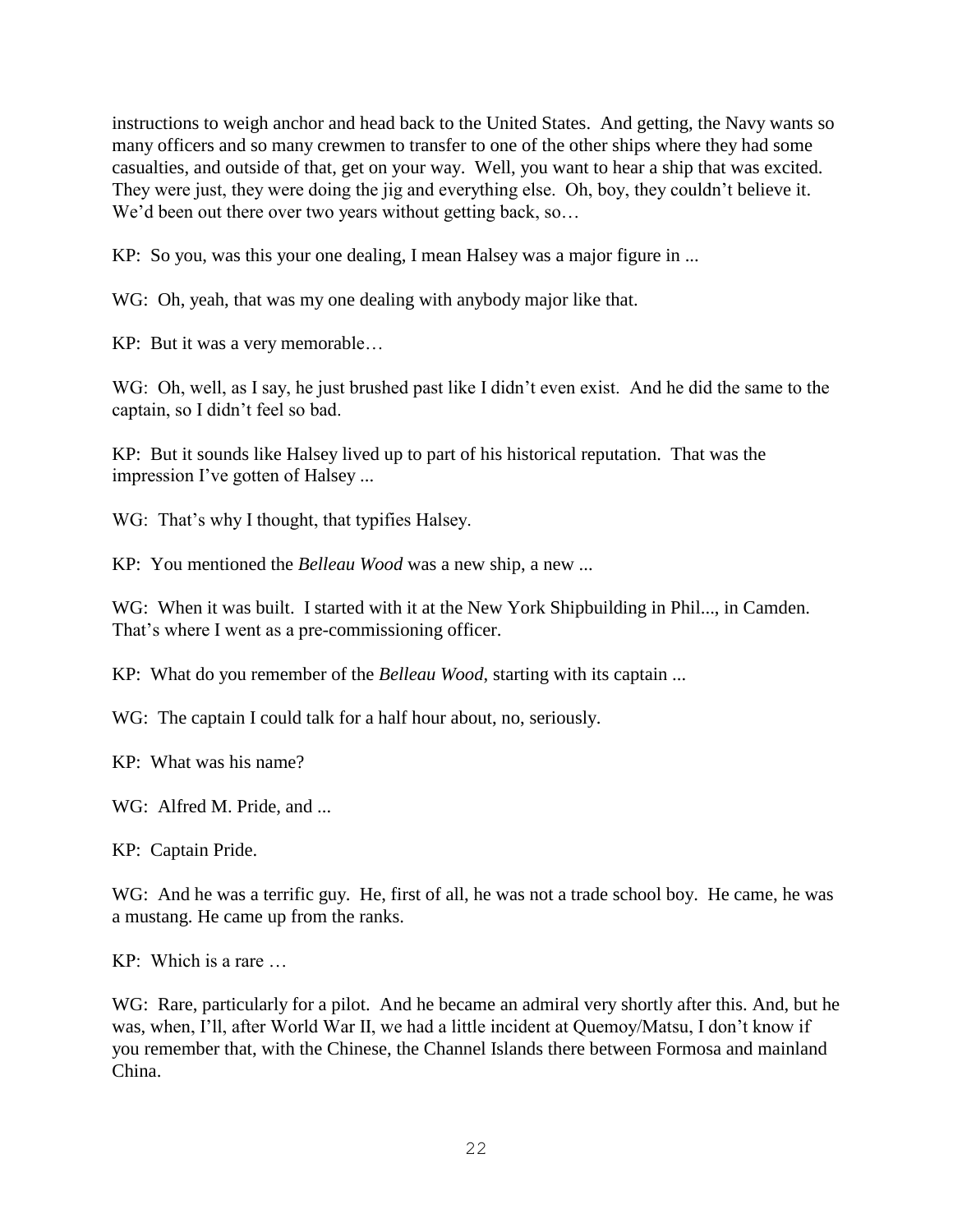KP: Yes.

WG: And we promised protection for the Chinese boats. He was ordered by the Navy Department to be the captain to, to, general, the admiral to run the operation to prevent the Chinese from overrunning those islands. Well, he was on the cover of *Time Magazine*. And I'm going around and I'm saying, "Jeez, if there ever was a time I could be happy about us intervening in something, they got the guy who's right for that job." He can, he's quiet, laid back, very unlike a Halsey or something like that. But I had only the utmost of respect for him and thought so highly of him. I was fortunate enough to get the orders, as they came aboard, for him to become an admiral. He was sleeping and the radioman brought it up and I said, "Do me a favor, don't give this to the Admiral. I will take it down." So I go down and I knock on the door. "Who is it?" I said, "It's Lieutenant Gutter, Admiral Pride." He opens the door, he says, "What did you say?" I said, "Congratulations, Admiral Pride." Oh, that was such a thrill for me, to be able to do that for that man.

KP: You were the first one telling him he made admiral.

WG: Yeah, yeah. Oh.

KP: You mentioned he was a cool and calm ...

WG: Very. Not typical.

KP: Really. He ...

WG: I don't think so. I mean, I didn't meet all the admirals, God knows, but ...

KP: Well, how did he compare to, say, the Annapolis officers that were a part of the ship? Admittedly, they were not captains, but they ...

WG: I don't think any of them had the stature that he did or the, no, the knowledge, I think, that he had been, as I say, he can go back, to, he died about, less than a year, just about a year ago, I guess it was. And I was very unhappy about that. But he was laid-back, as I said, but he could, oh, he could handle, measure a situation.

KP: What about the rest of your officers? The ones that you worked with most closely, what do you remember about them?

WG: Oh, they were a mixed lot. There were some great guys there, there were some awful putzes, I mean, excuse the French. But ...

KP: What about the executive officer?

WG: We had the first, well, the first one was, no, it wasn't the executive officer. He became the executive officer. He was an alcoholic. Naval Academy, but passed over, so, even the Navy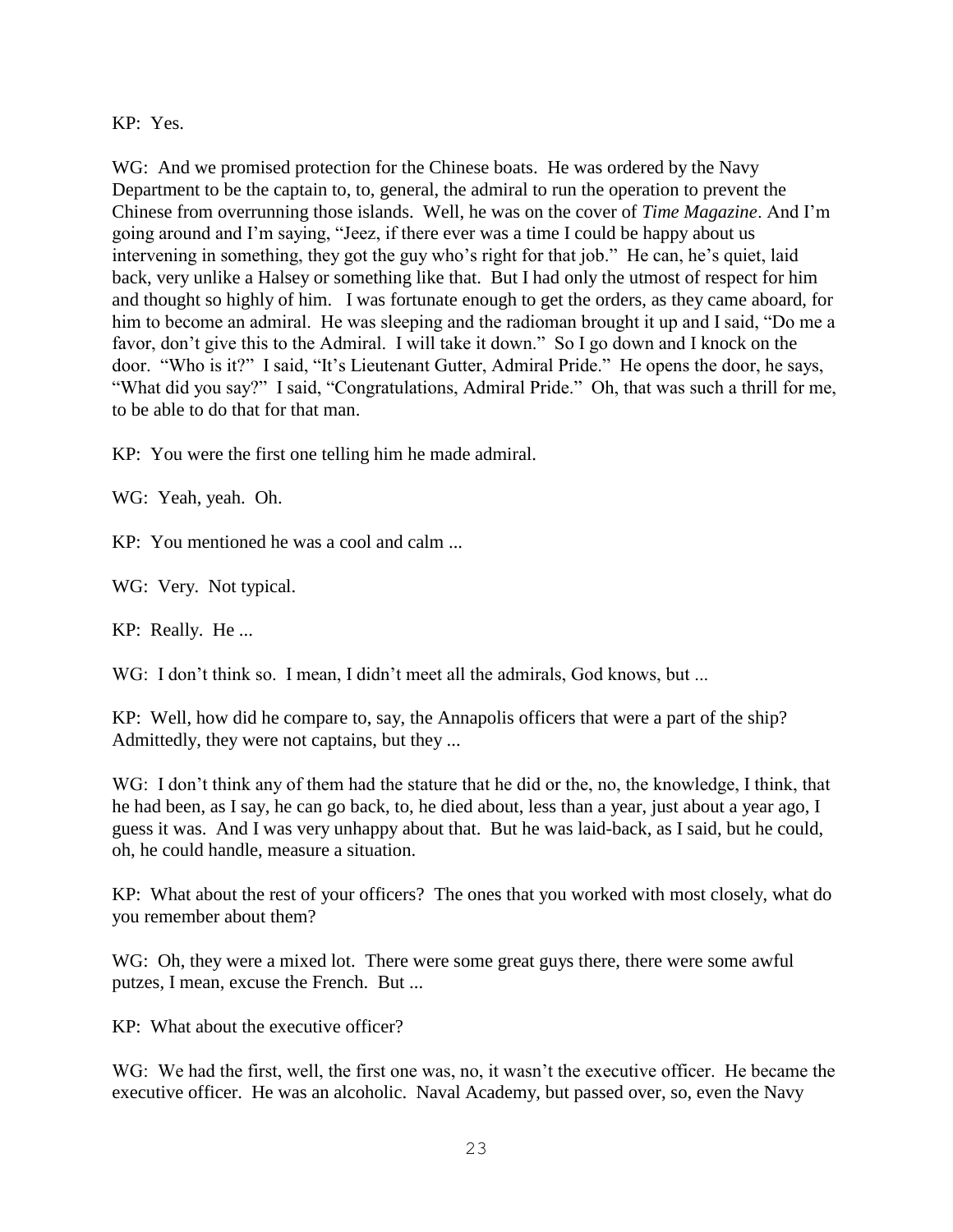must have recognized that he wasn't all good, and I guess they were gonna find a spot for him somewhere. Some of these, I wish you'd bleep some names maybe.

KP: No, you don't have to use names. Don't feel obligated to use names.

WG: Because, I'm trying to think of what else.

KP: Did you have any officers that were either very good at their job or very bad?

WG: Oh, yeah. Oh, yeah, you had both. You had both sides of the coin, I'd say. Some were really pathetic. I, one, no name, a Naval Academy graduate, who, if we were in a battle situation and we were called to battle quarters, where you come and you sit on your ass and you wait for something to happen and you don't know what's happening up, up above and everything, this guy would be sitting, reading a box top from a box of, of cereal, and that's all he could find, find his interest, as, and a commanding officer of this group, I mean not just an officer with some rank, he was supposed to be in charge of this group. So, that's one extreme. And then the other extreme, as I said, Admiral Pride. You can use his name any time.

KP: What about your specific duties aboard the ship, you were the bomb disposal ...

WG: I was involved, well, I was, that was extra duty. I mean, that wasn't a full-time duty. I'll never forget, one night, we were on exercises, and they opened up a TBF bomb door and this bomb comes rolling out on the deck at, [I] get a call, my one night to sleep in, and jeez, they give me a call to come out. It's now eleven o'clock, half the night's shot, and I go out, and "There's a bomb." So I said, "Do me a favor, take this chock," you know, the wedge that they put on the wheels, I said, "Put it under it, and tomorrow morning, load it in the first TBF that flies out of here and let him drop it, will you?" And the captain calls up, "What's the story with the bomb, Gutter?" I said, "It's taken care of, Captain." But, no, some of them are, as I said, you run the gauntlet in something like that. Some of them were very bright, some very astute, and some of them who really had the Navy at their mind. I mean, they were really hoping that there would be a future for them in the Navy. I got called down every other night, or every night, every day, when we were, the war had ended and we got a new ship [that] we're putting in commission, this *Midway*, and the captain, the guy who was his assistant is, well, I guess he was second, second, yeah, I guess he was the executive officer, was a Chicago lawyer, but I had befriended him. He and I were good buddies, and he was very bright, nice guy. And the, evidently the captain recognized it, too, because he didn't scratch his fanny without checking with this friend of ours. And he, he would call me, he says, "Look, the captain's gonna to take you over the (griddle?) tonight. He wants you to stay in.'' I said, "He could offer me fleet admiral. I want out." And sure enough, he, oh, he pulled different tactic. He turns to Ruth, he says, "Can't you persuade your husband to stay in the Navy?" I said, "Get her out of here as quick as I can."

KP: While you weren't interested, at least, it must have been very flattering of the fact that they really wanted to keep you, I mean, because there were some guys, who I'm sure they wanted to get rid of.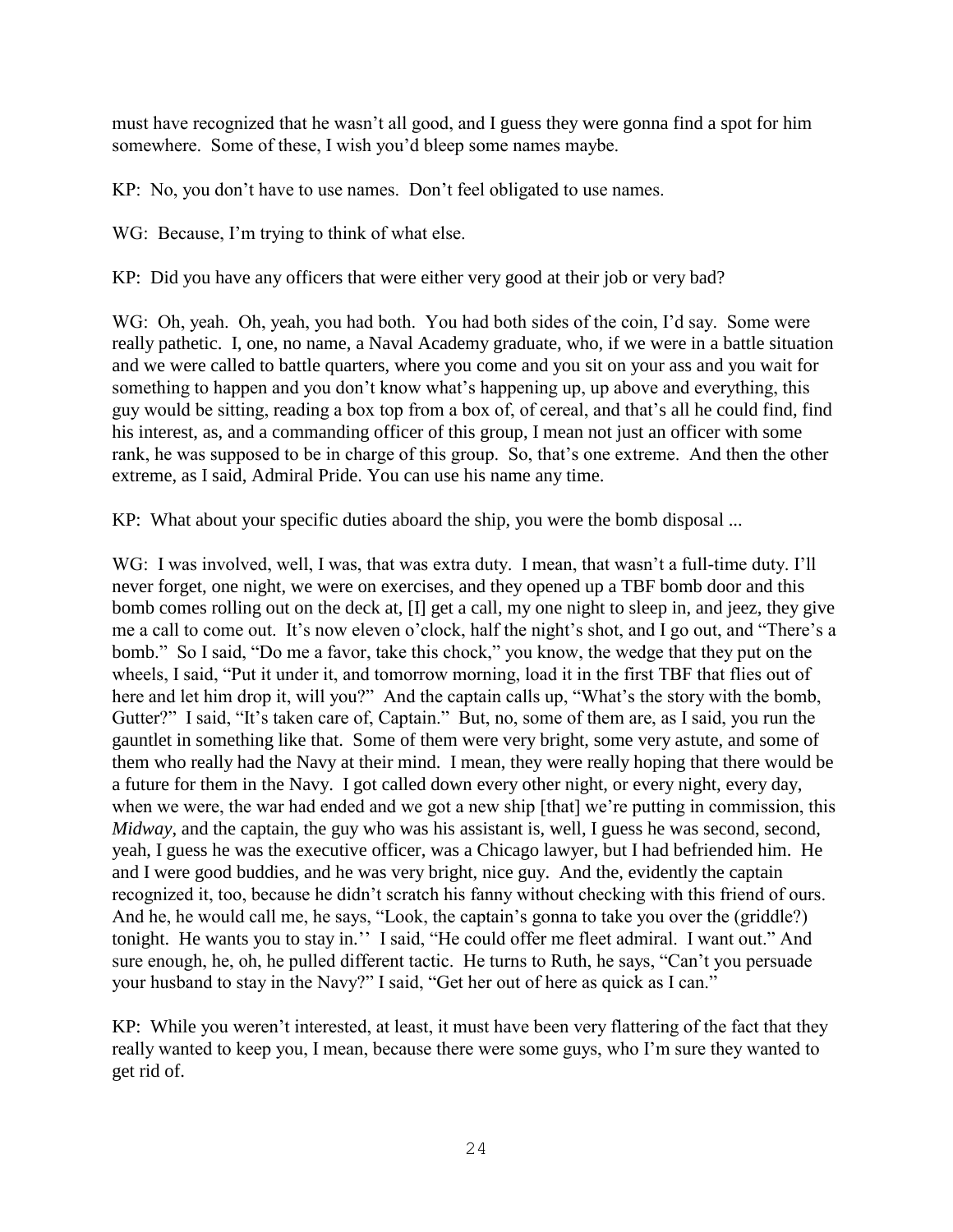WG: Well, I don't know how much is that, and how much was the matter, hey, they've got ranks that have got to be filled, they want to get these assignments done, I mean. But, oh, I can't say it wasn't flattering, but I said, "Hey, not me." I put in that, what was it, thirty-three months or something like that. I said, "That was long enough." And when they, and then, oh, did I get upset. Did you ever notice that, did you ever know the difference between the point system in the Army compared to the Navy?

KP: No.

WG: It was an entirely different thing, but nobody knew that to begin with. When the, they released the points for the Army, for their system, it would have taken me twelve years or longer to get enough points to get out of the Navy and, well, we found out that it was an entirely different system, so I got out very much in a hurry. But when I saw that point system in the Army, I almost died. Oh, my God.

KP: So you read the newspaper and saw that?

WG: Yeah, jeez. That frightened the hell out of me. You might, this is our, this was sent to me, oh, a while after, this was showing, our, just the *Belleau Wood*, this was *Belleau Wood*, that's what you asked about a launching, that's when she was ...

KP: You were there at the launching.

WG: Yes, yes, I was at the launching on that.

KP: As a new ship, in a sense, you're creating the ship, how did that process go, creating a new ship?

WG: Oh, that's trouble. That's trouble, because particularly, you're in a situation like I was, all right, you go to a normal commissioning of a new ship, there's certain men, they're going to have a lot of new men, but they're also going to have a lot of experienced men. When they got to this, they didn't have a lot of experienced men. Most of their experienced men were under the water at Pearl Harbor or out to sea there. And so they, they had trouble getting, and when we got out there, the mistakes that they created were…

KP: What were some of your initial problems, especially on the shakedown cruise?

WG: Well, locking something that shouldn't be locked, unlocking something that shouldn't be unlocked. All, all crazy things, I mean …

KP: Did you have any Marines aboard?

WG: Yeah. We had a good Marine detachment. And they were already reg ... they had put in their time in training. They were down and out, they had, some of these guys had been at Guadalcanal, etcetera.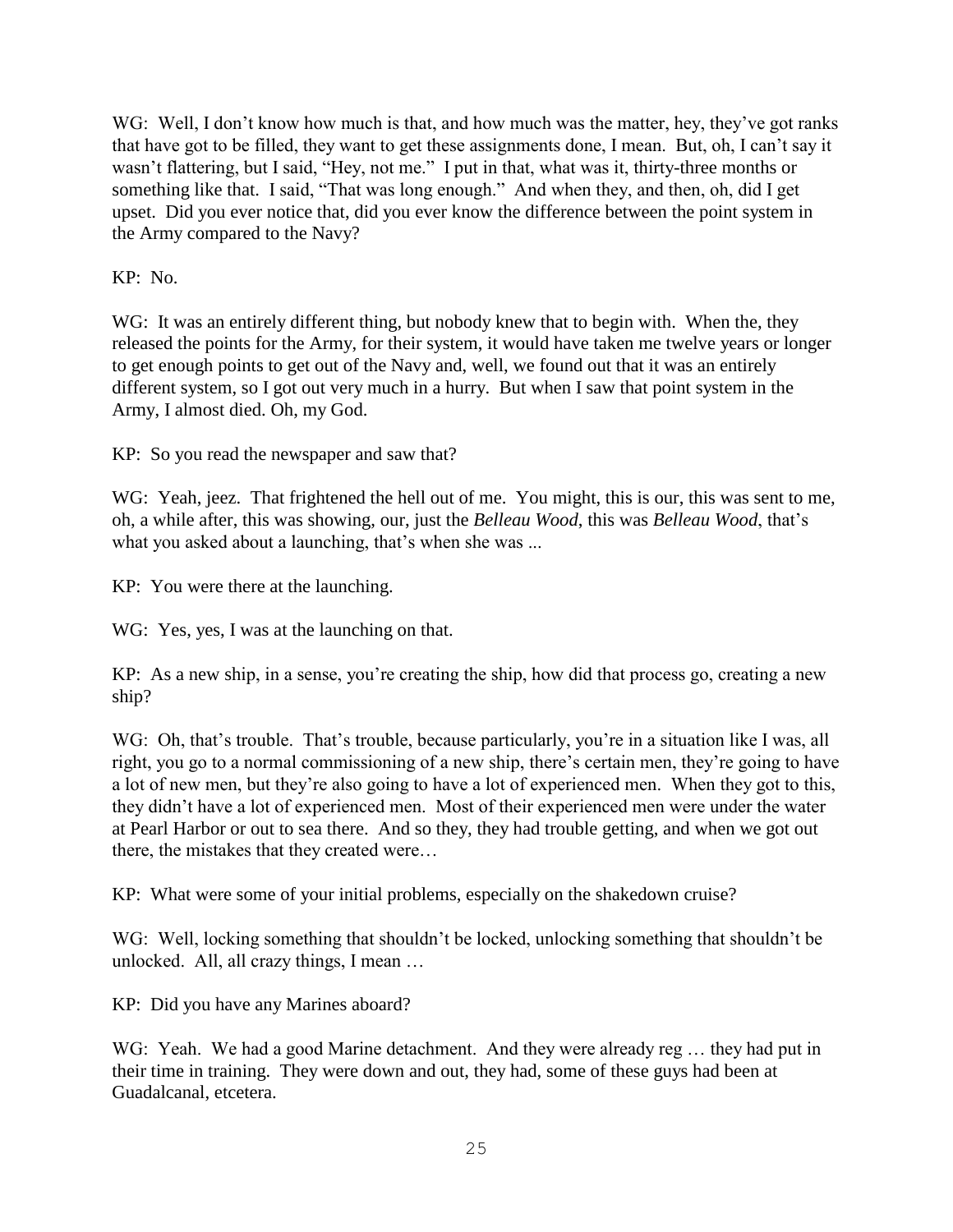KP: … In battle stations ...

WG: Oh, here.

KP: Oh.

WG: This is with the *Philadelphia*, in Philadelphia for the, the ship commission. [Reading] "The Navy appointed as its first skipper Captain A.M. Pride, a veteran pilot who won his wings in the other World War. One of the capable men in the Navy, Captain Pride had demonstrated his ability by climbing through the ranks from machinist mate third class to captain." And then they went on about the executive officers, et cetera. But, boy…

KP: That, that's quite an accomplishment. Yeah, I mean, that's ...

WG: There was another captain. Stump, Felix Stump. He was also a mustang and he was made admiral right after Pride, but Pride got it first.

KP: He was the first mustang to make ...

WG: To make admiral. I think he was, anyway. To me he was, anyway. And this, this is the, when the kamikaze hit us. Here's the back of the ship and here's the, see, we had loaded planes back there. You see, can see, I think there were, oh, there were, I don't know how many planes. And then it blew up in there. And it took, here's some of the dead being committed to the sea.

KP: Was the kamikaze attack the scariest thing that happened or were there other ...

WG: There were other attacks that were frightening.

KP: But were ...

WG: But this was, "Hey, this is it." You're fighting for your life. You got no place to walk. You know, I'm tired of this stuff, you go to another ship there, you know? And I fought fires from, what was it, nine in the morning 'till ten, eleven at night, 'till we finally got them all out.

KP: Did you ever fear that you might lose the ship, that in fact you wouldn't be able to contain the fire?

WG: We were worried about that, about containing the fire. No, we could contain the fire but we didn't know if the ship would be seaworthy enough to take, be able to navigate, back even to where Halsey came from, I mean, so ...

KP: In terms of the Marine detachment, what were their, in battle state, what were their duties on board, beside the brig? Did they man any guns or ...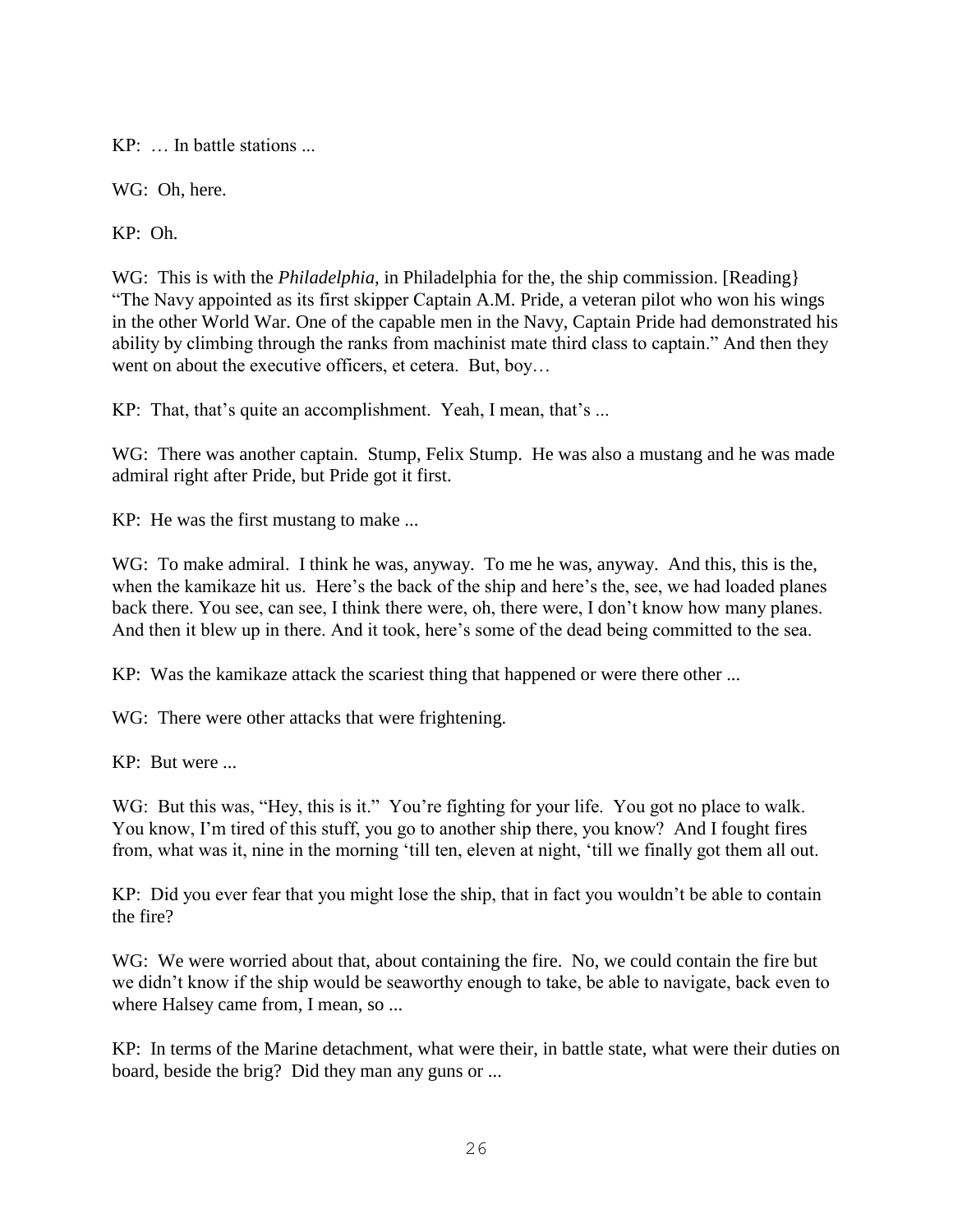WG: Oh, yeah, they had a gun mount and, boy, they took pride in that. They'd show up the sailors like nothing, nothing flat. They'd keep their part of the ship clean and, etcetera, and then they'd, the brig was a small part of it. They, any time the captain was going ashore, they always had a contingent of mustang, of marines going with them.

KP: In terms of your duties, you mentioned, you did actually very little bomb disposal. What else would you do aboard?

WG: Oh, I had other duties as far as, construction repair, I mean ordinary everyday duties, of replacing equipment, this, that and the other thing. Training, making sure they're up-to-date on their training manuals, etcetera ...

KP: How many men were you responsible for? And where did you fit into the chain of command?

WG: Well, I was just a, a full lieutenant which is, in Army vernacular, I guess, what am I, a major or something like that?

KP: Yeah, I'm not quite sure, but probably, yeah.

WG: Not a, yeah, I think that's what I was. But, so that's about where I fit. And then I was given, I started off as a ensign. I had a minimum amount of guys and, all I used to do then is say, "Chief, do this." I mean, that's about as much as I knew. I had a good chief, a chief who was really a savvy guy, and I didn't try, I said, "No B.S., no nothing. When I ask you, it's because I really don't know." So he says, "Don't worry," he says, "I won't let you fall on your face." And he was that way. He was ...

KP: You had a good chief starting out.

WG: Yeah, oh, yeah. That was all important, believe me. I had been warned of that early on.

KP: In training?

WG: Oh, sure. Yeah, that was, that was the frightening thing. There were others. I remember that day as clear as hell. These are the guys, coming in at us, where, and all of a sudden, we got 'em. He was coming, skimming the water, that was the favorite way to come in, low on the water.

KP: Which battle was that?

WG: I don't think that's a battle. I was just, it was during this Cruise Four, which was the Marshalls and Kwajalein. It might have been before Kwajalein started. And they talk about it here.

KP: Actually this tape is almost, I'm going to just ...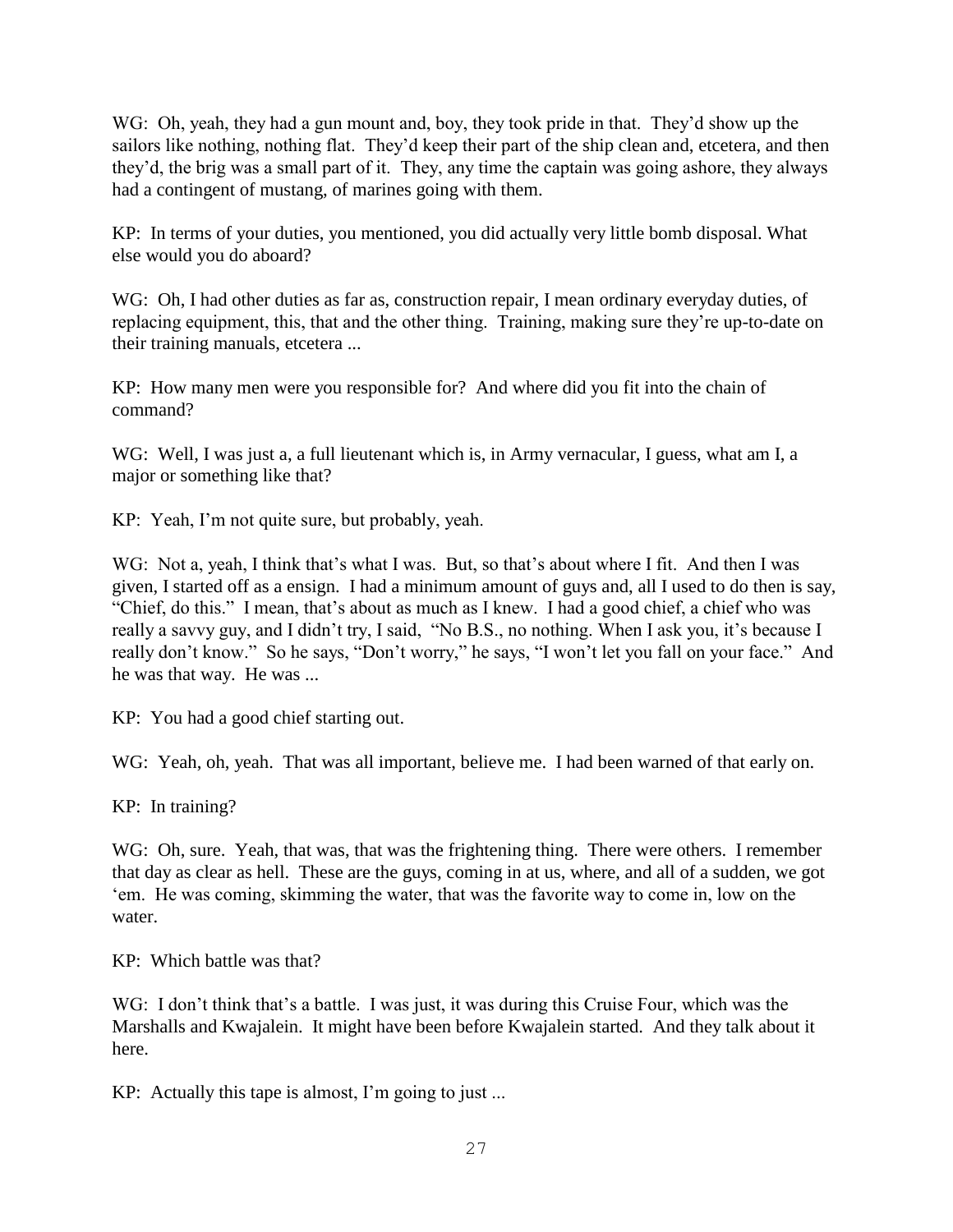---------------END OF TAPE ONE, SIDE TWO------------

KP: This continues the interview with Mr. William F. Gutter on Nov. 16, 1995 at Great Neck, New York with Kurt Piehler and …

EB: Elaine Barrett.

KP: With regard to your crew, which was a very large crew, you're dealing with a crew that you had to direct, guys on the bridge, you had the people you directly supervised with the chief. Any thoughts about them? You had mentioned the one you had put in for a Navy Cross from Arkansas, but any other characters on the crew?

WG: Oh, yeah, there were the ones that were interesting as far as that's concerned. I had more medals given out there, different commendations, etcetera, to keep up the morale and stuff like that.

KP: Did you ever have any problems with crew members and ...

WG: Rarely. I would say that it happened and it happened to me, and, I scared 'em. I remember one time, it was the black guys who thought they were going to run down the wrong way to get to their post, not realizing that an officer was coming along, and that was me. And I didn't bother hitting them or striking, I wasn't going to strike them or anything. I just took my .45 and said, "Look, let's not have any more of this." And I just put it back in my pocket and went past them. And boy, I think, they almost turned white, I mean. But it just put a little fear in them. No, I really didn't have any trouble. I had more trouble with some of the trade school boys.

KP: Really, the Annapolis?

WG: Yeah.

KP: What would you have trouble with, what were some of the issues ...

WG: Oh, just plain (?), I mean, you go to a, watchamacallit, a ship's officer, the noncommissioned officer, to get things done and these guys [trade school boys] tried, tried to throttle them everywhere along the way, and they're [the non-commissioned officers] their best weapons, there was the chiefs and the bosun's mates and the, this, that and the other thing.

KP: Where some of the Annapolis people wanted to do it ...

WG: Yeah. Their way.

KP: Their way. And it sounds like the formal way.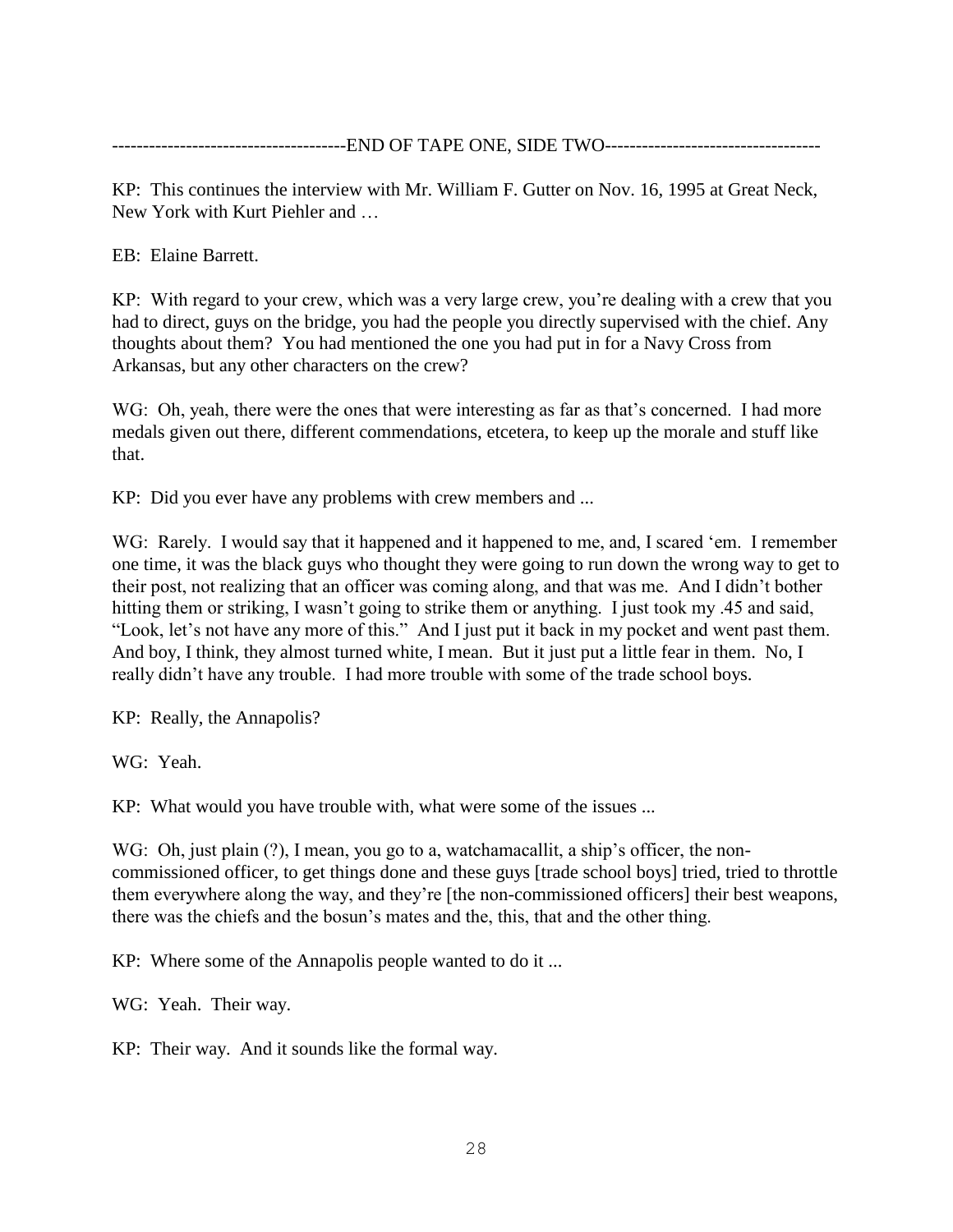WG: Yeah, yeah. Of course, of course. [Reading] "The following executive officers had served with the *Belleau Wood*:" they got two, four, six, Bobby (?), he became, oh, he got a command of a ship, Richard Lyons, he got stateside duty. Miller got a ship. Dole got stateside duty. (Ballinger?) I didn't know, he was, he was evidently already back. This is very interesting, some interesting things. I'll have to reread these myself someday.

KP: Being aboard ship, one of the things that I can't resist talking to Navy people about, but I took a tour of the *Intrepid* about two years ago …

WG: Oh.

KP: … And what shocked me, even about the *Intrepid*, was how, except for the flight deck, how cramped ships are, even for the officers.

WG: They are.

KP: I mean, enlisted men particularly, but even the officers, there's not a lot of room.

WG: No.

KP: … And you were at sea, you mentioned, for twenty months.

WG: Never seemed to be a factor.

KP: Really?

WG: No, no. There was some, when they, the worst thing was collecting 'em up after a shore leave, when you had some time, they got back to, not to the States, but when they got back to port, where they had some drinks and chased some gals, and then to get 'em back to ship. Some of these guys, there was one, bosun, chief bosun's mate, who I was quite friendly with, and I leaned heavily on him for duties. Nicest, soft-spoken guy you ever want to meet, except when he went ashore and had a drink. He became a wild man. He really did. Nine times out of ten, Shore Patrol had to bring him back to the ship. And, I used to beg him, I said, "Please don't. We got a busy time ahead of us." Didn't make any difference. He would get himself bombed. Man.

KP: How about the food? How was the food?

WG: We will not discuss the food. The food was, I guess the best they could do.

KP: Because the Navy ...

WG: Don't forget, a lot of these things, you take the food today, compared to the food then, a lot of the things that we have to preserve food today, weren't even thought of in those days. They never dreamed they could do [that]. And, so, I really, I can't fault them on it. I realized that. I hated it, I mean, I could starve, except for the food packages my folks used to send and their ... I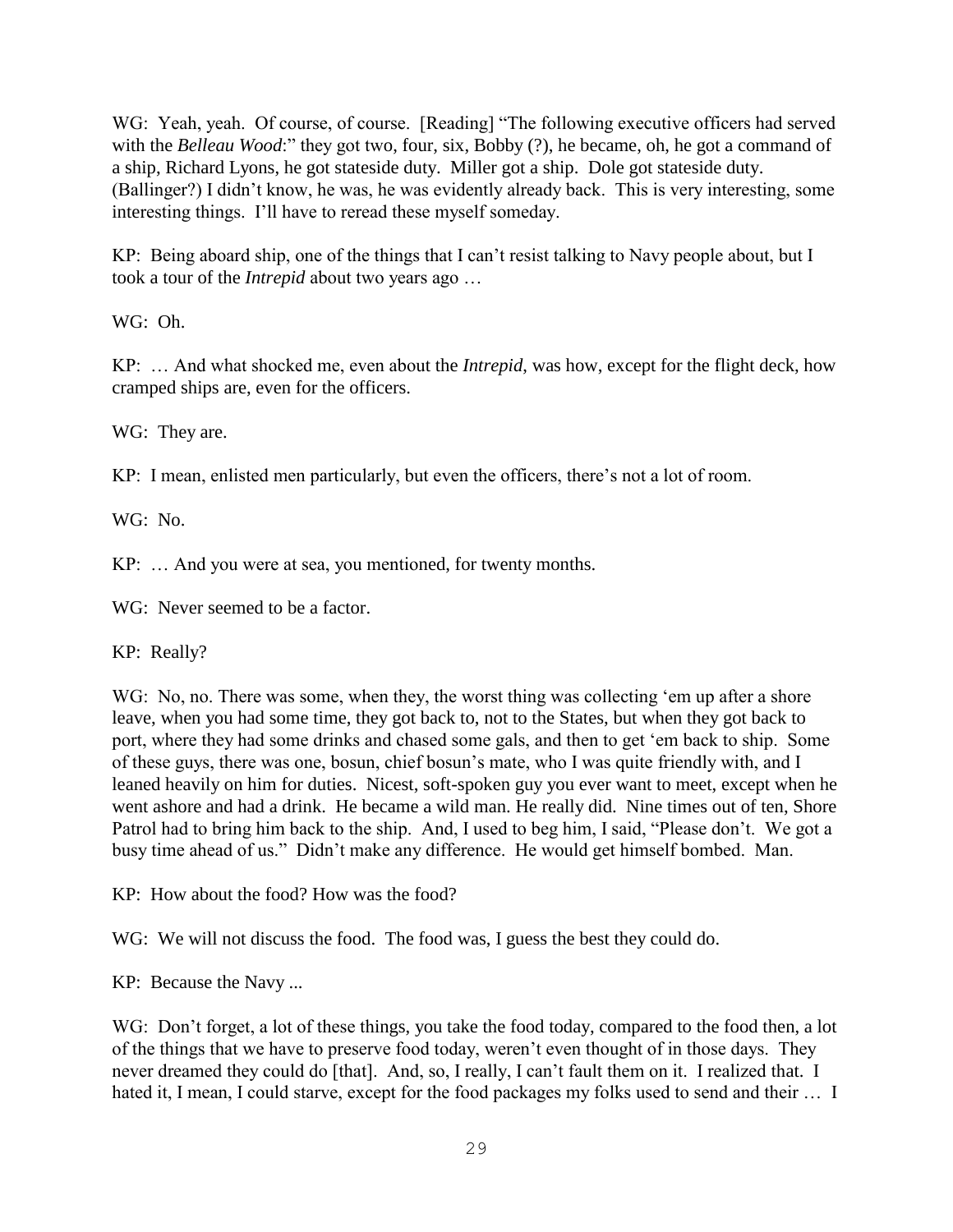had, one Christmas, mail came late, it all came at once, and a bunch of mail comes, with gifts of, what, cakes, the fruitcakes and all that, and I didn't like fruit cake and I had about twenty-five of them and I had, I kept giving the guys time out to leave the ship for fourty-eight hours. We were at one of the ports where there was some little activity, so, we, I lined them up. I called each one by name, as they came forward I handed them a cake. A fruit cake from so-and-so, all, all mine, I mean these were all my cakes, and, thank goodness, I had enough for every one, and not enough for me to keep one myself. And, but, we had other things, I got other things. But I, listen, I remember there was some good restaurants in some of the places, when we got to Hawaii and the West Coast, but ...

# KP: But ...

WG: I prefer to remember those.

KP: There's a lot of people who sort of pride themselves in that they ate fairly well aboard ship and that was one of the reasons they ...

WG: Oh, compared to a guy who, even on a destroyer, I mean, they, they welcomed chow from the bigger ships, always. I mean, we had ice cream. We never ran out of ice cream. We had meat and, some of it was processed meat, but we had meat. I never particularly cared for the Spam, but we didn't have it that often. So I, once in a while, I could put up [with it]. But, no, we, the ship, the destroyers, when we had, they loved to get duty on, following the carriers around, because if we lose a pilot, our pilot goes in the drink, I don't mean lose him, in the drink for some reason, they go in after him, and when they bring him back, he got, they give him ice cream and cake and everything that they might want. And so the destroyers were out to get anybody before they even got wet.

KP: But I've learned from a number of people that there was a lot of trading, it was sort of was the unofficially way of getting things done.

WG: Yeah, well, we used to, we used to, the oil that came along side with tanker ship, when they would refuel at sea, and here, you're handing oil through big things through the (?) and trying to keep your ships from hitting each other, and making sure. But still, hey, you trade it off, you gave 'em some ice cream and you did this for them, and they gave you, they got some good addresses in Hawaii or something like that. It was, oh yeah, trading off is a big, big deal.

KP: It sounds that you have very fond memories of your ports of call.

WG: Well, not really.

KP: Really? But it was very memorable, that you had to round up the crews.

WG: Oh, yeah. Well, I didn't have, I didn't have to do it but I did it because I wanted my boys back and I didn't want them to have to go up the captain's mast and be penalized for what they, they deserved some sort of a playing around.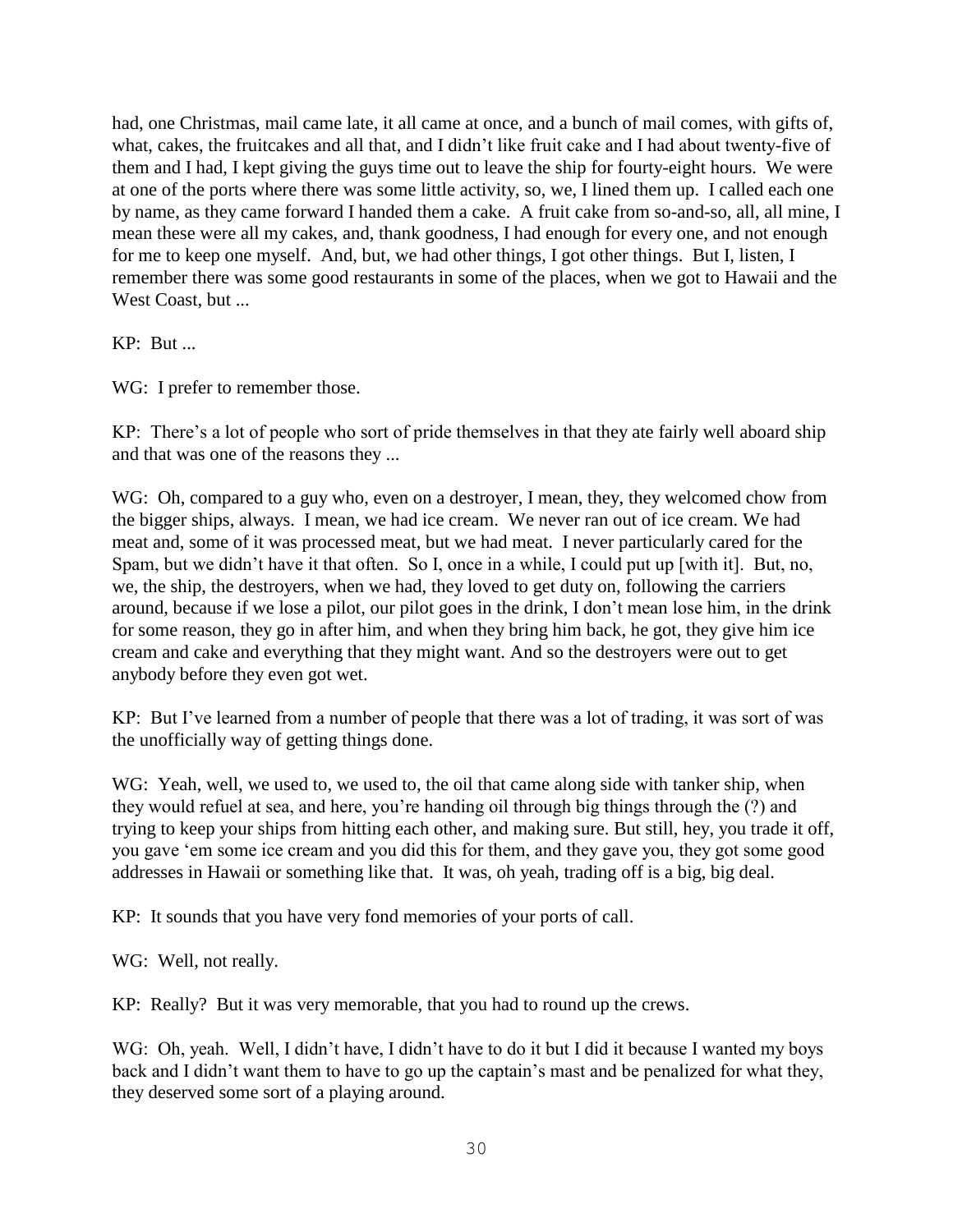KP: What was your first reactions to combat, when planes were actually attacking? Are there ...

WG: No, let me see, now I'm going to disturb your taking everything down by script and everything. I have, this is, I call this my Silver Star. It's a Bronze Star medal, but I got it for doing the duties of a group where the head, who had nothing to do with it, got a Silver Star because he was a captain.

KP: So he got the Silver Star and you got the Bronze.

WG: Bronze, right. In fact, I had been told all the way up through the captain, that I was getting the Silver Star. So I was a little bit disappointed, but in the end I figured, that's typical Navy. You know. They need it, I don't. This, I finally find found out, last night, where I had this in this apartment.

KP: This is your ...

WG: A little note. If you'll notice, I, very often, have a little remark about why do we have awards and things like that.

KP: [Reading] "September 1, cross the equator, force effected landing on Baker Island."

WG: Yeah, Baker Island. There was nothing there but gooney birds. And they, we sent down a, I don't know how many, carrier, you mention that, yeah, I got the list of carriers.

KP: [Reading] "Received reports that *Yorktown*, *Essex* and *Independence* hit Marianas at about eighty to eighty-five percent of installations. At 1400 hours, fighters from P, shot down Jap enemy. Also reported was that force hit Marcus Island."

WG: Now this was a, we were scared stiff. This was our first operation and we, we were spotted by a Jap plane. And oh, boy, we were first, were we going to be in trouble the first day? I hope our guys can shoot those 40mm. This was the kind of thing, you were scared stiff. That's why they gave us an operation like this. It's our first physical, actual combat. Let me see this, our cruiser, our carrier…

KP: Oh, [Reading] "On September 3, TBF crashed on takeoff. Depth charges went off, killing two men and crew. Pilot (Omark?) saved on September 3 ..."

WG: Yeah, Omark I knew well.

KP: [Reading] "0230, unidentified plane caused us to go to general quarters."

WG: Here. [Reading] "Manual station communication ...," this is our first cruise, Cruise One. [Reading] "In company with the new *Lexington* and *Princeton*, we soon were cutting through the white choppy waters of the Atlantic." Oh, this was going out to Pearl. Here, [Reading] "we,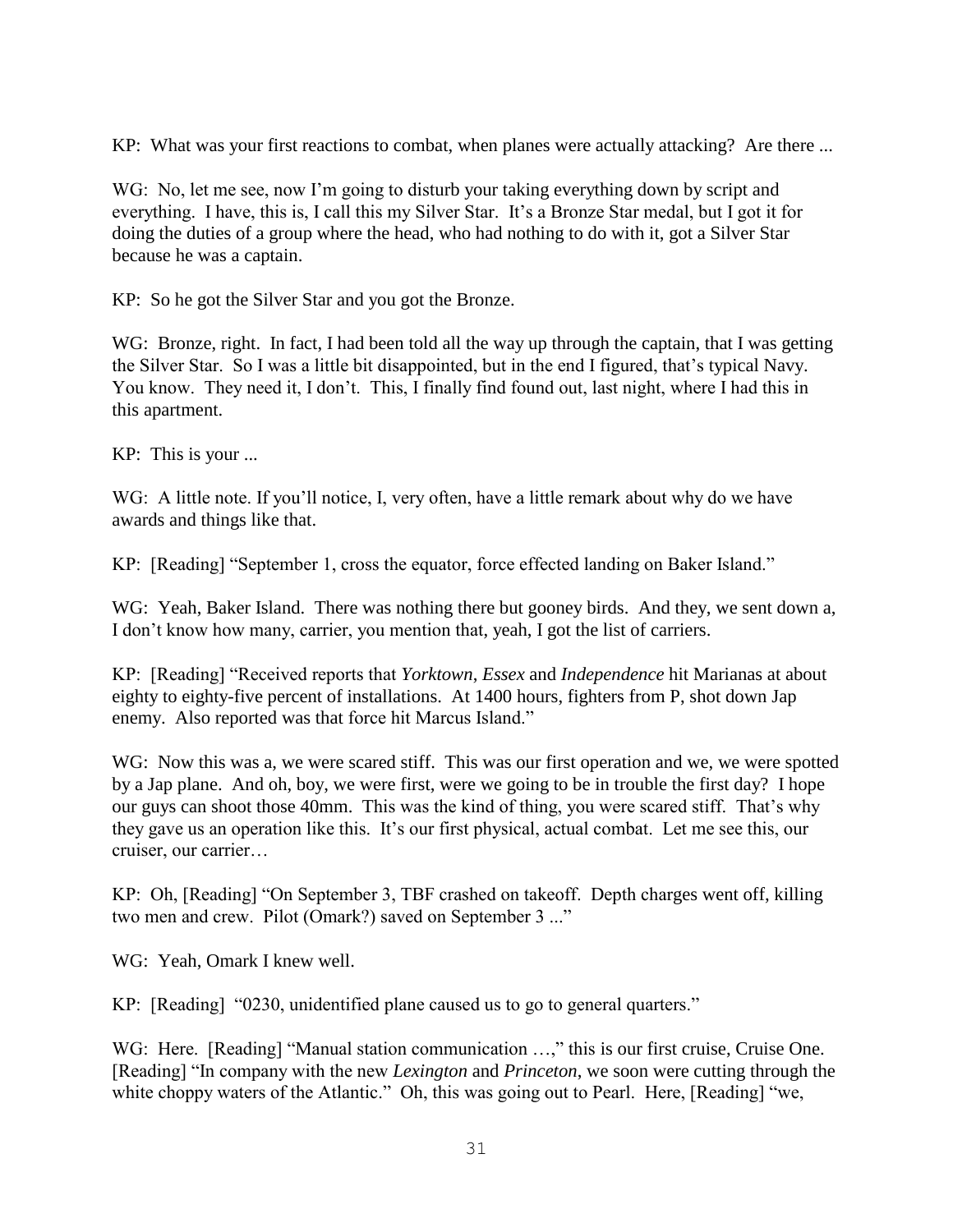August 25, we departed with the *Princeton* and supporting vessel on our inaugural assignment covering the amphibious forces occupying Baker Island. This is a tiny island southwest of Pearl and was needed as a fighter base to disrupt Jap raids and patrols out of Tarawa and Macon. Although the Japs had no garrison on Baker, we expected trouble and airborne opposition to our occupation. To our utter amazement, the operation opened without incident on September 1. While other, while covering this occupation and waiting for the Army squadron of P-40s to establish itself, we spent two weeks churning around the island, crossing the equator on every swing, thirty-two times to be exact." So we had the Pollywog ceremony of King Neptune come aboard, and they wanted to do it thirty-two times. These poor guys wouldn't have been alive. [Reading] "And that's, there were no Japs on Baker, but there were plenty on the Gilberts. The Gilberts marked the limit of the eastward advance of the yellow tide and it was here that we would have to start pushing them back. The invasion itself was still several weeks off when, on September 16, after moving west from Baker, we took our first crack at Tarawa. It was at Tarawa, major Gilbert (atoll?), that Air Group 24 received the first introduction in striking Jap bases and utility facilities, machine gun nests, fuel dumps, barracks, anti-aircraft placement, shore defenses, elements to be wiped out before the Marines charged the shore." And then here's about the Pollywogs. That's, they have the pictures of them on deck, getting the treatment, see, because the ones who had been on previous flights on, not on our ship, 'cause it was new, but others, they had qualified as, what do they call them? Of the Neptune's realm and … Yeah, like these guys are, supposedly, and they say on the uniform, "Jammed us paint brush with more vile vitamins down the pollywogs throat. Busy barbers made bad haircuts worse." And they did crazy things like that.

KP: Well, this is probably one of the few times where you have sort of a you can do whatever, like ...

WG: Yeah, well, we were in safe water. We were covering control. Here, Wake Island was, too. That was the, here, this was the *Lexington*, the *Yorktown*, the *Essex*, the *Independence*, the *Belleau Wood* and the *Cowpens*, so there were three small carriers and three large carriers. And October 5, October 1<sup>st</sup> through the  $3<sup>rd</sup>$ ,  $11<sup>th</sup>$ , that was the whole thing. Macon and Kwajalein. Cruise Three. November 10 through December 9, 1943. Here's Tarawa and Kwajalein. Cruise Four. January 16 to February 4. Two new carriers, the *Intrepid* and the *Cabot* joined us.

EB: Did you encounter a lot of bad weather when you were out there?

WG: No. The Pacific is really, what they say, it's pacific. It's entirely different than the ocean here. We hit a, we had a, watchamacallit, they call it a hurricane down there, no, they call it typhoon there. We hit that and that's rough either place, but overall the water was like a lake in comparison to the Atlantic. It was calm, pretty calm. Let's see. Truk, Saipan and Tinian, there's a plane that, fouled the deck, crashed in the side. This one, I remember so distinctly, we had the air, we got too close, they had gotten in under our radar screen and we were firing at them and, fortunately, oh, a couple of hundred yards away, they finally got 'em, blew 'em up. But boy, we threw everything including the chef at them.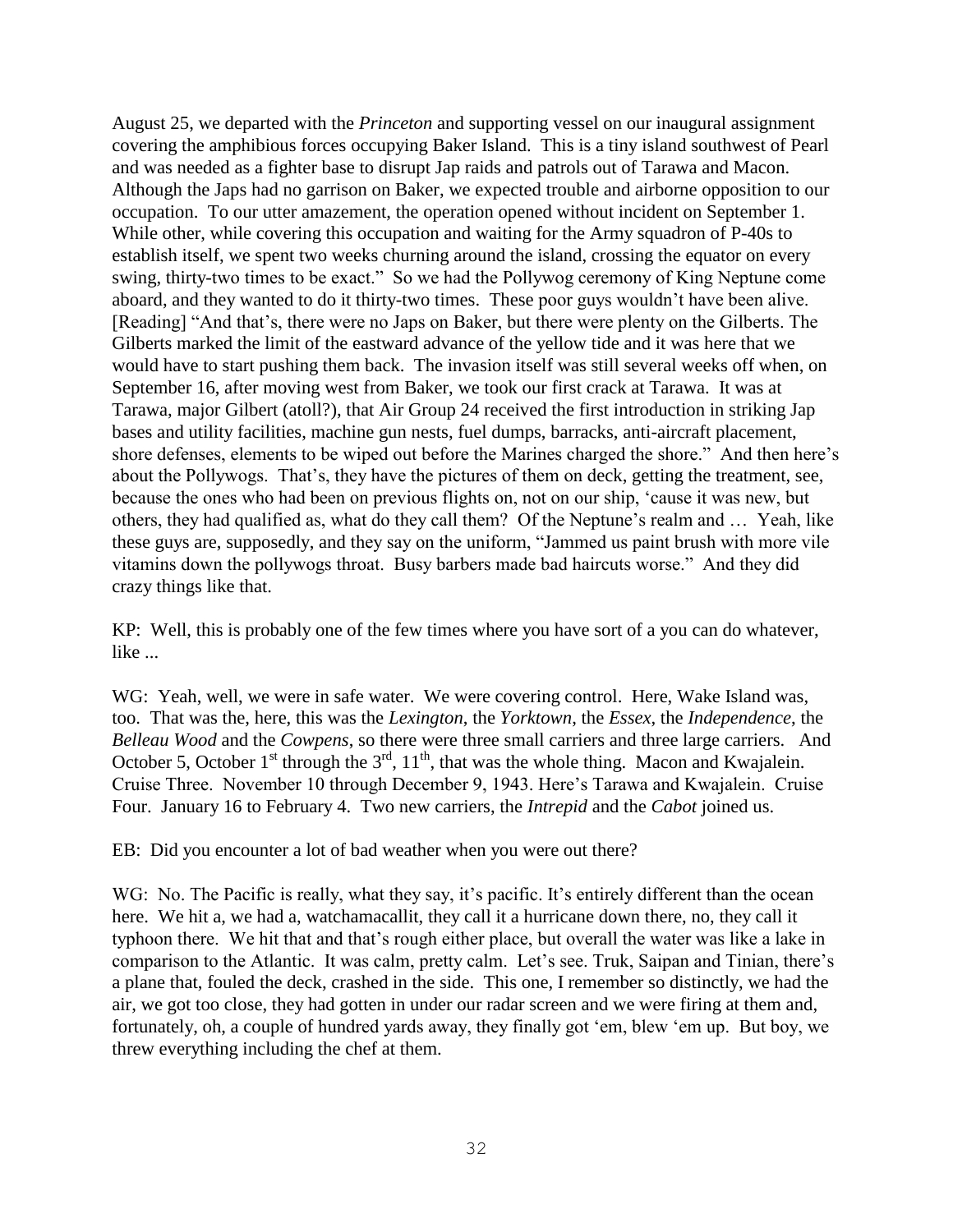KP: How many times would a fighter attack you directly? How many times did they get close enough to really ...

WG: We rarely had it. We never really got too much in the way of small arm fire back. I mean, we, they, we got some pretty decent size shells, but it wasn't a matter that they came around and came again. We wouldn't know, probably, whether we got 'em the first time, whether he's coming back to us or whether he's gone off to get some more ammunition. You don't know.

KP: Okay.

WG: Let's see. New Guinea.

KP: You were telling us about the incident, you never did tell us about the incident of how you got the Silver Star that turned into a a Bronze Star.

WG: That was fighting the, the fire that the kamikaze ...

KP: That's how you got the ...

WG: Yeah, yeah. I mean, that's when it, yeah, that was, that was the end of April, no, end of September, I guess it was.

KP: You lost a lot of men in that?.

WG: Oh, 200.

KP: How did that affect the crew? That's a lot of people to lose.

WG: Well, they were pretty mesmerized by it, but the whole idea, at least when we came, after a week or ten days, we found out we were coming back to the States, so that helped cure them of their trauma, of seeing so much. But they saw a lot, experiences you don't even like to talk about. Most of them were killed because of the flames of that. They show 'em here coming into Pearl for a time out. A lot of these guys I don't recognize because they were on the ship that, that came after I got my blessed orders to leave.

KP: How many flight crews did you see, how many wings were on board when you were there?

WG: Well, let's see, there was the, they list it somewhere. No, this doesn't show, it just shows the cruise numbers. Okinawa, that was a bitch. Kamikaze, this is the one that ...

KP: So you were hit with the kamikaze early in the war?

WG: No, there was a couple [that] got hit before us.

KP: But ...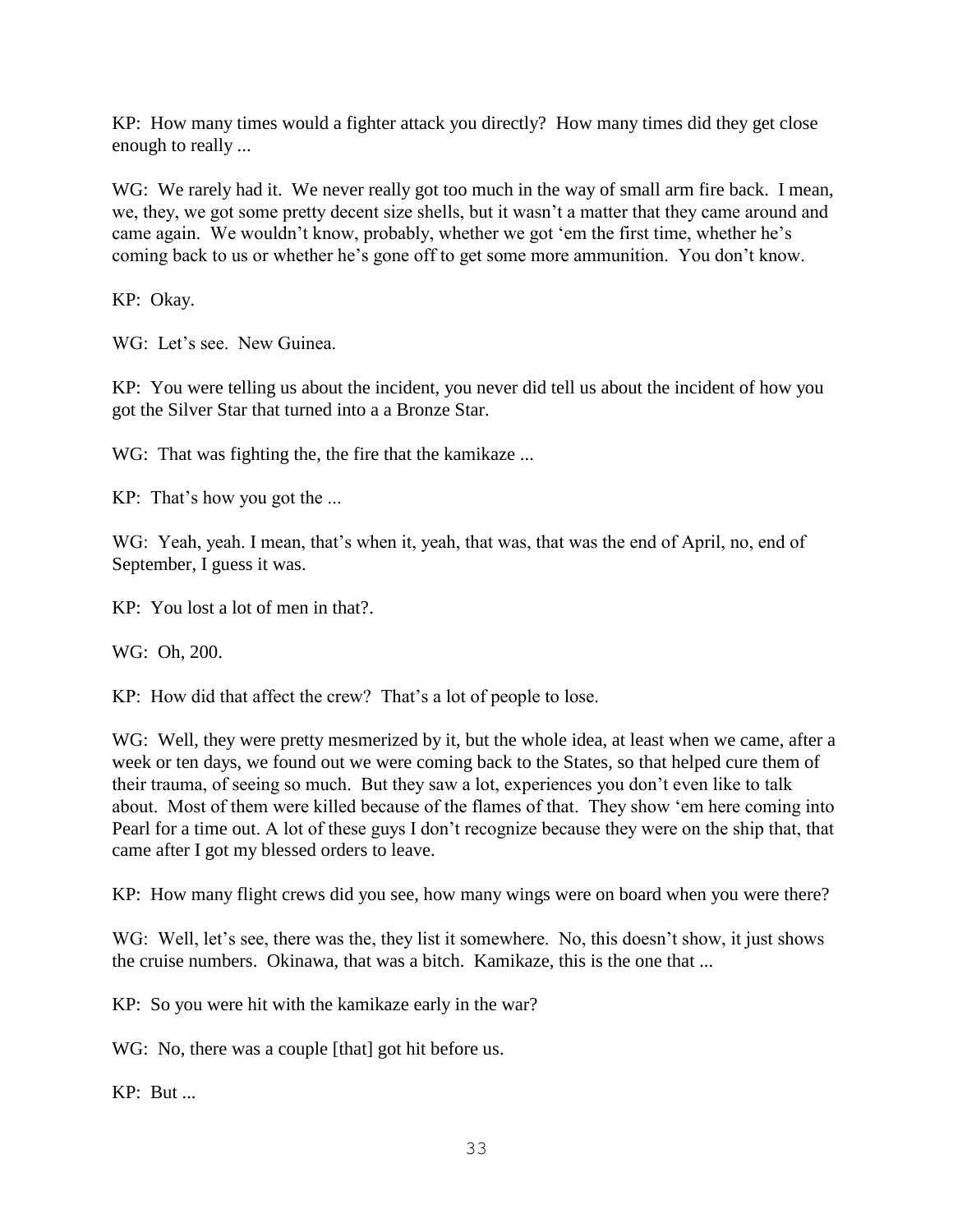WG: It was, yeah, it became a way of life after ...

KP: I mean, how much of a shock was it to know a plane was deliberately trying to run itself into you?

WG: Well, you didn't even have time to think of why. I mean, you look and you see this thing and it's skipping over destroyers, it's skipping over cruisers, it's coming right at you. In fact, my nerves were getting shot, where I figured every one of them was gonna come right at me. Not at the ship, me.

KP: Where were you when the kamikaze hit the plane?

WG: I was midships. In other words, it hit the rear end, where I used to stand watch before. And that's another thing that shook me up, when I realized, I found a guy dead right where I used to be. And I had been switched about thirty days before.

KP: So if you hadn't been switched you probably would have been doing watch there.

WG: Yeah, I would have been, just, you might have found some ashes or something like that. Yeah, that's when we got hit. General quarters, Mitchner, yeah, they got it all there. Yeah, we, we thought we could have possibly lost the ship that day, when it was at that stage.

KP: Nearly ...

WG: Yeah. So we really got it.

KP: Well, I've been told by Navy people that fighting a fire is a difficult thing aboard ship.

WG: Oh, yeah. First of all, you don't get any water through your water mains unless, usually your integrity is shot as far as that's concerned. So that's the one chance of, and then you've got pumps to try and get sea water and just feed that up and hope that'll do it for you. And a lot of cases it did.

KP: How much do you think that it was good leadership that prevented your ship from being inoperable?

WG: We needed, we, we needed certain equipment that, it just wasn't, the Jap didn't get, know he was doing such a good of job. He was just trying to hit that target.

KP: Yeah.

 $WG<sup>+</sup>$  And ...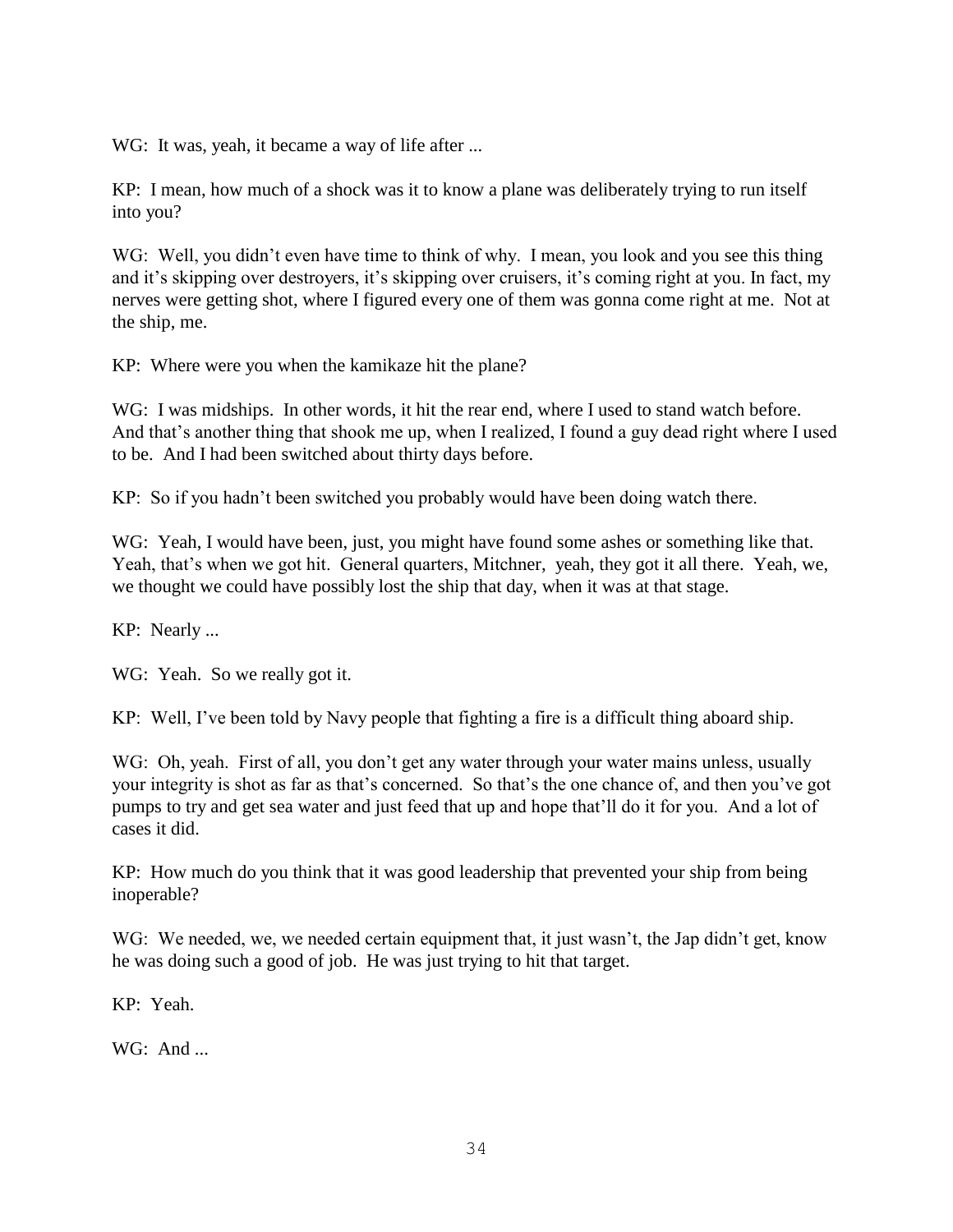KP: But do you think the crew, the crew aboard your ship, really had done certain things right in terms fighting the fire?

WG: Oh. Yeah. Oh, yeah. We did what we could. I mean, you try to rescue some guys who were behind the burning area there, and 40mm's are going off just from the heat of explosion, things like that. It shows (*Ulithian Homebound?)*, that's with the hole in the rear, yeah. You can see there's still, you got the hole back there.

KP: How many bodies were recovered of the 200?

WG: I'm not positive how many.

KP: Did you bury them at sea, though?

WG: Most of them, yeah, yes. Oh, yeah. We couldn't carry them back stateside

KP: Did you have chaplains aboard?

WG: Oh, yeah. We had a chaplain. And ...

KP: Protestant, Catholic?

WG: He happened to be Catholic. Happened to be a hell of a nice guy, and he loved to argue religion

KP: Really.

WG: Oh, but we did it in a good way. You ...

KP: And he conducted the services for the burials?

WG: Yeah. Yup, oh, here is heavy weather. This is the storm. Yeah, here we, in a heavy sea. And we worried in a heavy sea because we were top heavy. And we knew it was built top heavy. And we were so afraid that thing was going to go right over.

KP: When you went through a typhoon, were your fears justified? Was it a close call?

WG: Not that close. It was, they just had to, oh, here's the story. *Pittsburgh*. [Reading] "Call the flag Romeo, this is Barbaria, my bow just carried away and is floating down the portside. Am dropping and went back into the storm." So he's going to get his stern back, forward. Yeah, the flight deck came up like a toboggan, like this, on that ship. Well, the *Pittsburgh*, I think they lost that. They didn't find very many people after that one. All right.

KP: You ...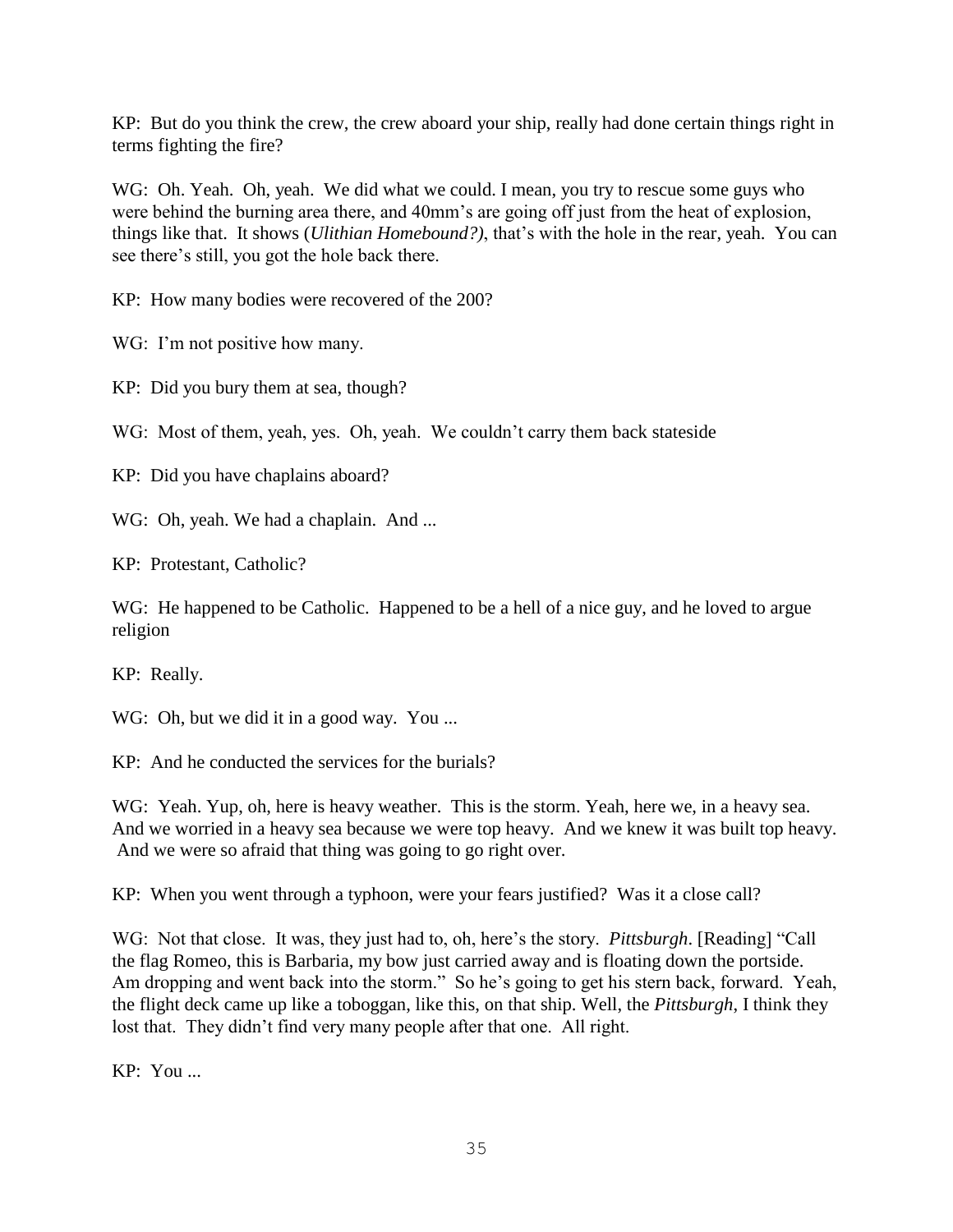EB: I'll ask a question. Do you remember a naval personnel bulletin called *All Hands*? In one, it was November '44, I guess, it said that experts said that Japan wouldn't fall for a year and a half to two years after Europe. Was that the consensus on your ship, that it would be a lot longer in the Pacific?

WG: We figured we'd be longer than we were. A heck of a lot longer, because we saw what they were doing to keep a little sand spit and life was unimportant to them and their philosophy of things. So, we figured, "Oh, we got a couple of years yet." "The Golden Gate in '48" was more thought than [fact].

KP: You mentioned that you were at sea for a long time. How did morale wax and wain, when you keep a crew out that long?

WG: Oh, yeah. I don't know what kept them going. We didn't have the psychiatrists and everything worried about it like they do today. And yet, they survived. Some of them didn't. We had some guys go off in a straitjacket because they were loony and ...

KP: Were they just sailors or did you have any officers that ...

WG: Oh, we had officers, too.

KP: What would trigger it? Was it a battle or was it just ...

WG: Just all of a sudden, they're, "What are we doing? Where are we going? They we're not getting anywhere, or what." It's ...

KP: So it wouldn't necessarily be battle that ...

WG: No, not battle fatigue or anything like that. Some of them got seasick and some of the Academy boys, too, got seasick.

KP: Did you ever get seasick?

WG: No, I was, I remember once or twice, not feeling particularly like eating a big lunch or something like that. I would take it easy on that, but, no. I got seasick, once, when I was fishing with my uncle. Right in Rockaway Inlet. Yes, thank God that was the only time I ever did.

KP: And that was before the Navy?

WG: Long before, I was just a kid, about fourteen years old. Yup.

KP: You mentioned that you lived with the pilots and got to know them.

WG: Well, in that one ...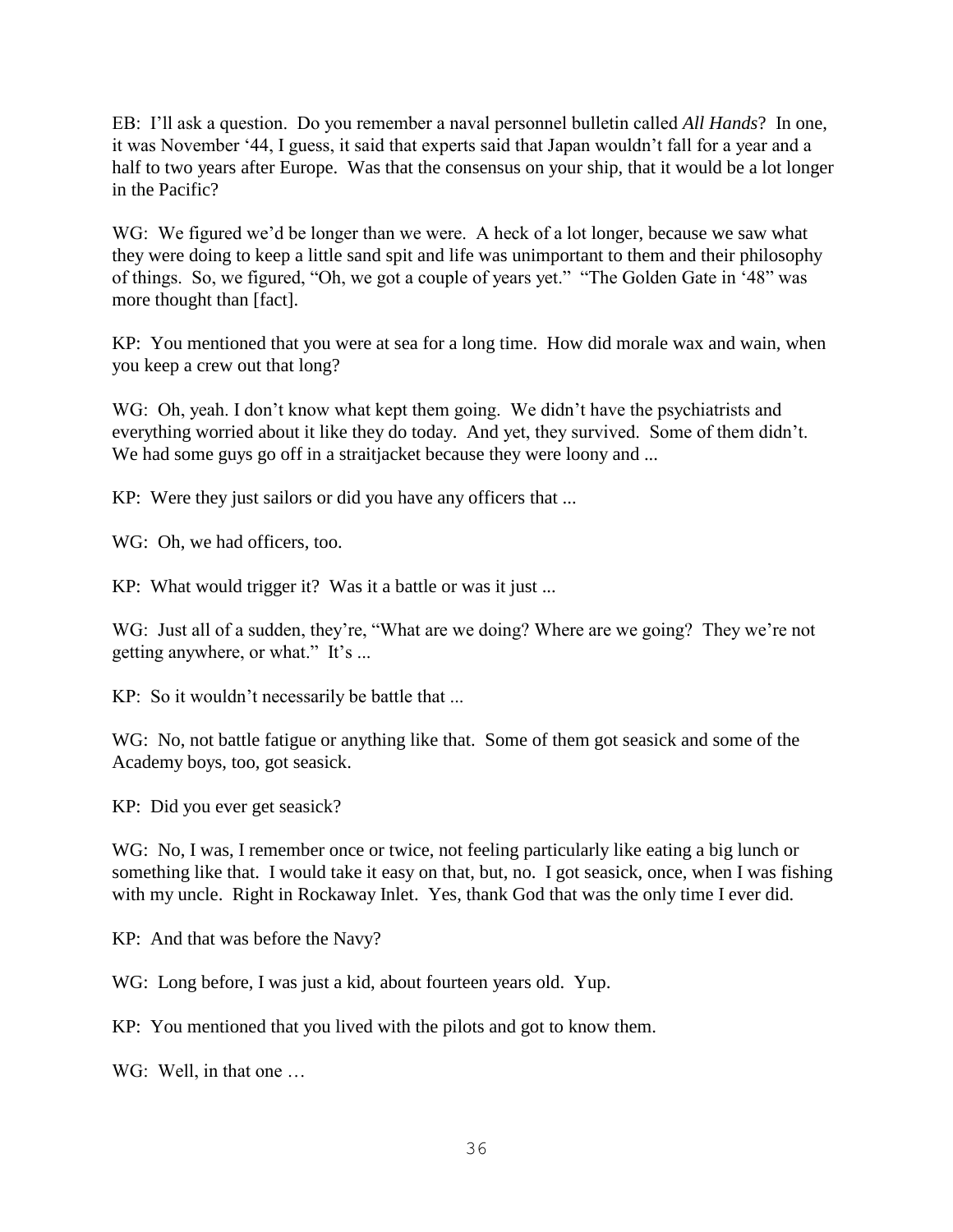KP: That one, one ...

WG: Yeah, period. Most of the time, I lived with ships officers.

KP: Did you get a better appreciation of what pilots went through. What were they like? You mentioned that they were very cocky when they first got on board.

WG: Oh, yeah. Until some of the cockiness disappeared with the loss of a good friend or a buddy or something like that. Sometimes it took that and sometimes they just, hey, they're bored or what. But it wasn't an easy job. It wasn't an easy job for them.

KP: I just interviewed a naval aviator, and one of the things that I took from that was that naval aviation was just very dangerous, even in training.

WG: Oh, yeah. As I say, it wasn't in combat.

KP: I was thumbing through your book and you're constantly referring to incidents of planes missing the deck or crashing on the deck.

WG: Yeah, there was. I think we lost as many, or maybe more, pilots from ordinary operations than we did from actual, actual combat. Now a lot of this, they took in as combat losses but they were, it wasn't an easy period.

KP: After your ship got sent back to the States for repairs, what port did you put into?

WG: Well, most of the time, we had to come back to Pearl.

KP: Yeah, but after you were hit by the kamikaze, you were …

WG: Oh, the kamikaze, we went to (Ulithe?), I think it was, and that's where they gave us the, what we needed to get back to the States. We stopped, I think, they stopped at Pearl Harbor for a provisioning or something on the way back.

KP: Because you got, you got married while still in the service

WG: Our, I got married, I guess it was. Was it '44, I think it was '44, no, it was '44. I better remember. What happened was, that was, that was when we got hit. And the air group came in ahead of us and I, one of my ex-roommates was coming in with them. And I said, "Call Ruth and tell her we're going to have a wedding on the 10th of, what was it?  $10^{th}$  of December." We couldn't, because her cousin was gonna, was getting married that day, so they, we all had to go down to Richmond, Virginia, and ... So we made it the 13th of December. So, I remember, because that's our lucky day. And so it's… Any other?

KP: If it hadn't been for your ship getting hit, you may well not have gotten married that day.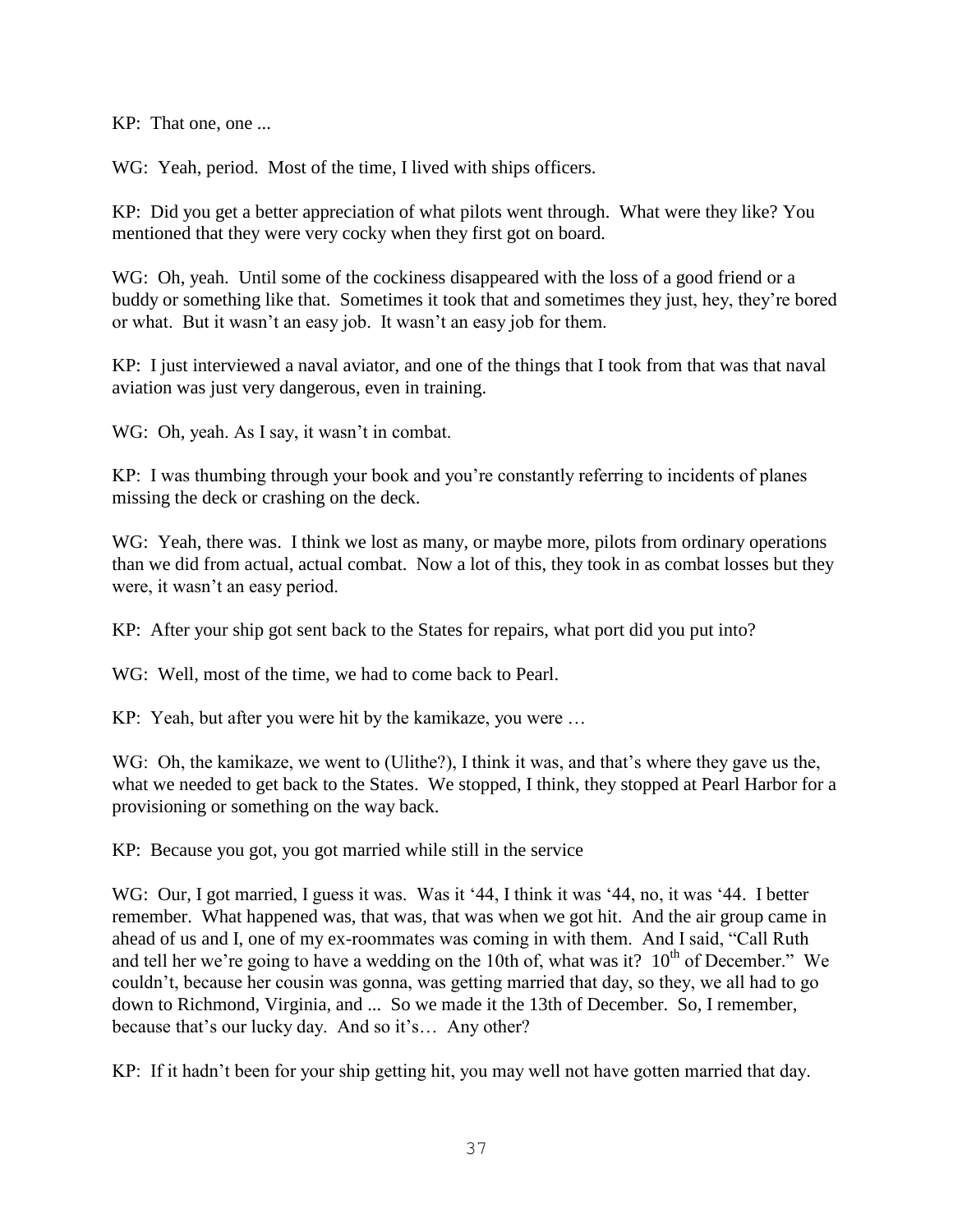WG: That's right. Oh, I think very definitely. We wouldn't have gotten, we wouldn't have gotten back to the States at that point. Or, if we got to the States, it would have been a real turnaround, quick, where they do what they do, can do, in San Francisco and shove you right out.

KP: Did you ever go back to the *Belleau Wood* or was that ...

WG: No, once or twice, I saw I was in a place where I thought maybe we could get to, but I was never was able to. So I never ...

KP: And it said you were assigned to a new carrier?

WG: Oh, well, that happened, yeah, the *Belleau Wood* was, I was off the *Belleau Wood* and I was assigned to carrier gas handling school to learn, because I was going to the *Midway* to be a ship's, watchumacallit, fireman.

KP: So you were going to have a new responsibility.

WG: Yeah, but the war ended so it, now, I just had to talk 'em into giving me, I had enough points to get the hell off. I came up in New York, here the harbor, we stood in the harbor there for, Truman reviewed the fleet and I was expecting I would be able to get off as soon as Truman got off. [Nope]. I had to go back down to take the ship back down to Norfolk and then I could come back on my own.

KP: When did you get discharged?

WG: I got, well, I actually, my actual discharge didn't come 'till a year or two later but I was released from ...

KP: Active service?

WG: Active duty in December.

KP: December of '45.

WG: '45. Right.

KP: But you would have liked to have gotten back out on August 15 if you could have.

WG: Oh, yeah, very definitely.

KP: Did you actually go to firefighting school?

WG: Oh, yeah.

KP: Yeah, how was that training?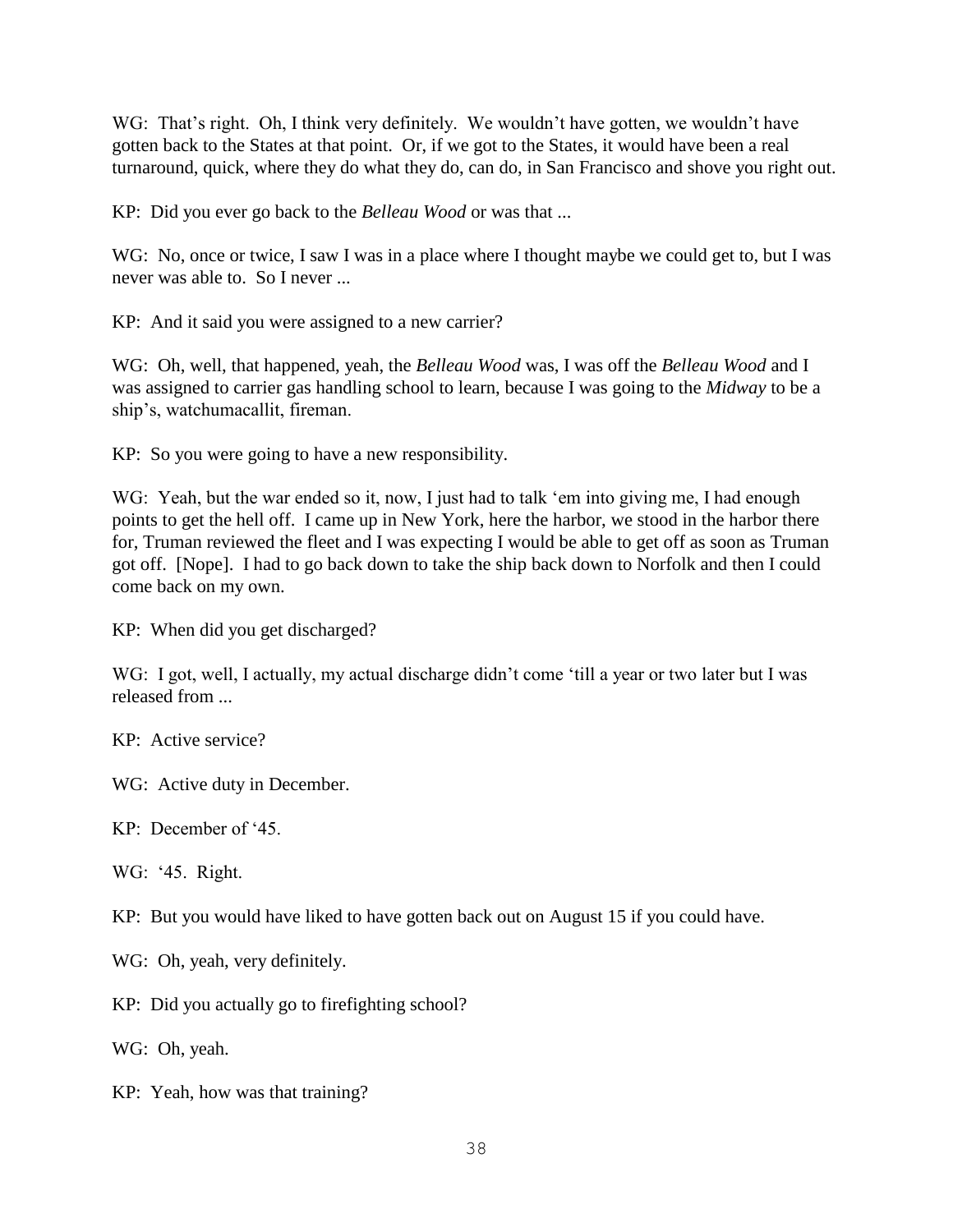WG: We did it in Philadelphia, in July. And if you ever want to take a, it felt cool going into a fire. Boy, that was tough.

KP: Where were you when the bombs on Hiroshima and Nagasaki?

WG: I was at carrier gas handling school in Newport, Rhode Island, and one of the guys was very cognizant of what it was all about. I hadn't heard a word about it. And this guy says, "Well," he says, "this'll bring us to the end much quicker. It'll be over real quick now." "Ah, come on, I've heard that line, a, superbomb, what kind of a superbomb? You kill a couple of more Japs," I mean. He says, "No," he says, "This is really, really a superbomb. It's going to make a big, tremendous difference." Well, when they announced what it was, I couldn't conceive of it even. I probably still can't. But that was, it wasn't a happy period. It wasn't a happy period.

KP: So you saw a lot of things that were really hard in the Navy, I mean a lot of terrible things happened, in-between some good things.

WG: Oh, yes, certainly I remember the good things. Always remember those. But it wasn't an easy time. Let me see if Ruth needs anything. Excuse me just one second.

EB: Did you attend any of the Saturday night smoker boat boxing matches, do you remember that at all?

KP: Did you have any boxing matches?

WG: No, we didn't have 'em, even. We didn't even have 'em. Had a movie or something like that and that was it. They never had any. And, I think, once, we saw Bob Hope from a million miles away or something like that. Mostly movies was recreation, and drinking, if there was available, if we could get ashore, then we could drink or otherwise, occasionally we used to smuggle, when they started to allow the ship to have beer on it, that you could take it ashore and drink it ashore, you weren't allowed to have it on the ship. We were able, occasionally, to get some, and then it was a matter of chilling it. Well, your  $CO<sub>2</sub>$  fire extinguishers are carbon dioxide and that makes wonderful ice, so we'd get a milk can, put cans of beer in it and shoot the … And some of the beer would get so cold, it was actually freezed, the beer. And I had, these things were all around the ship. They were, oh, in every compartment, they had one, at least, depending on the size, how many they had of these  $CO<sub>2</sub>$  extinguishers. So we used to have parties up in officers quarter, area, and there was one particular extinguisher that was right where it should be for us to use. So we would use that first, and it would always be cold and I'd have a, and then the beers were expired. They were used. Cans went overboard. So, this one shipfitter I had, he was in charge of them [extinguishers]. The only way you could tell they were not, or used, is by weighing them. They, if they weighed, weighed right, they were filled. Otherwise, they were empty. So this shipfitter used to complain to me. "Mr. Gutter," he says, "Something's wrong." He says, "This extinguisher, I keep replacing it each time I come up, and each time it's not. [And] I got to do it again." I said, "(Radado?), don't worry about it. Just fill it."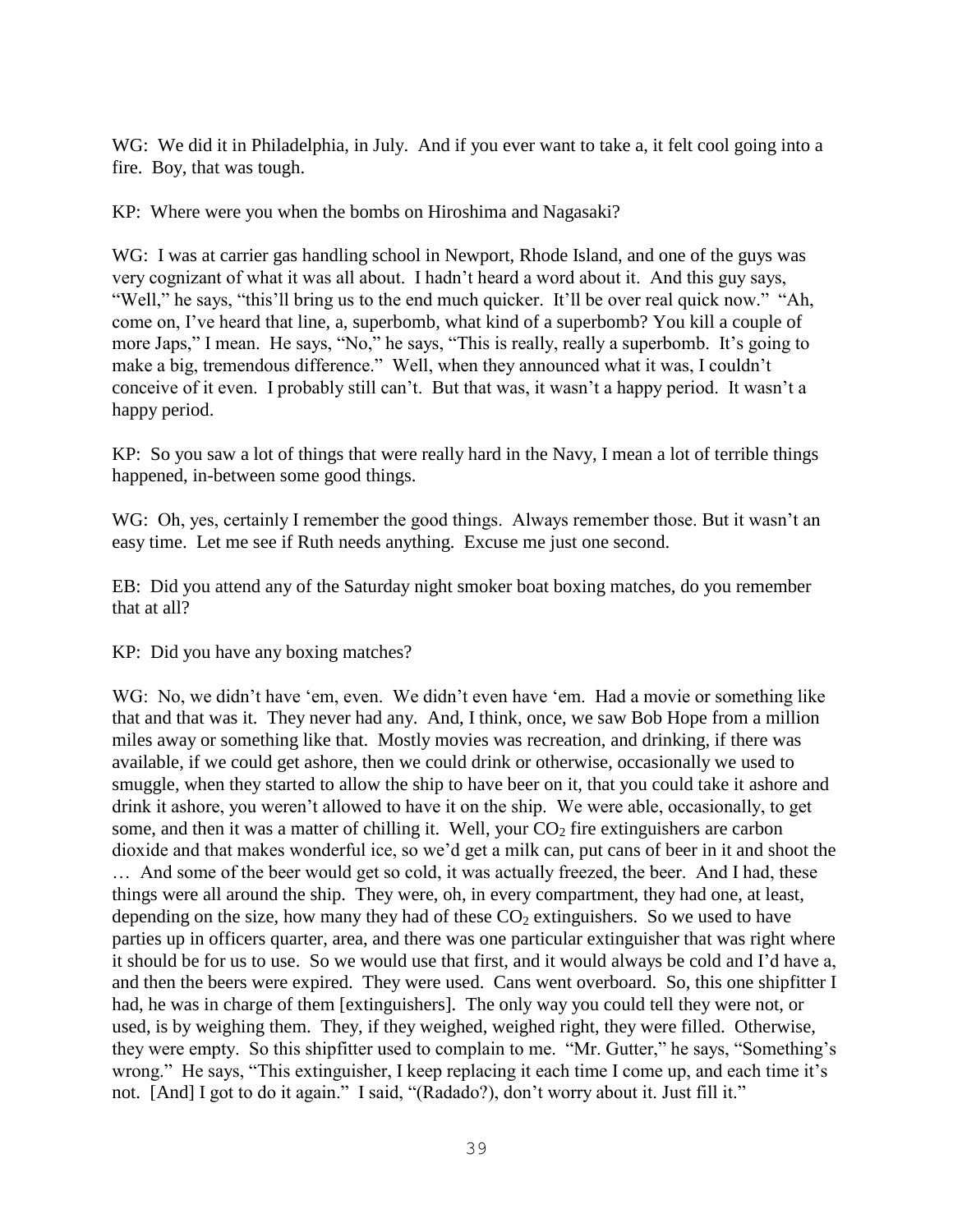KP: So you'd occasionally have some beer in officer's country?

WG: Rare. That was rare, that was ...

KP: But it sounds like it was quite memorable, the few times.

WG: Oh yeah, it was a lot, oh, lot of fun.

KP: In terms of your various ports where you did, you mentioned you stopped in Hawaii a lot, which sounds like it was a treasured place to stop, where else where else along the Pacific would you put in, for either beer parties or,

WG: Oh, larger atolls. I mean, we were down, well, it would be more than atolls, we were down Esperito Santos, we were to New Guinea, in Hollandia, but like Kwajalein or, I can't even think of them.

KP: When you got off ship, what would you do? Did you ever meet, for example, people who lived on different islands, or did you just mainly go to the Officers Club or ...

WG: Usually that's what we did, if we had an Officers Club that we could go to, we went. I would, in Hawaii, I looked for people, I had people to look up and I would seek somebody out outside to get away from the ship for a while. But these atolls, they all looked the same. God, there's nothing there. And when they allowed you to start bringing beer over and even opening up a club. I mean, it was quite a thing

KP: You traveled a lot with the Navy, I mean both in training in the United States and always going on your little cruise up the Pacific under less than ideal circumstances. Had you traveled much before, before the Navy?

WG: Well, we weren't stay-at-homers. We traveled. Not exotic trips, I mean.

KP: Yeah.

WG: I mean, this was considered so exotic, going to the South Pacific, you know? If you listened to *South Pacific*? "South Bali High," I mean.

KP: You did say you had been to California before the war.

WG: Yeah, I did. And that's about it. Was there, you had some more questions or is that one it?

EB: I don't have any more right this second.

KP: Were you tempted at all to use the GI Bill to go to law school? Did that thought cross your mind?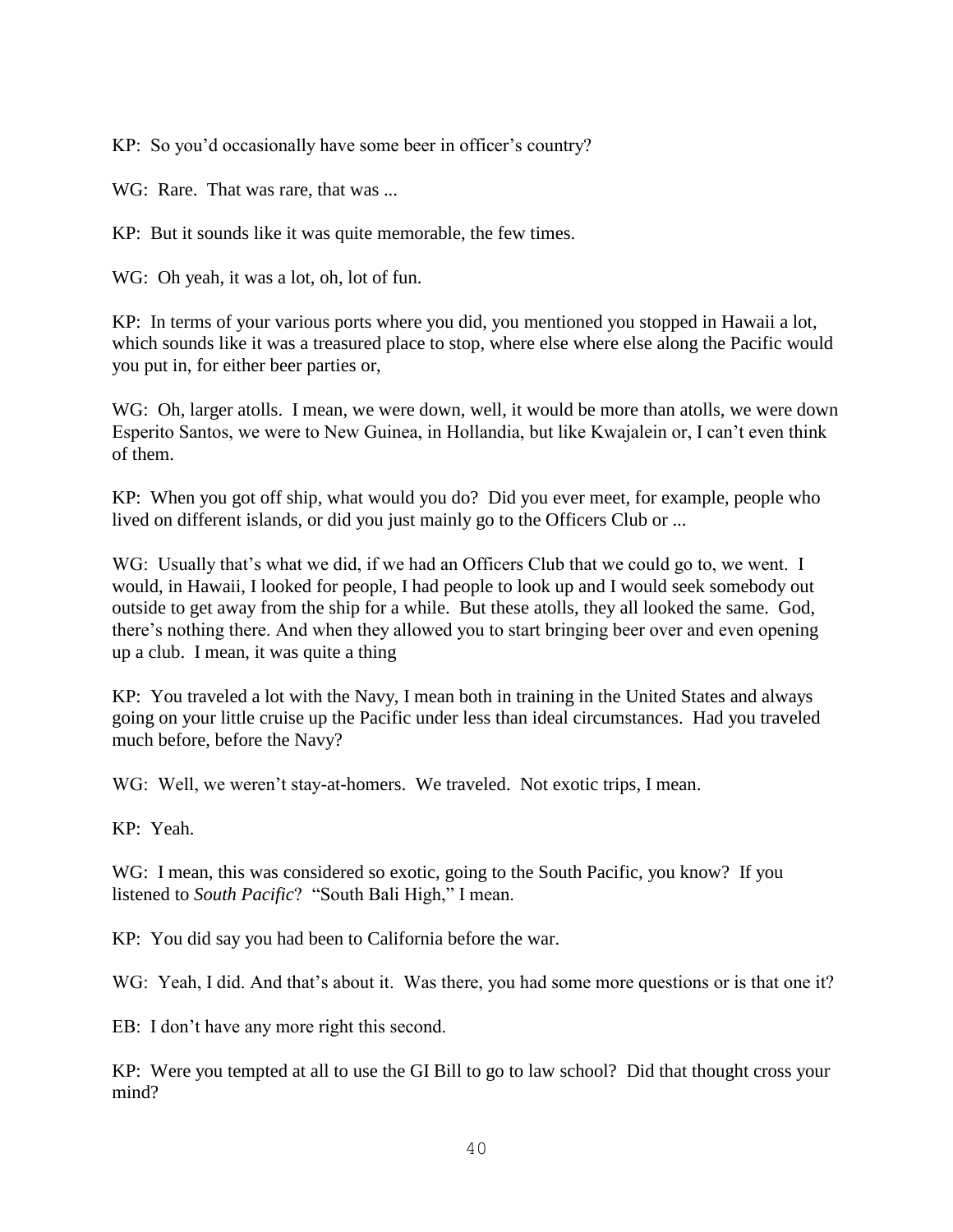WG: It crossed my mind but I did not, I used it for becoming an interior designer and I think I got more use out of it than I probably would have as an attorney.

KP: Where did you go to school for your interior designing?

WG: Up in Madison Avenue, in New York, 515 Madison Avenue.

KP: What school was that?

WG: New York School of Interior Design. (Sherrel Witting?) was the man who was in charge of it and was very well known as a designer.

KP: Did you go full time or part time?

WG: Part time. And full, no, I went full-time, part of the time.

KP: Did you every use the VA mortgage?

WG: Yeah, my first house, I guess it was.

KP: You never joined any veteran's organizations, or did you?

WG: I did later on, I was never a great believer in the, watchamacallit, American Legion and, as a result, I really didn't, I donate to the DAV and a couple of other things that come, occasionally, come through on it. But I wasn't enjoying it, I wasn't looking to get myself involved. I was busy, traveled a lot so I was away from home a lot. I wasn't looking for ways to get away from the house.

KP: Did you ever go to any ship's reunions, or stay in touch with people?

WG: Not really, no, I, I'll tell you, my fiftieth college reunion was the closest I came to having a ship's reunion. There were a couple of guys there, as I said. There's Bernie Ralston, who's out in California. He showed up and, then there was a couple of others who were there and, my, my bunch from school days was there, Dr. Art Roth, and Sy Silberberg and Herb Bilus. These guys, they were so, we had our own reunion, really. We used the reunion in New Brunswick as the excuse, it was the catalyst or whatever. But, oh, we had a great, lot of fun, but we just made our own fun. In fact, it got so that so many of the guys wanted, "Hey, let us sit at your table today." "Hey, we haven't got room."

KP: Neither one of your two children served in the military. Do you wish they had, or do …

WG: No, no.

KP: Had you thought of staying in the Naval Reserves?